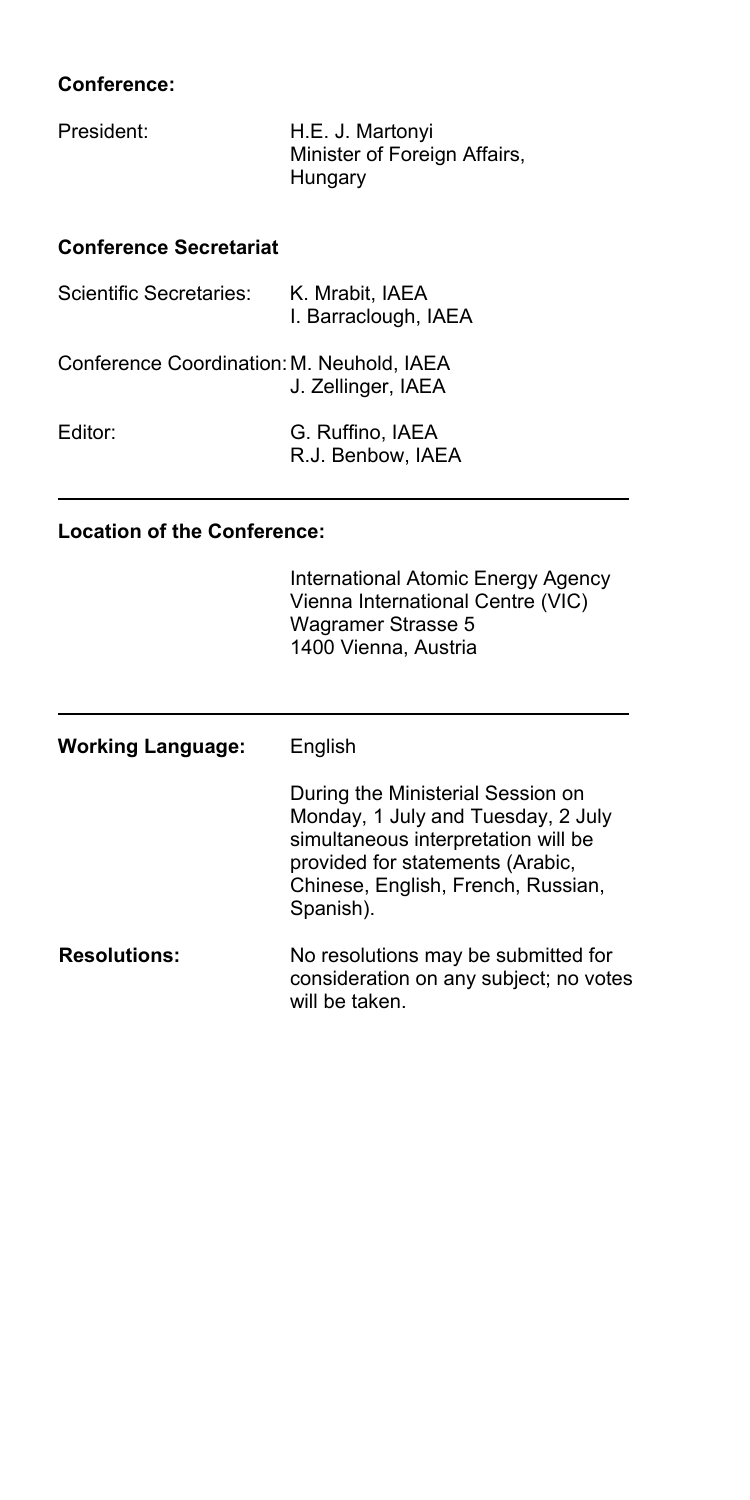### **Programme Committee**

Chair:<br>L. Vinh

| L. Vinhas        | Brazil                      |
|------------------|-----------------------------|
| G. Terigi        | Argentina                   |
| A. Murray        | Australia                   |
| G. Hamilton      | Canada                      |
| J. Zhang         | China                       |
| W. Zidan         | Egypt                       |
| M. Brière        | France                      |
| A. Hagemann      | Germany                     |
| K. Naito         | Japan                       |
| Y. Hosik         | Korea, Republic of          |
| R.A.A Raja Adnan | Malaysia                    |
| K. Nederlof      | Netherlands                 |
| V. Ostropikov    | <b>Russian Federation</b>   |
| E. Monale        | South Africa                |
| S. Al Kaabi      | <b>United Arab Emirates</b> |
| C. Price         | United Kingdom              |
| S. Limage        | United States of America    |
| A. Harrington    | United States of America    |
| S. Klement       | ΕU                          |
| G. de Salazar    | <b>GICNT</b>                |
| A. King          | <b>INTERPOL</b>             |
| F. Kolar         | <b>UNODA</b>                |
| M. Requena       | <b>UNODC</b>                |
| R. Howslev       | <b>WINS</b>                 |

# **TIMETABLE**

| <b>Sunday, 30 June 2013</b> |  |  |  |
|-----------------------------|--|--|--|
|-----------------------------|--|--|--|

| 15:00-18:30 | Registration |
|-------------|--------------|
|-------------|--------------|

17:00–19:00 Welcome Reception hosted by the IAEA Office of Nuclear Security

# **Monday, 1 July 2013**

| 08:00       | Registration (continued)                                |
|-------------|---------------------------------------------------------|
| 10:00-13:00 | Ministerial Session<br>(Conference Room M1)             |
| 13:00-15:00 | Lunch Break                                             |
| 13:00-15:00 | Luncheon for Ministers and other Heads of<br>Delegation |
|             | (VIC Restaurant)                                        |
| 15:00-17:00 | Ministerial Session (continued)                         |
|             | (Conference Room M1)                                    |
| 17:00-17:30 | Adoption of a Ministerial Declaration                   |
| 17:30-19:30 | Ministerial Session (continued)                         |
|             | (Conference Room M1)                                    |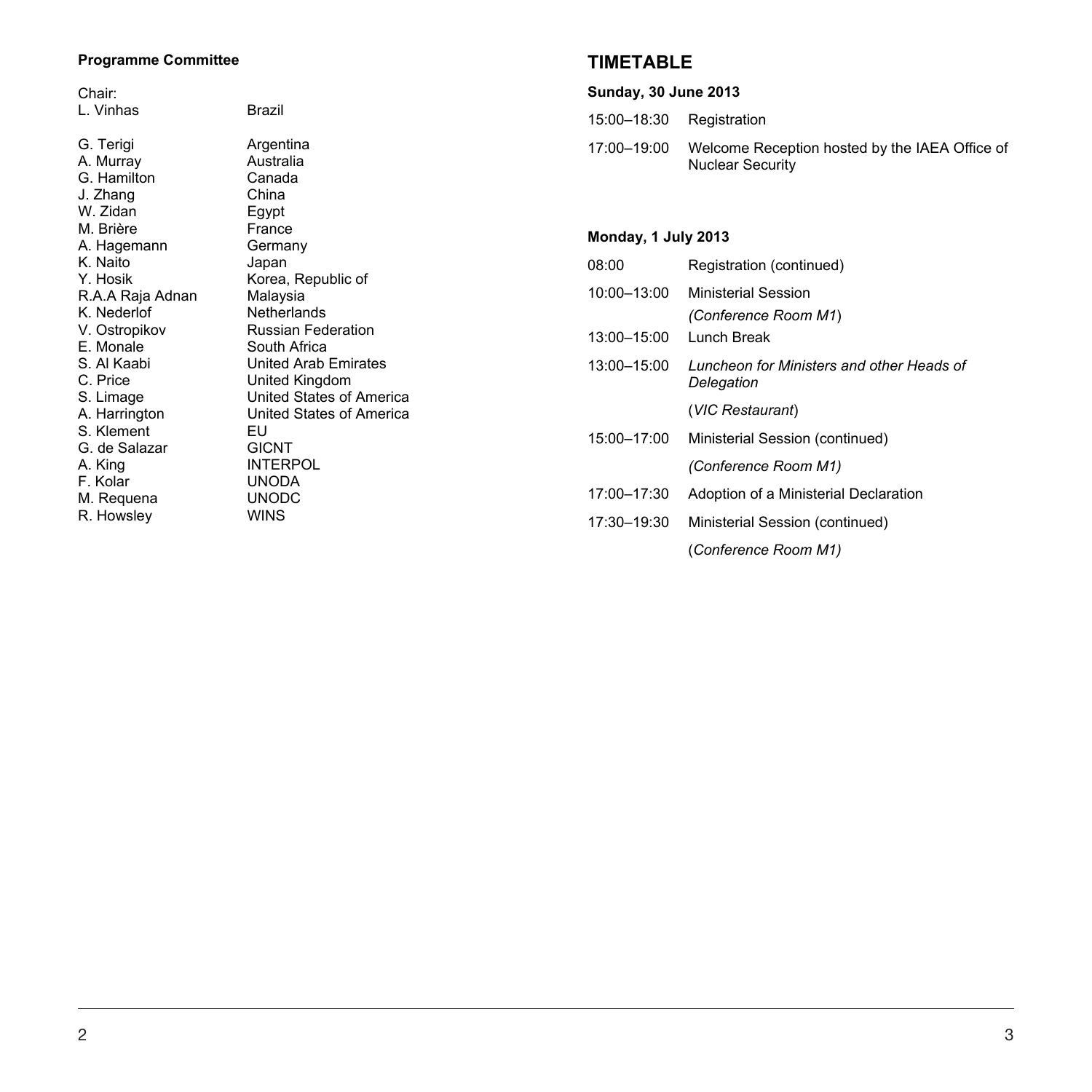#### **Tuesday, 2 July 2013**  09:00–12:00 Ministerial Session (continued) *(Conference Room M1*) 09:00–10:50 Technical Session TA2 *(Boardroom A)*  Information and Cyber Security 09:00–10:50 Technical Session TB5 *(Conference Room M2)*  Safety-Security Interfaces 10:50–11:30 Coffee Break Poster Viewing TA2 10:50–11:10 Coffee Break Poster Viewing TB5 11:30–12:30 Technical Session TA2 *(Boardroom A)*  Information and Cyber Security 11:10–13:00 Technical Session TB5 *(Conference Room M2*) Safety-Security Interfaces 12:00–13:00 Main Session M2 (*Conference Room M1)* Introduction 12:30–14:00 Lunch Break 14:00–18:00 Main Session M3 (*Conference Room M1)* Implementing and Enhancing the International Nuclear Security Framework 14:00–15:50 Technical Session TA3 *(Boardroom A)*  Enhancing Nuclear Security Regimes II 14:00–16:10 Technical Session TB3 (*Conference Room*  Threat Characterization and Assessment

*M2)* 15:50–16:20 Hosted Coffee Break Poster Viewing TA3 16:10–16:50 Hosted Coffee Break Poster Viewing TB3

# **Tuesday, 2 July 2013**

| 16:20-17:30            | <b>Technical Session</b><br>TA3             | <b>Enhancing Nuclear</b><br>Security Regimes II     |
|------------------------|---------------------------------------------|-----------------------------------------------------|
|                        | (Boardroom A)                               |                                                     |
| 16:50-17:50            | <b>Technical Session</b><br>TB3             | <b>Threat Characterization</b><br>and Assessment    |
|                        | (Conference Room<br>M2)                     |                                                     |
| Wednesday, 3 July 2013 |                                             |                                                     |
| 09:00-12:30            | Main Session M4                             | Nuclear Material and                                |
|                        | (Conference Room<br>M1)                     | <b>Nuclear Facilities</b>                           |
| 09:00-10:50            | <b>Technical Session</b><br>TA4             | Security of Radioactive<br>Sources                  |
|                        | (Boardroom A)                               |                                                     |
| 09:00-10:50            | <b>Technical Session</b><br>TB4             | <b>Education and Training</b>                       |
|                        | (Conference Room<br>M2)                     |                                                     |
| 10:50-11:30            | Coffee Break                                | Poster Viewing TA4 & TB4                            |
| 11:30-12:30            | <b>Technical Session</b><br>TA4             | Security of Radioactive<br>Sources                  |
|                        | (Boardroom A)                               |                                                     |
| 11:30-12:30            | <b>Technical Session</b><br>TB4             | <b>Education and Training</b>                       |
|                        | (Conference Room<br>M2)                     |                                                     |
| 12:30-14:00            | Lunch break                                 |                                                     |
| 14:00-18:00            | Main Session M5                             | Radioactive Sources and                             |
|                        | (Conference Room<br>M1)                     | <b>Associated Facilities</b>                        |
| 14:00-15:50            | <b>Technical Session</b><br>TA <sub>5</sub> | <b>Structured Capacity</b><br><b>Building</b>       |
|                        | (Boardroom A)                               |                                                     |
| 14:00-15:50            | <b>Technical Session</b><br>TB <sub>2</sub> | <b>Enhancing Nuclear</b><br><b>Security Regimes</b> |
|                        | (Conference Room<br>M2)                     |                                                     |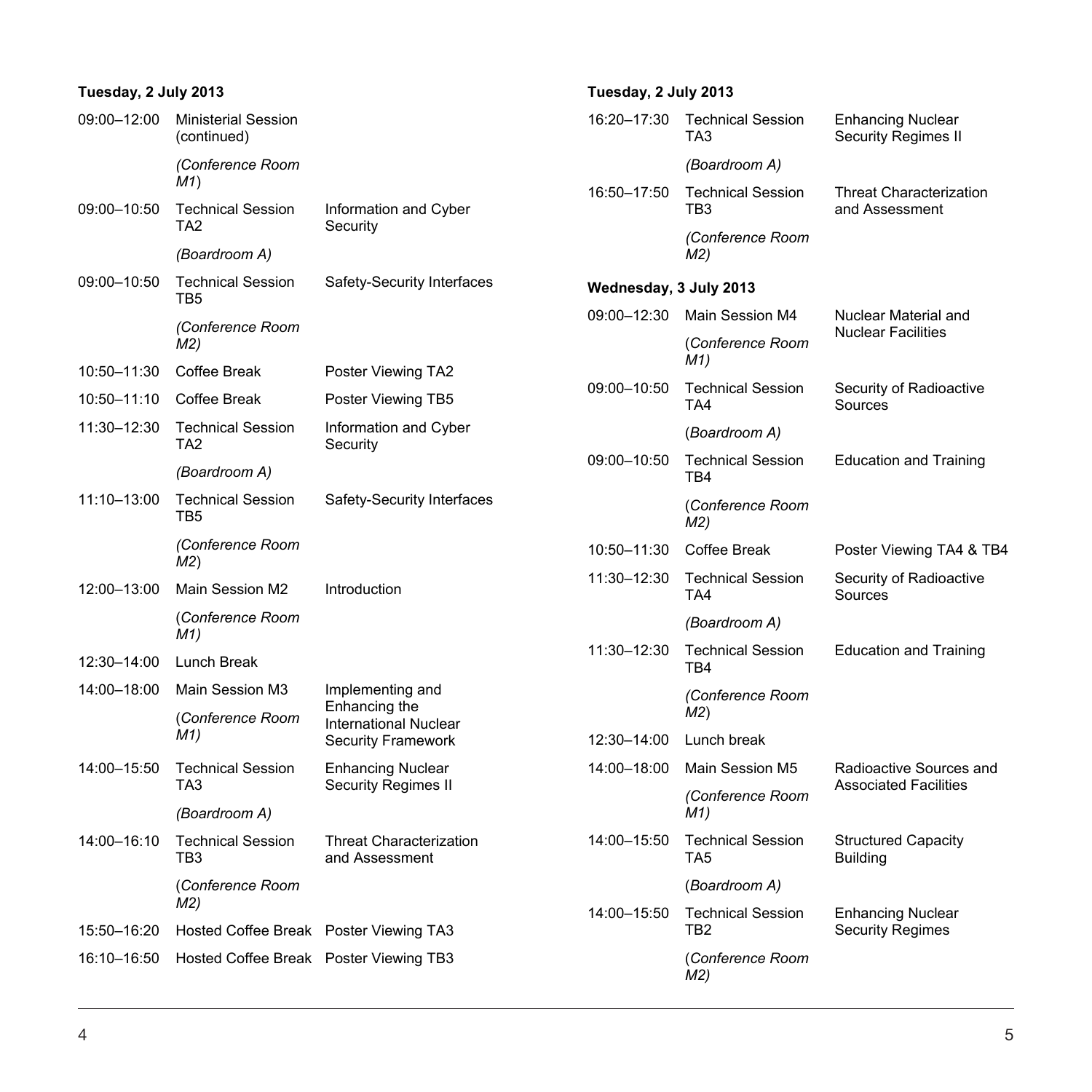| Wednesday, 3 July 2013 |                                             |                                                     | Thursday, 4 July 2013 |                                        |                                                  |
|------------------------|---------------------------------------------|-----------------------------------------------------|-----------------------|----------------------------------------|--------------------------------------------------|
| 15:50-16:30            |                                             | Hosted Coffee Break Poster Viewing TA5 & TB2        | 14:00-15:50           | <b>Technical Session</b><br>TB7        | Detection and Response<br>Architecture II: Major |
| 16:30-18:00<br>TA5     | <b>Technical Session</b>                    | <b>Structured Capacity</b><br><b>Building</b>       |                       | (Conference Room<br>M2)                | <b>Public Events and New</b><br>Technologies     |
|                        | (Boardroom A)                               |                                                     | 15:30-16:10           | Hosted Coffee Break Poster Viewing TA7 |                                                  |
| 16:30-18:00            | <b>Technical Session</b><br>TB <sub>2</sub> | <b>Enhancing Nuclear</b><br><b>Security Regimes</b> | 15:50-16:20           | <b>Hosted Coffee Break</b>             | Poster Viewing TB7                               |
|                        | (Conference Room<br>M2)                     |                                                     | 16:10-17:30           | <b>Technical Session</b><br>TA7        | <b>Nuclear Forensics</b>                         |
| Thursday, 4 July 2013  |                                             |                                                     |                       | (Boardroom A)                          |                                                  |
| 09:00-12:30            | Main Session M6                             | International Cooperation                           | 16:20-18:40           | <b>Technical Session</b><br>TB7        | Detection and Response<br>Architecture II: Major |
|                        | (Conference Room<br>M1)                     | & Assistance, and the<br>Role of the IAEA           |                       | (Conference Room<br>M2)                | Public Events and New<br>Technologies            |
| 09:00-10:30            | <b>Technical Session</b><br>TA6             | Detection and Response<br>Architecture              | Friday, 5 July 2013   |                                        |                                                  |
|                        | (Boardroom A)                               |                                                     | 09:00-12:30           | Main Session M8                        | Addressing the Illicit                           |
| 09:00-10:50<br>TB6     | <b>Technical Session</b>                    | Nuclear Security at<br><b>Nuclear Facilities</b>    |                       | (Conference Room<br>M1)                | <b>Trafficking Threat</b>                        |
|                        | (Conference Room                            |                                                     | 12:30-14:00           | Lunch Break                            |                                                  |
|                        | M2)                                         |                                                     | 14:00-16:00           | Main Session M9                        | <b>Closing Session</b>                           |
| $10:30 - 11:10$        | Coffee Break                                | Poster Viewing TA6                                  | (Conference Room      |                                        |                                                  |
| 10:50-11:30            | Coffee Break                                | Poster Viewing TB6                                  |                       | M1)                                    |                                                  |
| 11:10-12:40            | <b>Technical Session</b><br>TA6             | Detection and Response<br>Architecture              |                       |                                        |                                                  |
|                        | (Boardroom A)                               |                                                     |                       |                                        |                                                  |
| 11:30-12:30            | <b>Technical Session</b><br>TB6             | Nuclear Security at<br><b>Nuclear Facilities</b>    |                       |                                        |                                                  |
|                        | (Conference Room<br>M2)                     |                                                     |                       |                                        |                                                  |
| 12:30-14:00            | Lunch Break                                 |                                                     |                       |                                        |                                                  |
| 14:00-18:00            | Main Session M7                             | Building and Sustaining a                           |                       |                                        |                                                  |
|                        | (Conference Room<br>M1)                     | <b>Nuclear Security Culture</b>                     |                       |                                        |                                                  |
| 14:00-15:30            | <b>Technical Session</b><br>TA7             | <b>Nuclear Forensics</b>                            |                       |                                        |                                                  |
|                        | (Boardroom A)                               |                                                     |                       |                                        |                                                  |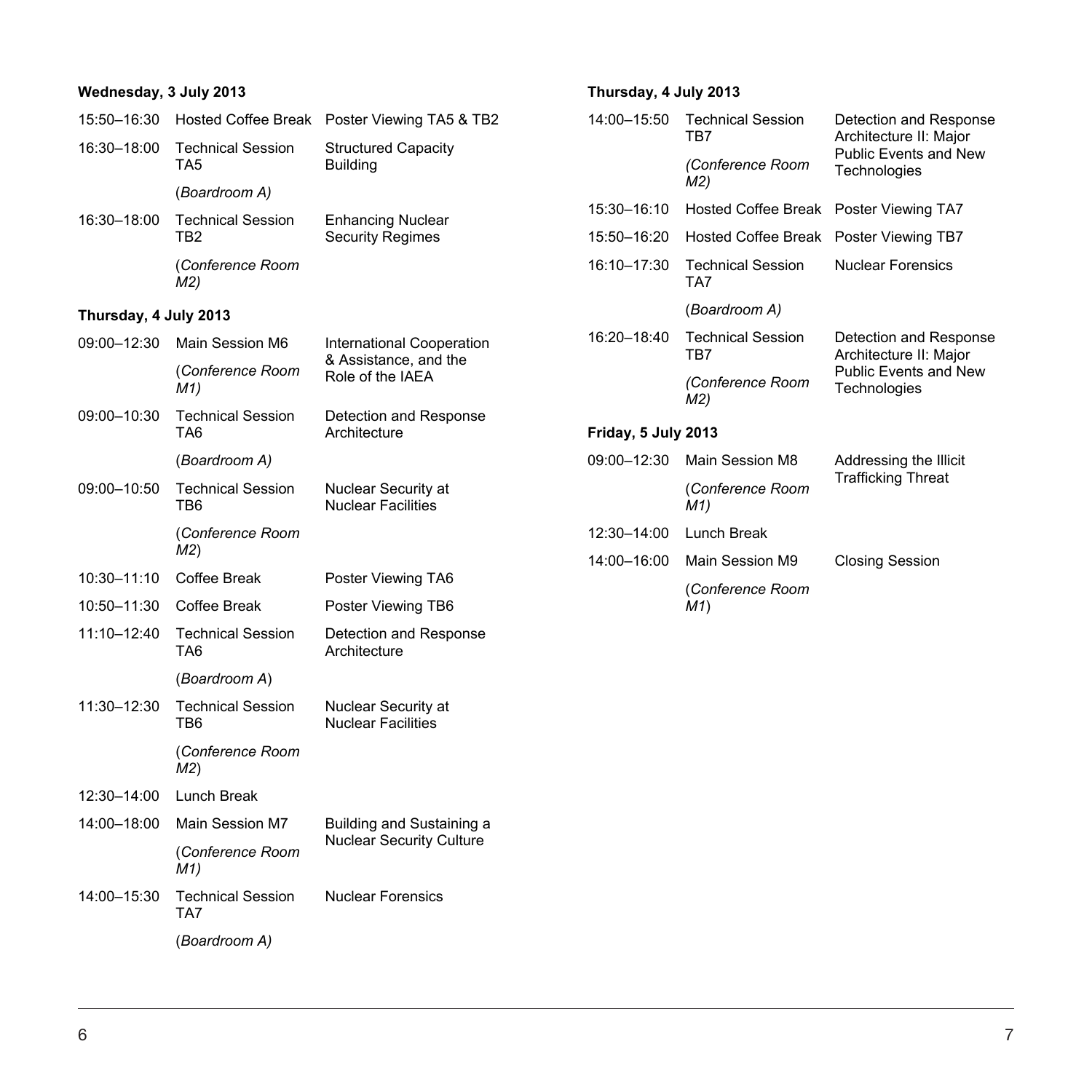#### **Oral presentations**

The duration of the oral presentations already includes time for discussion.

| <b>Presentation type</b>  | <b>Presentation length</b>           |
|---------------------------|--------------------------------------|
| Ministerial statements    | $5-7$ min                            |
| Main Session              | 20 min including 5 min<br>discussion |
| <b>Technical Sessions</b> |                                      |
| Contributed papers        | 20 min including 5 min<br>discussion |

## **Display of posters**

Posters will be on display throughout the conference in the M-building, M02 Foyer. Poster sessions will be held during coffee breaks Tuesday to Thursday. Poster authors are requested to be at their posters during the poster sessions.

#### **Exhibits**

Exhibits will be shown in the M-building from Monday to Friday.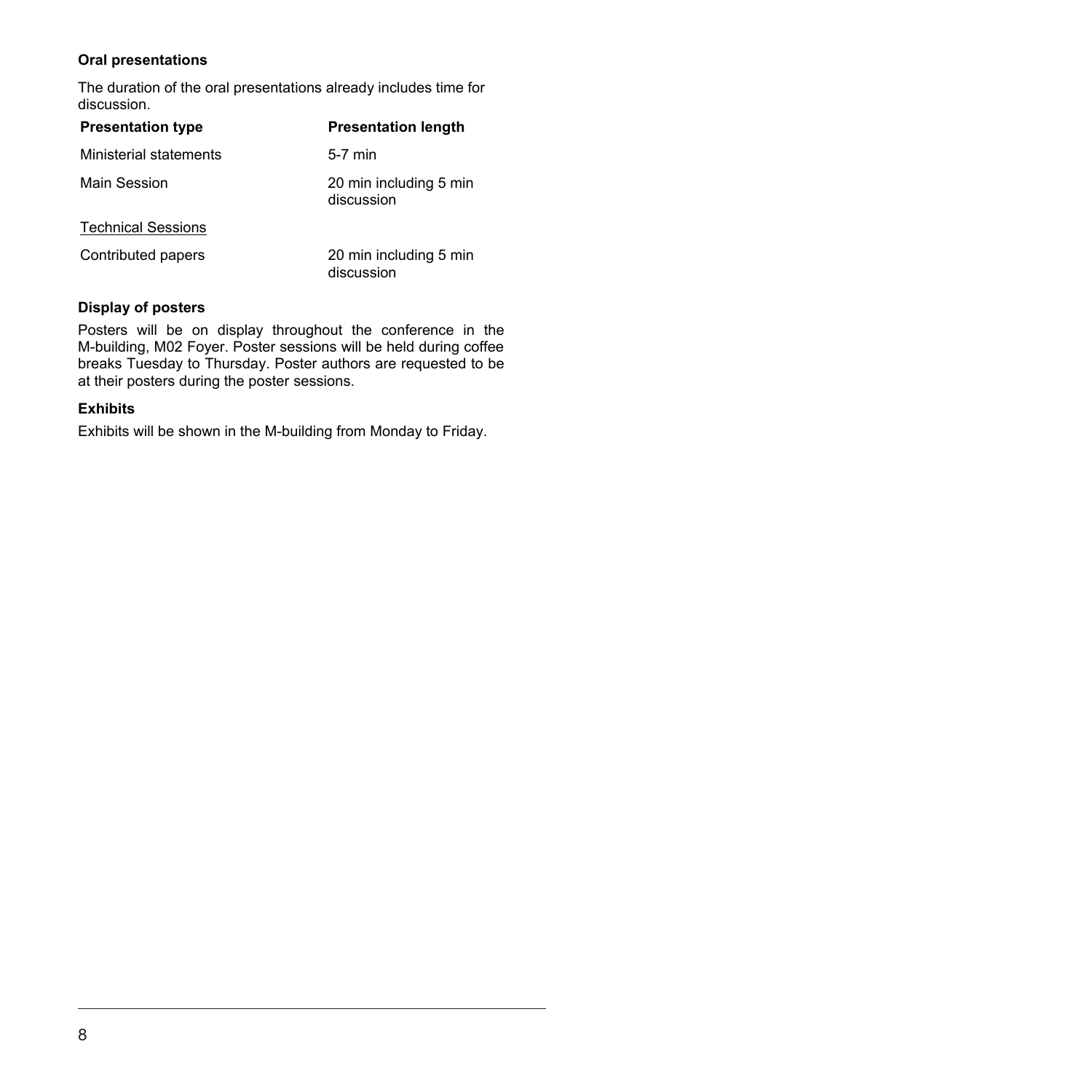### **SUNDAY, 30 JUNE 2013**

- **15:00–18:30** Registration and distribution of conference material
- **17:00-19:00** Welcome Reception hosted by the IAEA Office of Nuclear Security

# **MONDAY, 1 JULY 2013**

**08:00** Registration and distribution of conference material (continued)

**10:00–13:00 MINISTERIAL SESSION**

 **(***Conference Room M1)*

**Chairpersons: H.E. J. Martonyi, Hungary** 

**H.E. J. Martonyi, Hungary Consumers** Opening remarks Conference President Minister of Foreign Affairs Hungary

**Y.** Amano, IAEA **Discriming Statement** Director General

Statements by Ministers

#### **13:00-15:00** Lunch Break

*A luncheon for Ministers and other Heads of Delegation will be co-hosted by the IAEA Director General and the Minister of Foreign Affairs of Hungary in the VIC Restaurant* 

#### **15:00–17:00 MINISTERIAL SESSION (continued)**

Statements by Ministers

**17:00–17:30 Adoption of the Ministerial Declaration** 

#### **17:30–19:30 MINISTERIAL SESSION (continued)**

Statements by Ministers and other Heads of Delegation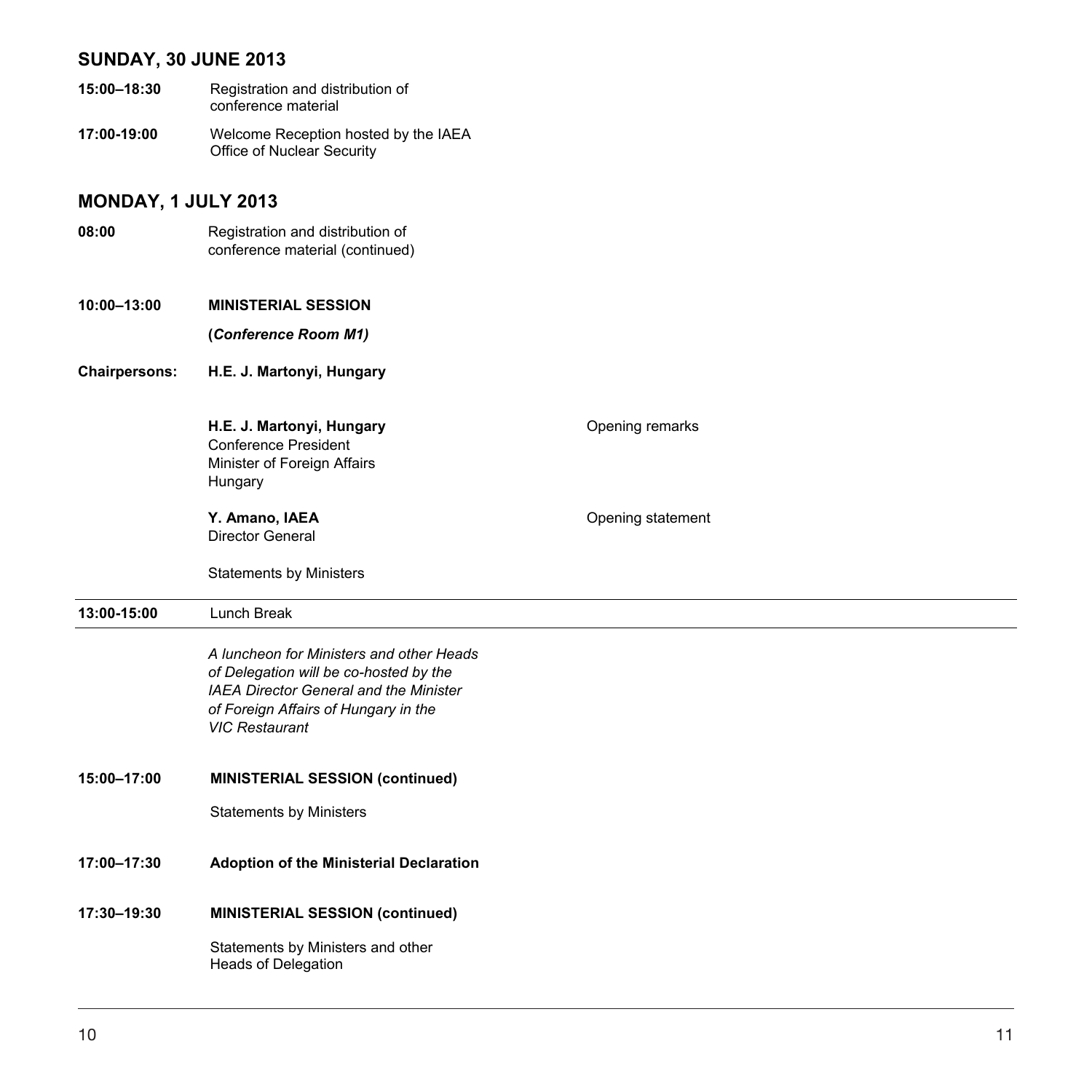### **TUESDAY, 2 JULY 2013**

**09:00–12:00 MINISTERIAL SESSION (continued) (***Conference Room M1)* **Chairperson: H.E. J. Martonyi, Hungary**  Statements by Heads of Delegation **12:00–13:00 MAIN SESSION M2: Introduction (***Conference Room M1)*  **D. Flory, IAEA Introductory remarks by the IAEA** Deputy Director General Department of Nuclear Safety and Security **A. Kane, UN A. Kane, UN Introductory remarks by the UN** UN High Representative for Disarmament **Affairs D. Ristori, EU Introductory remarks by the EU** Director General Joint Research Centre European Commission

**13:00-14:00** Lunch Break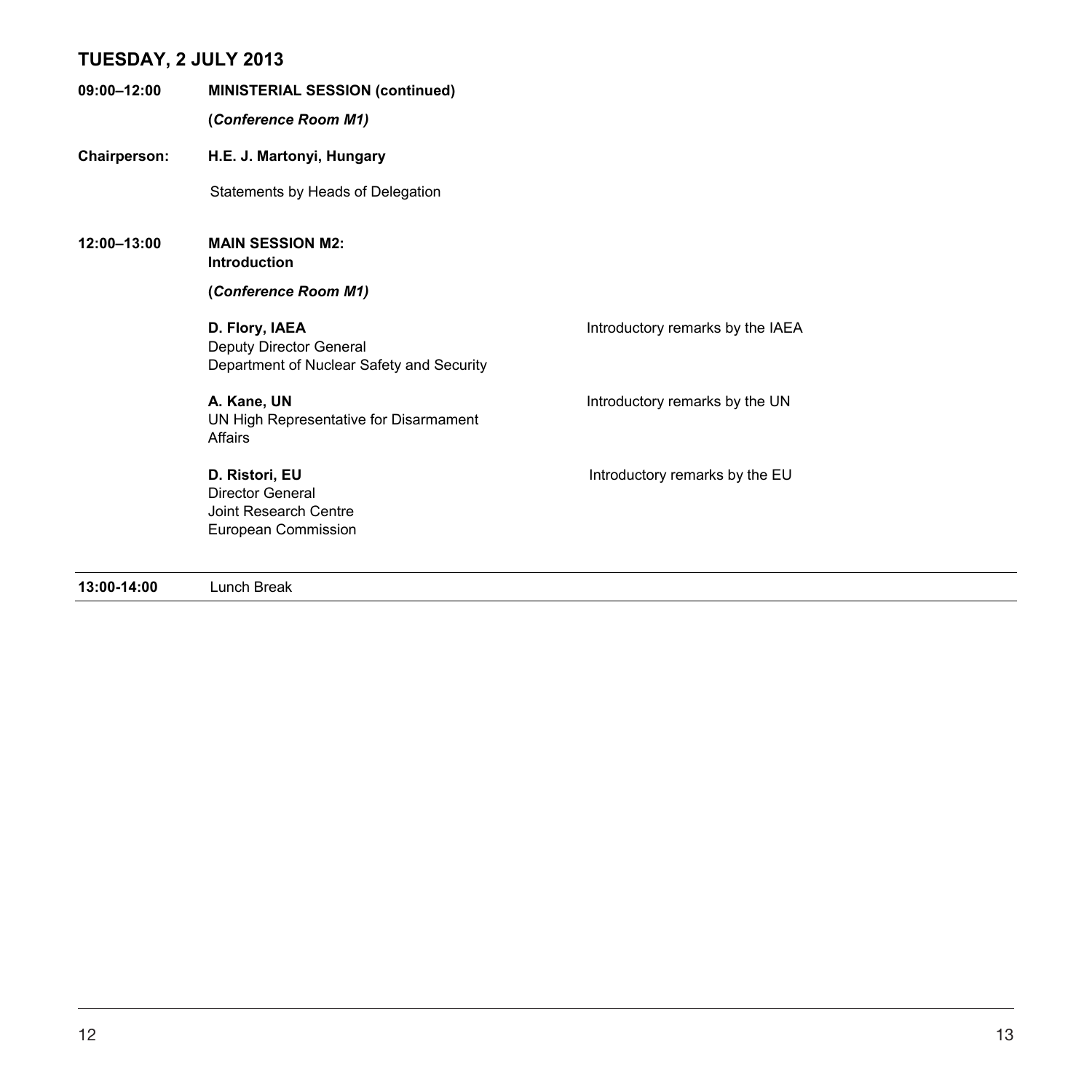# **TUESDAY, 2 JULY 2013**

- **09:00–12:30 TECHNICAL SESSION TA2: Information and Cyber Security**  *(Boardroom A)*  **Chairpersons: M. Caspers, Germany S. Parulkar, India**
- **Rapporteur: F. Eltawila, United Arab Emirates**

| No. of Paper<br>IAEA-CN-203 / | Name                                                                                                                               | <b>Designating Member</b><br>State/Organization | <b>Title of Paper</b>                                                                                 |
|-------------------------------|------------------------------------------------------------------------------------------------------------------------------------|-------------------------------------------------|-------------------------------------------------------------------------------------------------------|
| 173                           | J.-H. Lee<br>J.-K. Kim<br>K.H. Kwon                                                                                                | Korea, Republic of                              | A Study of Regulatory Guidelines of Cyber Security in Nuclear<br><b>Facilities</b>                    |
| 242                           | M. Awan<br>M. Alamgeer                                                                                                             | Pakistan                                        | Cyber Security for Nuclear Facilities: Role of Regulatory Body                                        |
| 151                           | <b>B.</b> Govers<br>R. Duiven<br>T. van den Berk                                                                                   | Netherlands                                     | @tomic 2012: an Exercise in Perspective                                                               |
| 281                           | R. Busquim e Silva Brazil<br>A. Ferreira Marques                                                                                   |                                                 | Digital Instrumentation & Control (I&C) Systems and Cyber<br>Security: Is Supply Chain the Weak Link? |
| 335                           | C. Glantz<br>G. Landine<br>P. Craig<br>R. Bass                                                                                     | United States of<br>America                     | Lessons Learned in Over a Decade of Technical Support for<br>U.S. Nuclear Cyber Security Programs     |
| 10:50-11:30                   | Coffee Break and Poster Viewing Session                                                                                            |                                                 |                                                                                                       |
| 11:30-12:30                   | <b>Panel Session: State activities for</b><br>protecting nuclear and other radioactive<br>material facilities against cyber attack |                                                 |                                                                                                       |
|                               | M. Caspers                                                                                                                         | Germany                                         |                                                                                                       |
|                               | S. Parulkar                                                                                                                        | India                                           |                                                                                                       |
|                               | P. Karhu                                                                                                                           | Finland                                         |                                                                                                       |
|                               | M. Schraver                                                                                                                        | Netherlands                                     |                                                                                                       |
|                               | R. Anderson                                                                                                                        | United States of<br>America                     |                                                                                                       |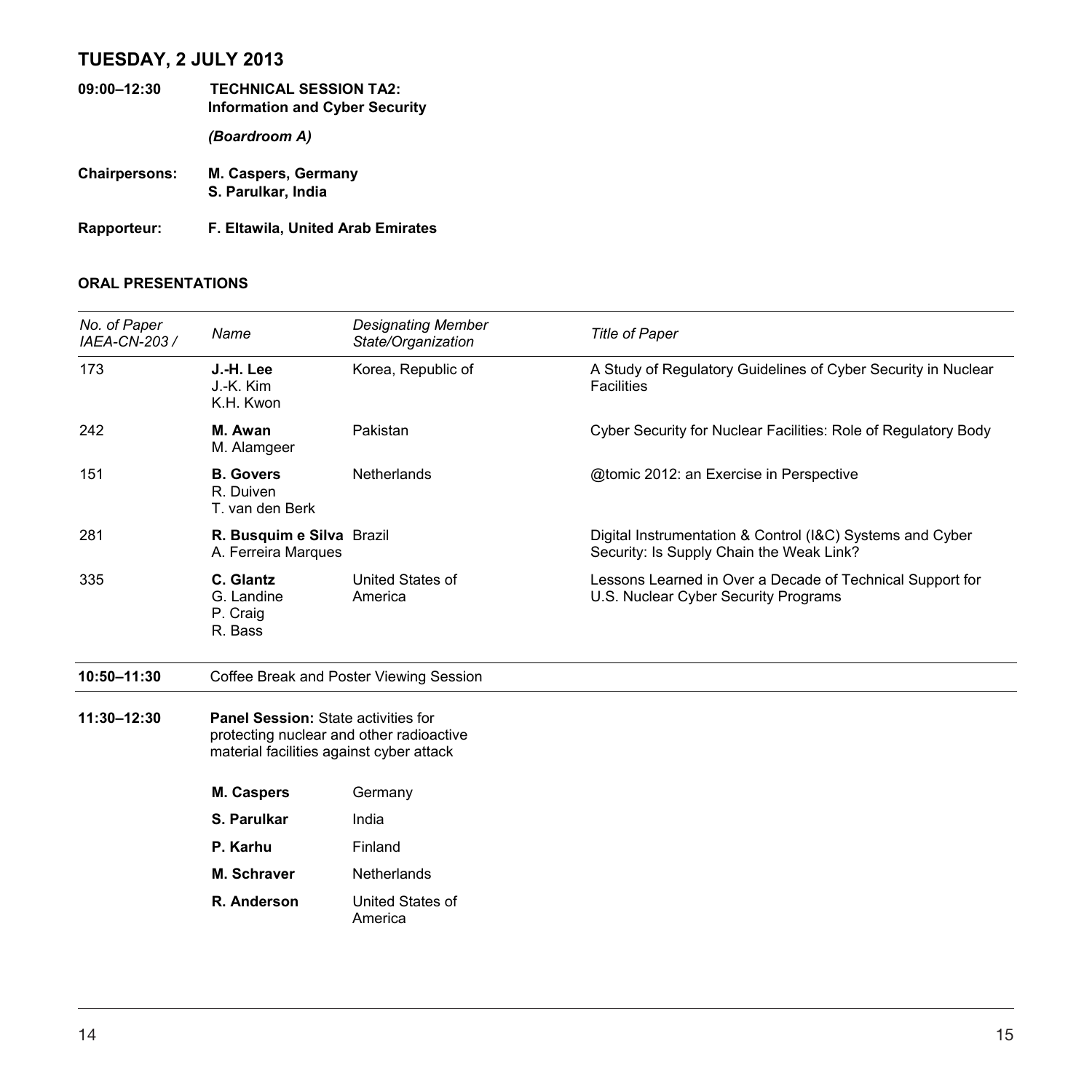| No. of Paper<br>IAEA-CN-203 / | Name                                | Designating Member<br>State/Organization           | <b>Title of Paper</b>                                                                     |
|-------------------------------|-------------------------------------|----------------------------------------------------|-------------------------------------------------------------------------------------------|
| 139                           | P. Karhu<br>T. Wiander<br>L. Reiman | Finland                                            | DBT Method in Finland: Progressive Levels of Physical and<br><b>Cyber Threat</b>          |
| 152                           | M. Schraver                         | Netherlands                                        | @tomic 2012 Seminar on Design Basis Threat for Cyber Attacks<br>on the Nuclear Sector     |
| 291                           | R. Anderson                         | United States of<br>America                        | Current and Emerging Cyber Threats to Industrial Control<br>Systems at Nuclear Facilities |
| <b>POSTERS</b>                |                                     |                                                    |                                                                                           |
| No. of Paper<br>IAEA-CN-203 / | Name                                | Designating Member<br>State/Organization           | <b>Title of Poster</b>                                                                    |
| 050                           | D. Dudenhoeffer                     | <b>IAEA</b>                                        | <b>IAEA Computer Security Initiative</b>                                                  |
| 117                           | R. Rosano                           | United States of<br>America (Non-<br>qovernmental) | Sharing Sensitive Information Across International Borders                                |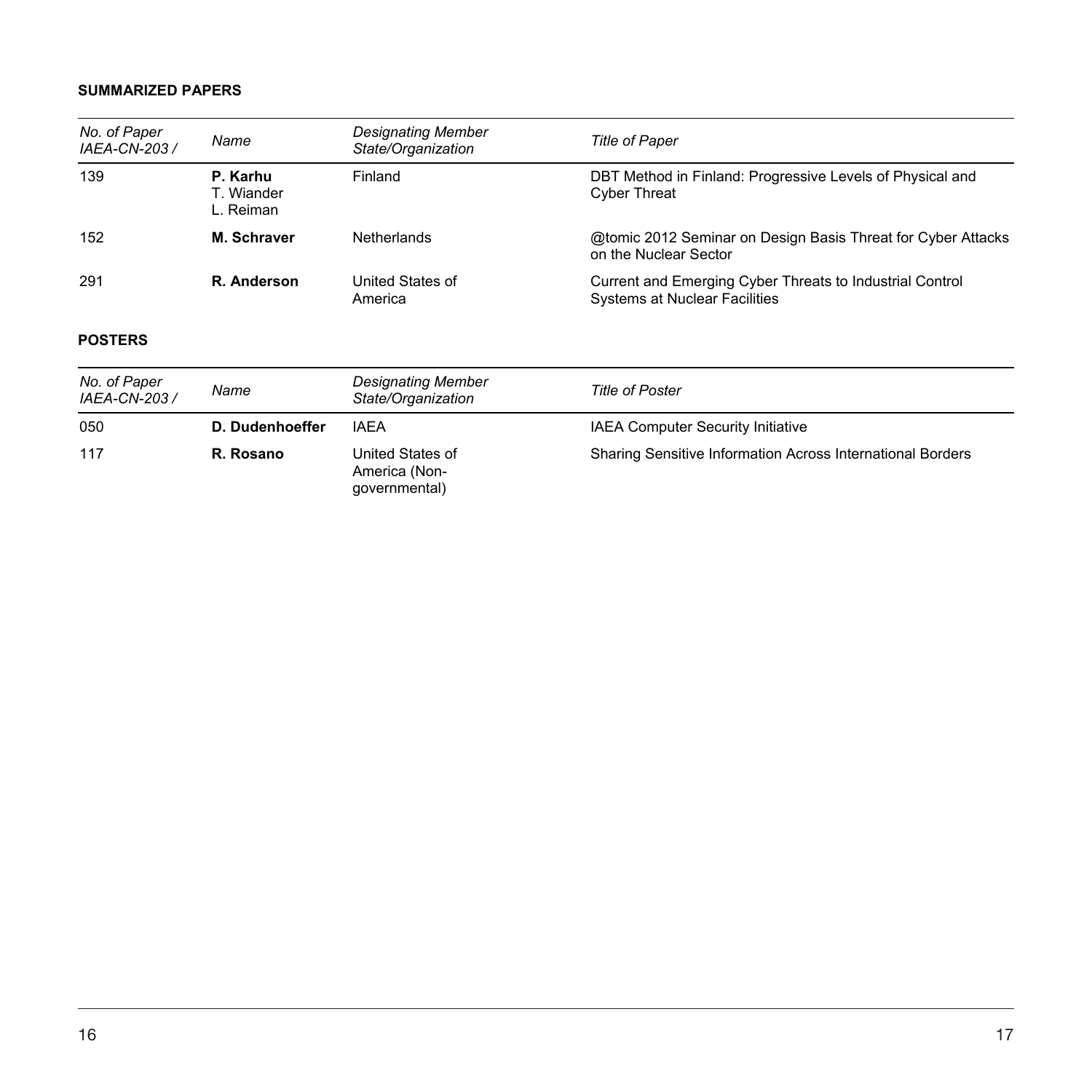# **TUESDAY, 2 JULY 2013**

- **09:00–13:00 TECHNICAL SESSION TB5: Safety-Security Interfaces**  *(Conference Room M2)*  **Chairpersons: R. Awad, Canada J. Lolich, Argentina**
- **Rapporteur: A. Elabd, Egypt**

| No. of Paper<br>IAEA-CN-203 / | Name                                                            | <b>Designating Member</b><br>State/Organization    | <b>Title of Paper</b>                                                                                                                                        |
|-------------------------------|-----------------------------------------------------------------|----------------------------------------------------|--------------------------------------------------------------------------------------------------------------------------------------------------------------|
| 118                           | R. Rosano                                                       | United States of<br>America (Non-<br>qovernmental) | Security for Alternative Nuclear Designs                                                                                                                     |
| 180                           | J. Jalouneix<br>J. Aurelle                                      | France                                             | Safety-Security Interface in Emergency Situations                                                                                                            |
| 257                           | S. Nishida<br>N. Sugimoto<br>S. Sato                            | Japan                                              | Comprehensive Nuclear Security Strategies for Nuclear Power<br>Plants (Based on Lessons Learned from the Fukushima<br>Accident and IAEA Recommendations)     |
| 175                           | M. Koh<br>K.H. Kwon<br>M.T. Jung                                | Korea, Republic of                                 | A Study on the Integrated Approach to Nuclear Safety and<br>Security Interface in the ROK                                                                    |
| 321                           | G. Vieru<br>L. Biro                                             | Romania                                            | Romanian Experience on Nuclear Safety and Security<br>Framework                                                                                              |
| 10:50-11:10                   | Coffee Break and Poster Viewing Session                         |                                                    |                                                                                                                                                              |
| 160                           | N. Klos                                                         | Ukraine                                            | Relationship between Nuclear Security Culture and Nuclear<br>Safety Culture and Their Role in Safe Operation of Nuclear<br><b>Power Facilities</b>           |
| 404                           | J.-L. Lautier<br>J. Ruer<br>S. Forja<br>T. Orosco<br>H. Bonneau | France                                             | The French Nuclear Power Plants' Protection Against Malevolent<br>Acts or Sabotage: a Global and Shared Approach of Nuclear<br>Safety and Security Interface |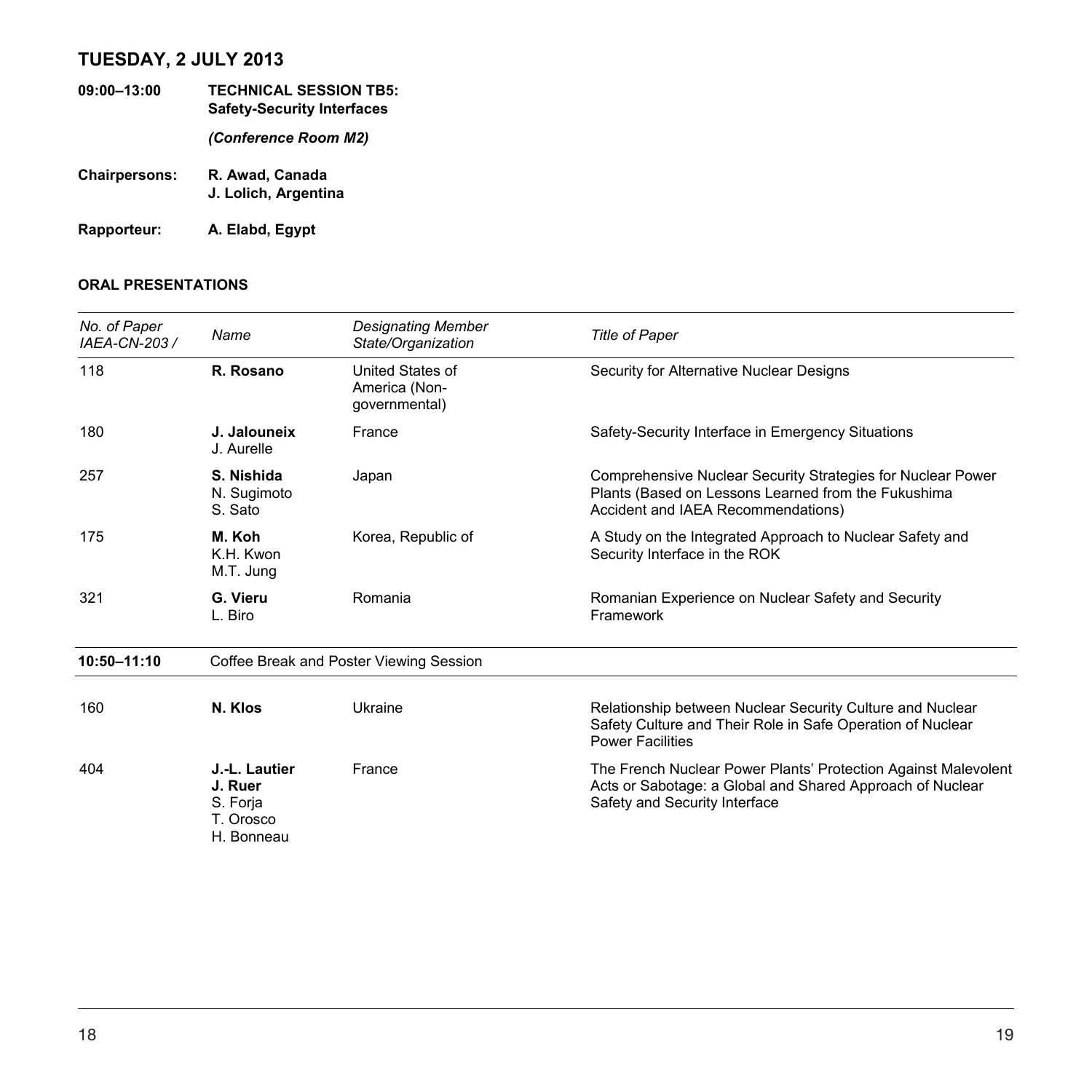| 11:50-12:50 | <b>Panel Session: Identifying means of</b><br>compatibility between nuclear security<br>and safety |                                                    |  |
|-------------|----------------------------------------------------------------------------------------------------|----------------------------------------------------|--|
|             | J.-L. Lautier, J.<br>Ruer                                                                          | <b>France</b>                                      |  |
|             | J. Jalouneix                                                                                       | France                                             |  |
|             | S. Nishida                                                                                         | Japan                                              |  |
|             | M. Koh                                                                                             | Korea, Republic of                                 |  |
|             | G. Vieru                                                                                           | Romania                                            |  |
|             | R. Rosano                                                                                          | United States of<br>America (Non-<br>qovernmental) |  |
|             | N. Klos                                                                                            | Ukraine                                            |  |

| No. of Paper<br>IAEA-CN-203 / | Name                                                        | <b>Designating Member</b><br>State/Organization | <b>Title of Paper</b>                                                                                                                                                                                                                     |
|-------------------------------|-------------------------------------------------------------|-------------------------------------------------|-------------------------------------------------------------------------------------------------------------------------------------------------------------------------------------------------------------------------------------------|
| 412                           | T. Tsvetkov<br>A. Bewsonnyi<br>E. Kushnir                   | <b>Russian Federation</b>                       | Potential Trends on Nuclear Safety and Nuclear Security<br>Interaction                                                                                                                                                                    |
| 415                           | A. Agapov<br>A. Zakhartsev<br>T. Tsvetkov<br>R. Ovchinnikov | <b>Russian Federation</b>                       | Integration of Physical Protection, Nuclear Safety, Non-<br>Proliferation of Nuclear Materials and Elimination of Nuclear<br>Accidents Enhances Effectiveness of Systems Ensuring Nuclear<br>Security of Nuclear Facilities and Materials |

| No. of Paper<br>IAEA-CN-203 / | Name                                     | <b>Designating Member</b><br>State/Organization | <b>Title of Poster</b>                                                                  |
|-------------------------------|------------------------------------------|-------------------------------------------------|-----------------------------------------------------------------------------------------|
| 112                           | T. Sandev<br>G. Angelovski               | Macedonia, FYR                                  | Interfaces Between Security and Safety in the Macedonian<br>Legislation and Regulations |
| 325                           | R. Stegemann<br>I. Schwiering<br>W. Voss | Germany                                         | Germany's Practice Towards Security of Radioactive Sources                              |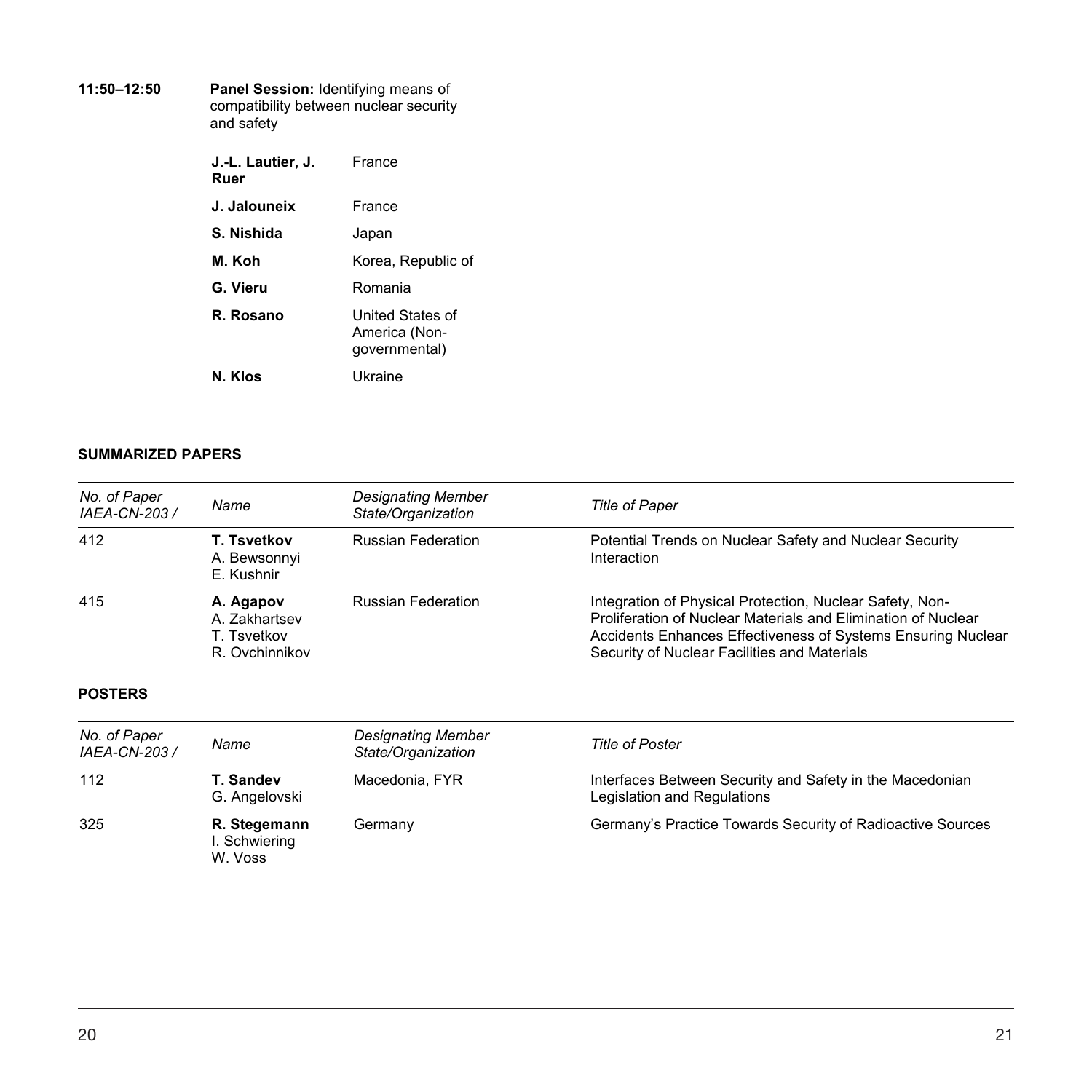# **TUESDAY, 2 JULY 2013**

**14:00–18:00 MAIN SESSION M3: Implementing and Enhancing the International Nuclear Security Framework** 

*(Conference Room M1)* 

**Chairpersons: G. Berdennikov, Russian Federation A. Harrington, United States of America** 

### **INVITED SPEAKERS**

| No. of Paper<br>IAEA-CN-203 / | Name                             | <b>Designating Member</b><br>State/Organization | <b>Title of Paper</b>                                                                                       |  |
|-------------------------------|----------------------------------|-------------------------------------------------|-------------------------------------------------------------------------------------------------------------|--|
| 010                           | G. Terigi                        | Argentina                                       | Promoting Entry into Force of CPPNM Amendment                                                               |  |
| 011                           | M. Requena<br>M. Lorenzo-Sobrado | <b>UNODC</b>                                    | International Legal Framework Against Nuclear Terrorism                                                     |  |
| 012                           | S. McIntosh                      | Australia                                       | Code of Conduct on the Safety and Security of Radioactive<br>Sources                                        |  |
| 277                           | J. Herbach                       | <b>Netherlands</b>                              | Strengthening the International Legal Framework for Nuclear<br>Security                                     |  |
| 334                           | R. Floyd<br>S. Bayer<br>M. East  | Australia                                       | Building International Confidence in Nuclear Security Practices                                             |  |
| 015                           | L. Holgate                       | United States of<br>America                     | Further Strengthening the Implementation and Enhancement of<br>the International Nuclear Security Framework |  |
| 016                           | I. Barraclough<br>K. Mrabit      | <b>IAEA</b>                                     | The IAEA's Nuclear Security Fundamentals and Related NSS<br>Publications                                    |  |
|                               | General Q & A                    |                                                 |                                                                                                             |  |
|                               | Invited speakers of the session  |                                                 |                                                                                                             |  |
|                               | K. Mrabit                        | <b>IAEA</b>                                     |                                                                                                             |  |

**P. Johnson** IAEA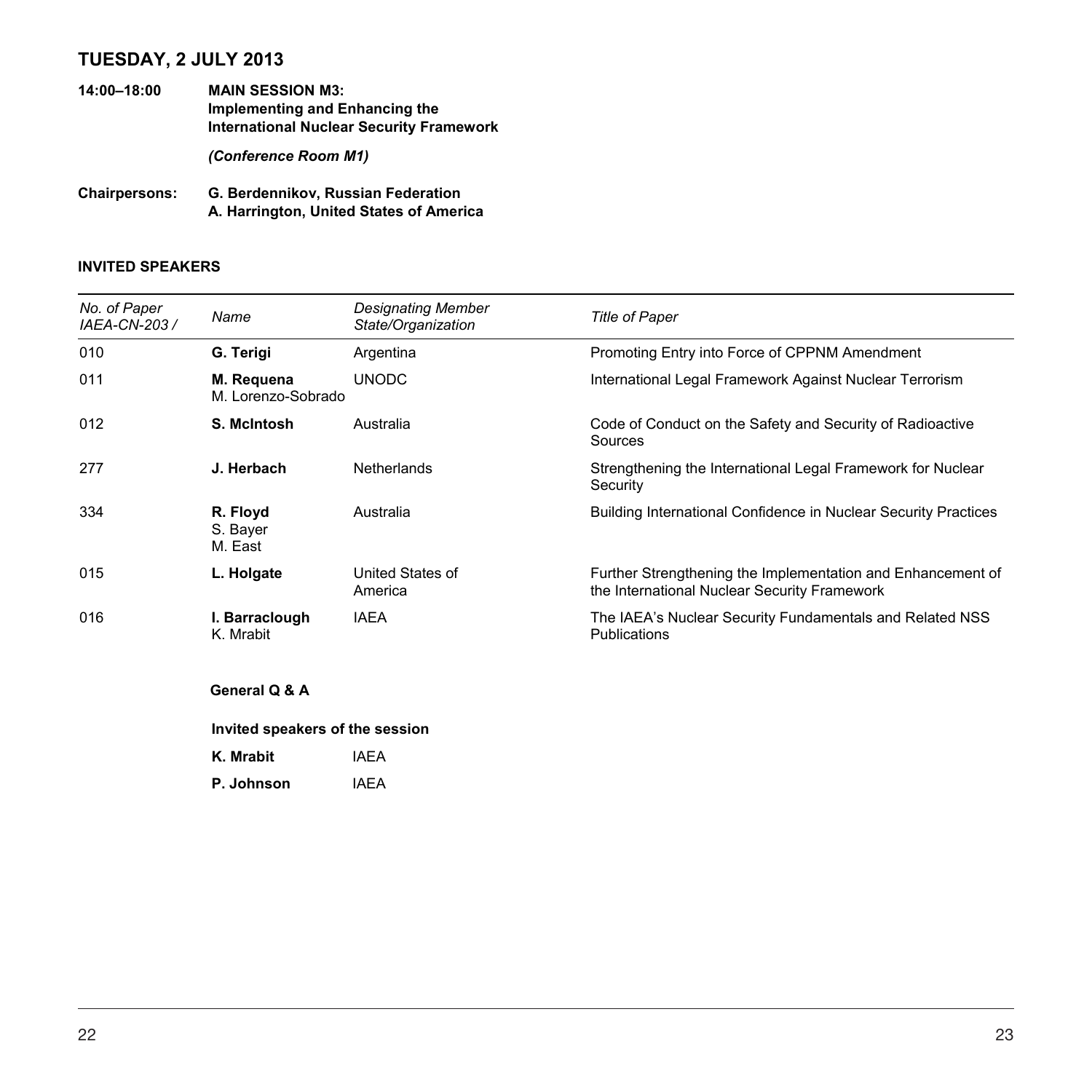# **TUESDAY, 2 JULY 2013**

- **14:00–17:30 TECHNICAL SESSION TA3: Enhancing Nuclear Security Regimes II**  *(Boardroom A)*  **Chairpersons: N. Uetake, Japan**
- **L. Bloomfield Torres, Brazil**

**Rapporteur: A. Shakoor, Pakistan**

| No. of Paper<br>IAEA-CN-203/ | Name                                                        | <b>Designating Member</b><br>State/Organization | <b>Title of Paper</b>                                                                                                                                                    |
|------------------------------|-------------------------------------------------------------|-------------------------------------------------|--------------------------------------------------------------------------------------------------------------------------------------------------------------------------|
| 205                          | W. Bowen<br>L. van Dassen                                   | United Kingdom                                  | Nuclear Security and the Three "Pillars" of the NPT: Identifying a<br>Lasting Relationship                                                                               |
| 298                          | M. Bunn<br>E. Harrell                                       | <b>Belfer Center</b>                            | Strengthening Global Approaches to Nuclear Security                                                                                                                      |
| 120                          | Y. Opanasiuk<br>V. Kuznetsov<br>E. Sokolov<br>V.Kuzenkov    | <b>Russian Federation</b>                       | Peculiar Features of Implementing Physical Protection For<br><b>Transportable Nuclear Installations</b>                                                                  |
| 258                          | E. Melamed<br>P. O'Brien<br>A. Cutherbertson<br>A. Johnston | United States of<br>America                     | Principles Governing the Sustainability of Nuclear Security<br>Regimes                                                                                                   |
| 129                          | T. lida<br>K. Tanuma<br>K. Ochiai<br>T. Yamaguchi           | Japan                                           | Enhancement of Physical Protection Measures at JAEA Based<br>on the Revised Regulation Reflecting the Accident of Fukushima<br>Daiichi NPP and INFCIRC/225/Revision 5    |
| 15:50-16:20                  | Coffee Break and Poster Viewing Session                     |                                                 |                                                                                                                                                                          |
| 332                          | J. Rivers<br>O. Bukharin                                    | United States of<br>America                     | U.S. Nuclear Regulatory Commission Staff's Approach to<br>Incorporate the Attractiveness of Nuclear Material to Adversaries<br>into its Graded Approach to Security      |
| 141                          | L. van Dassen<br>V. Sandberg<br>V. Fedchenko                | Sweden                                          | From North to South: Cooperation Between Sweden and Russia<br>on the Establishment of Systems to Combat the Illicit Trade in<br><b>Nuclear and Radioactive Materials</b> |
| 418                          | G. Deng                                                     | China                                           | Enhancing Capacity Building through International Cooperation                                                                                                            |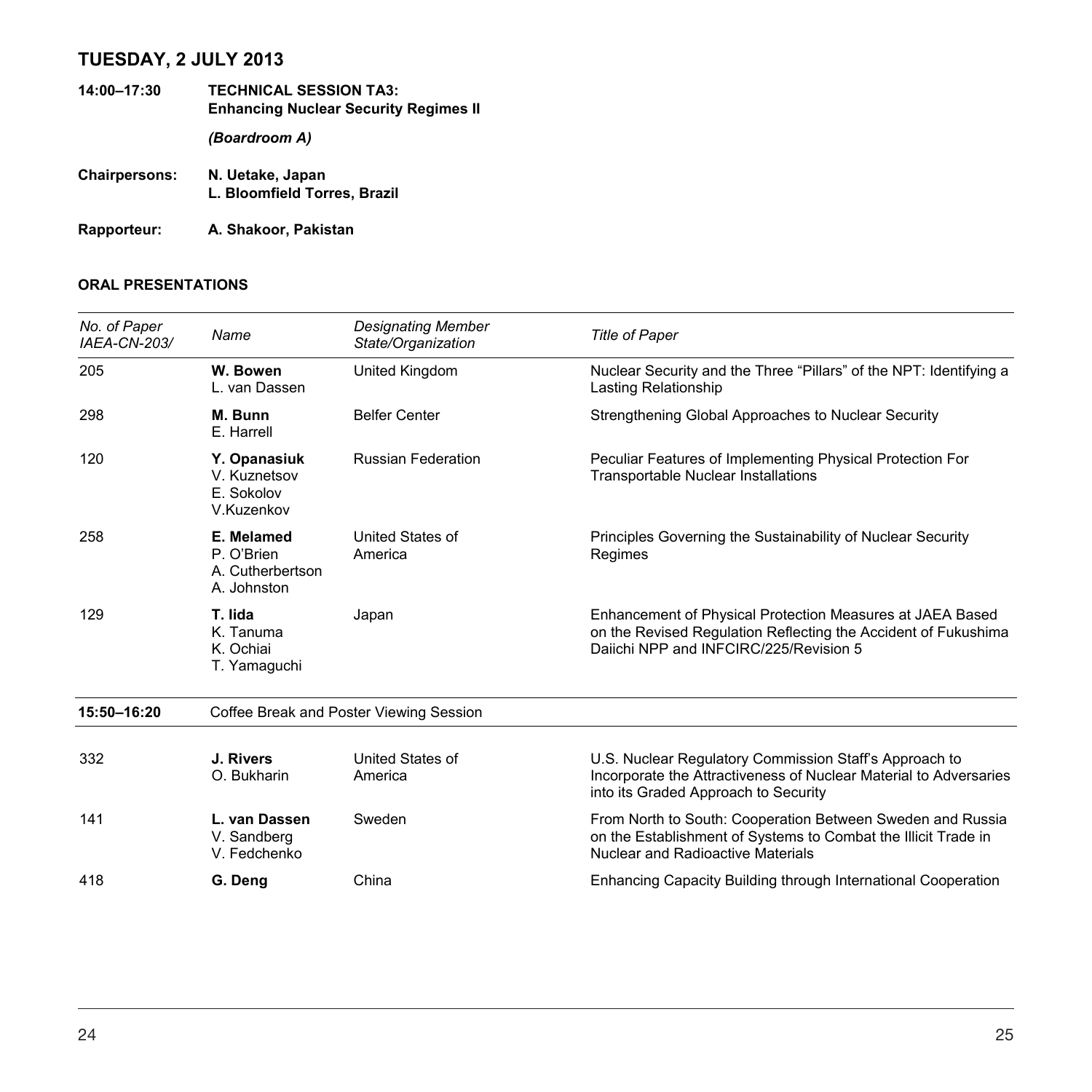| No. of Paper<br>IAEA-CN-203 / | Name                                                     | <b>Designating Member</b><br>State/Organization | <b>Title of Poster</b>                                                                                                  |
|-------------------------------|----------------------------------------------------------|-------------------------------------------------|-------------------------------------------------------------------------------------------------------------------------|
| 121                           | V. Kuznetsov<br>Y. Opanasiuk<br>V. Shmelev               | <b>Russian Federation</b>                       | The Approaches to the Transportable Nuclear Power Plants'<br>Safety Assurance                                           |
| 268                           | D. Dominguez<br>J. Parks                                 | United States of<br>America                     | Special Nuclear Material and Critical Infrastructure Security<br>Modeling and Simulation of Physical Protection Systems |
| 146                           | Y. Opanasiuk<br>A. Bushlia<br>N. Geraskin<br>V. Shmelev  | <b>Russian Federation</b>                       | Ethics Code (Nuclear Security Memo) for Personnel of Nuclear-<br><b>Hazardous Facilities</b>                            |
| 183                           | H. Auld                                                  | United Kingdom                                  | Using Security Use Cases to Understand the Impact of Security<br>on Users                                               |
| 254                           | F. Duran<br>D. Dominguez<br>M. Parks<br><b>B.</b> Cipiti | United States of<br>America                     | Security Modeling and Simulation to Address the Insider Threat                                                          |
| 255                           | F. Duran                                                 | United States of<br>America                     | Insider Threat Analysis: Methods and Applications for Facility<br><b>Security Operations</b>                            |
| 171                           | J.-H. Lee<br>H.-C. Kim                                   | Korea, Republic of                              | Development of 3D Software for Evaluating Physical Protection<br>System Design                                          |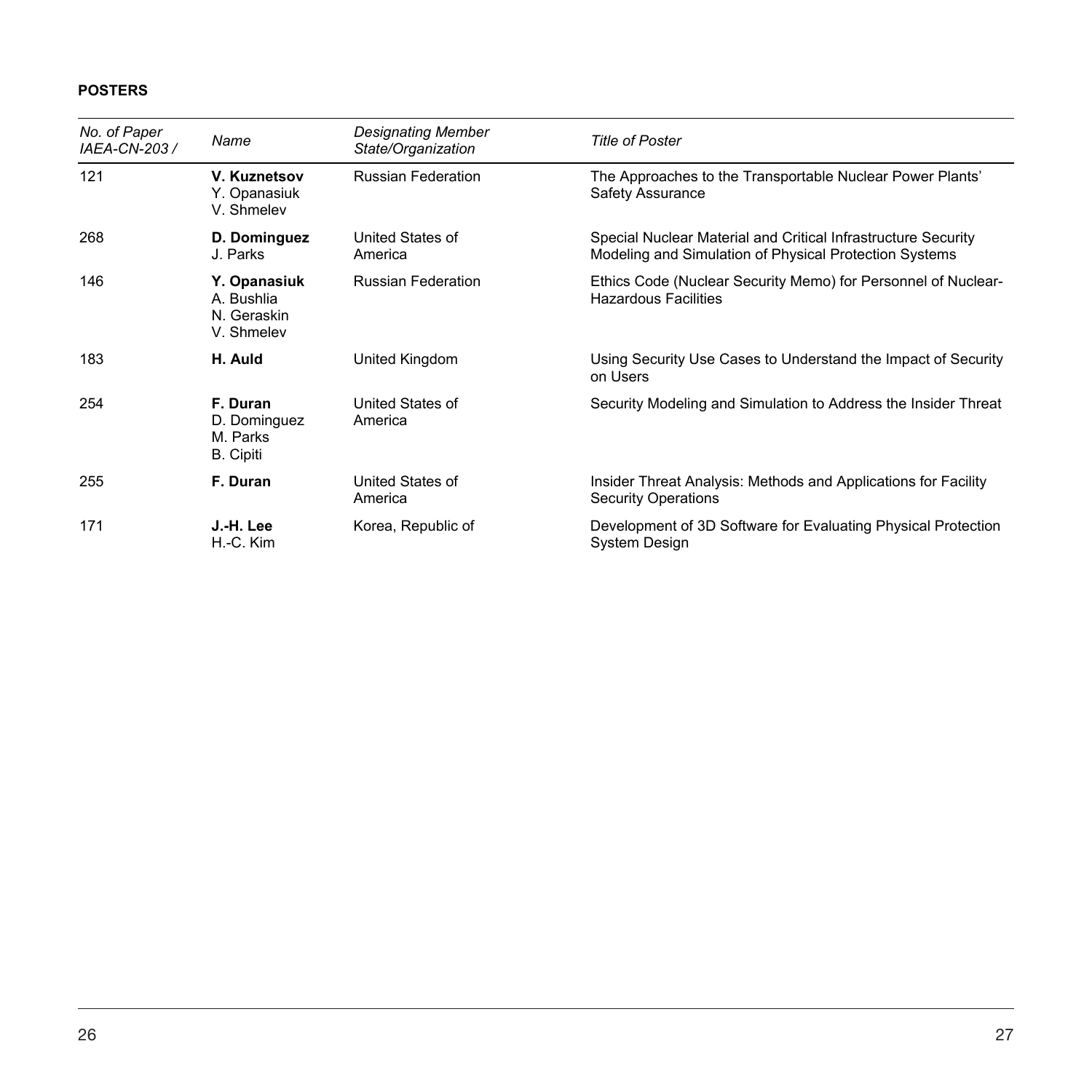# **TUESDAY, 2 JULY 2013**

| 14:00-17:50          | <b>TECHNICAL SESSION TB3:</b><br><b>Threat Characterization and Assessment</b> |  |
|----------------------|--------------------------------------------------------------------------------|--|
|                      | (Conference Room M2)                                                           |  |
| <b>Chairpersons:</b> | N. Fragovannis, United States of America<br>A. Natio Lasman, Indonesia         |  |
| <b>Rapporteur:</b>   | S. Repanovici, Romania (on Threat)                                             |  |

**D. Hasted, United Kingdom (on Transport)** 

| No. of Paper<br>IAEA-CN-203 / | Name                                                 | <b>Designating Member</b><br>State/Organization | <b>Title of Paper</b>                                                                                                                   |
|-------------------------------|------------------------------------------------------|-------------------------------------------------|-----------------------------------------------------------------------------------------------------------------------------------------|
| 293                           | E. Sokova<br>A. Khlopkov                             | <b>VCDNP</b>                                    | Applying Best Practices of the Cooperative Threat Reduction<br>Program to Advancing a Global Nuclear Security Agenda                    |
| 256                           | F. Duran<br>G. Wyss<br>S. Jordan<br><b>B.</b> Cipiti | United States of<br>America                     | Risk-Informed Management of Enterprise Security: Methodology<br>and Applications for Nuclear Facilities                                 |
| 139                           | P. Karhu<br>T. Wiander<br>L. Reiman                  | Finland                                         | DBT Method in Finland: Progressive Levels of Physical and<br><b>Cyber Threat</b>                                                        |
| 333                           | S. Bayer<br>M. East<br>R. Floyd                      | Australia                                       | Revising Australia's Design Basis Threat                                                                                                |
| 194                           | R. Eddy<br>R. Brigantic                              | United States of<br>America                     | Employing the Radiological and Nuclear Risk Analysis Model<br>(RNRAM) for Assessing Radiological and Nuclear Detection<br>Architectures |
| 15:50-16:30                   | Coffee Break and Poster Viewing Session              |                                                 |                                                                                                                                         |
| 312                           | M. Fynn<br>J. Jacobs                                 | United Kingdom                                  | The UK Experience in Developing a Design Based Threat Matrix                                                                            |
| 16:50                         |                                                      | Session Introduction on Transport Security      |                                                                                                                                         |
| 313                           | D. Hasted                                            | United Kingdom                                  | The UK Experience of International Maritime Transport of<br><b>Nuclear Material</b>                                                     |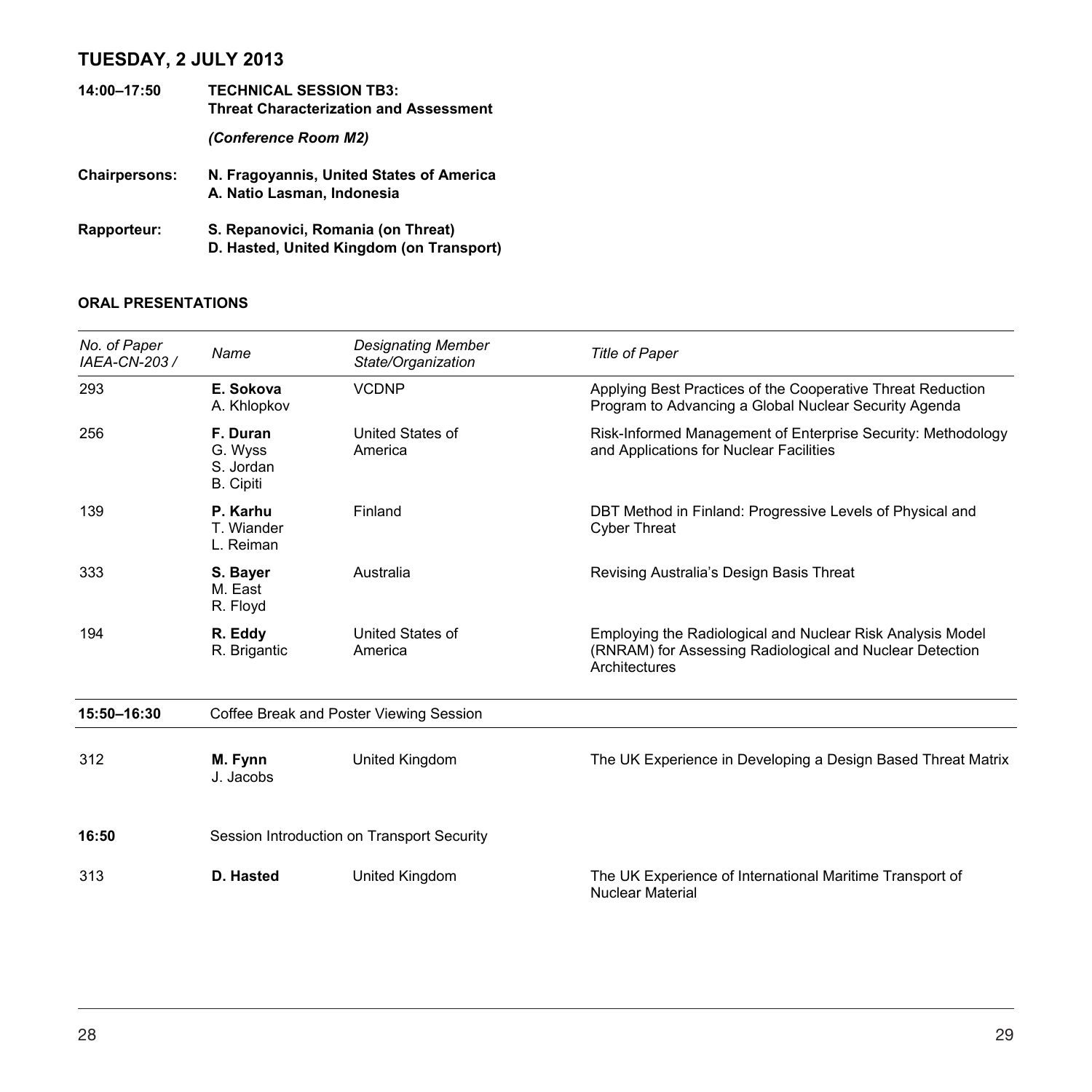| 17:20-18:00 | <b>Panel Session: Best Practices to Reduce</b>            |
|-------------|-----------------------------------------------------------|
|             | Risks in Transport of Nuclear and<br>Radioactive Material |
|             |                                                           |

| W. Graf     | Germany        |
|-------------|----------------|
| W. Kustiana | Indonesia      |
| D. Hasted   | United Kingdom |
| H. J. Neau  | WNTI           |

| No. of Paper<br>IAEA-CN-203 / | Name                                               | <b>Designating Member</b><br>State/Organization    | <b>Title of Paper</b>                                                                                              |
|-------------------------------|----------------------------------------------------|----------------------------------------------------|--------------------------------------------------------------------------------------------------------------------|
| 156                           | S. Sagan                                           | United States of<br>America (Non-<br>governmental) | Insider Threats in Comparative Perspective                                                                         |
| 308                           | P. O'Brien<br>R. Larsen<br>R. Duggan<br>C. Sharmer | United States of<br>America                        | Nuclear Security – Identification, Analysis and Mitigation of the<br>Unexpected Insider                            |
| 168                           | W. Kustiana<br>M. Solichah<br>M. Abidin            | Indonesia                                          | Security for Nuclear Material during Transport in Indonesia                                                        |
| 285                           | W. Graf                                            | Germany                                            | Industrial Perspective and Experience on Security during<br>Transport of Vitrified Residues from France to Germany |
| 409                           | H.-J. Neau                                         | <b>WNTI</b>                                        | Transporting Radioactive Materials Securely - Industry<br>Experience                                               |

| No. of Paper<br>IAEA-CN-203 / | Name                                                                                                                                  | <b>Designating Member</b><br>State/Organization | <b>Title of Poster</b>                                                        |
|-------------------------------|---------------------------------------------------------------------------------------------------------------------------------------|-------------------------------------------------|-------------------------------------------------------------------------------|
| 190                           | G. Muller<br>R. Brigantic<br>A. Sanfilippo<br>D. Henderson<br>M. Lancaster<br>S. Chikkagoudar<br>C. Perkins<br>J. Teuton<br>S. Dowson | United States of<br>America                     | Synthetic Illicit Nuclear Trafficking Model and State Estimation<br>Framework |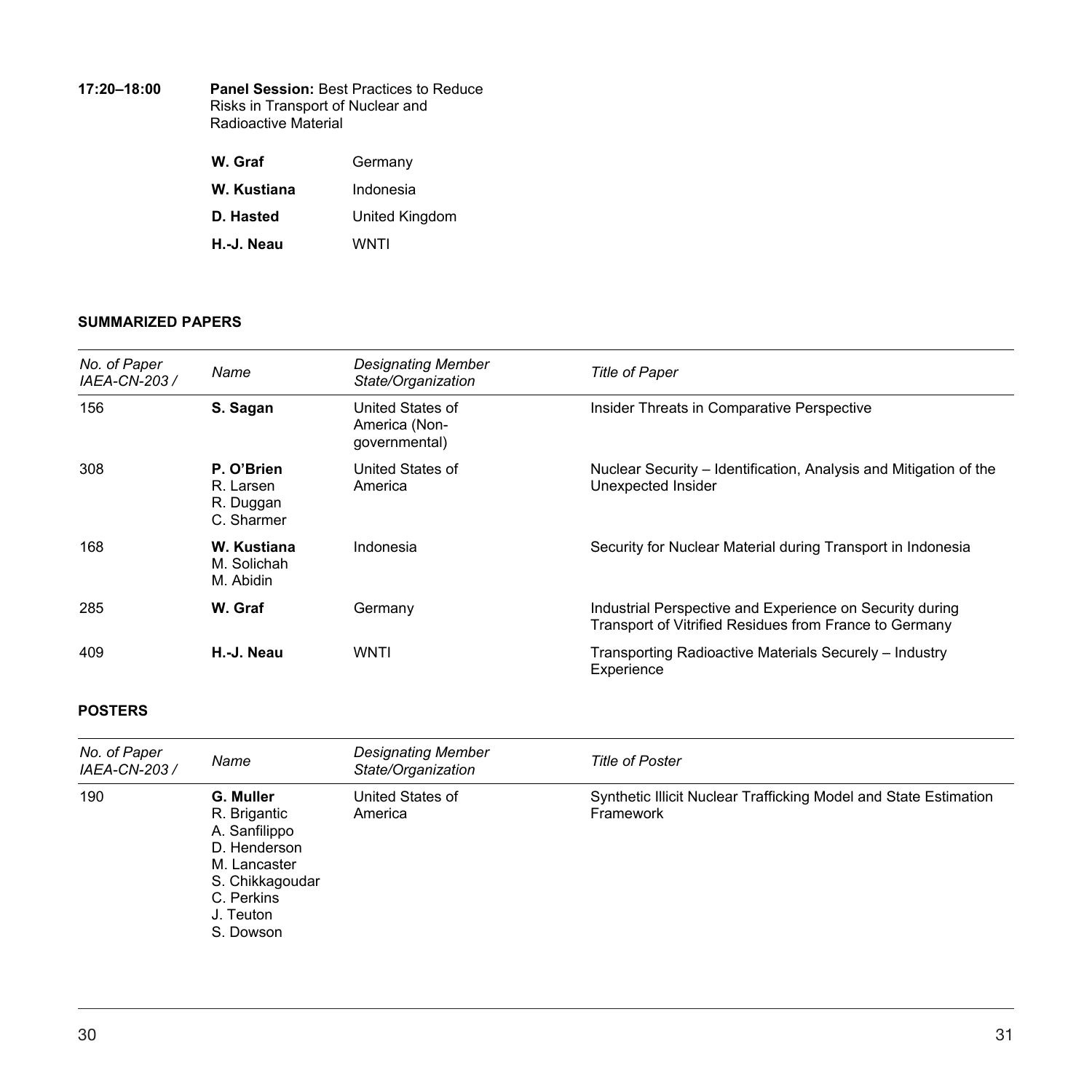| No. of Paper<br>IAEA-CN-203 / | Name                    | <b>Designating Member</b><br>State/Organization | Title of Poster                                                                |
|-------------------------------|-------------------------|-------------------------------------------------|--------------------------------------------------------------------------------|
| 296                           | W. Buckley<br>D. Mercer | United States of<br>America                     | Threat Assessment of Radiation Alarms                                          |
| 288                           | H. Noh<br>I.-S. Hwang   | Korea, Republic of                              | Scenario Analysis on Maritime Transportation Security of Spent<br>Nuclear Fuel |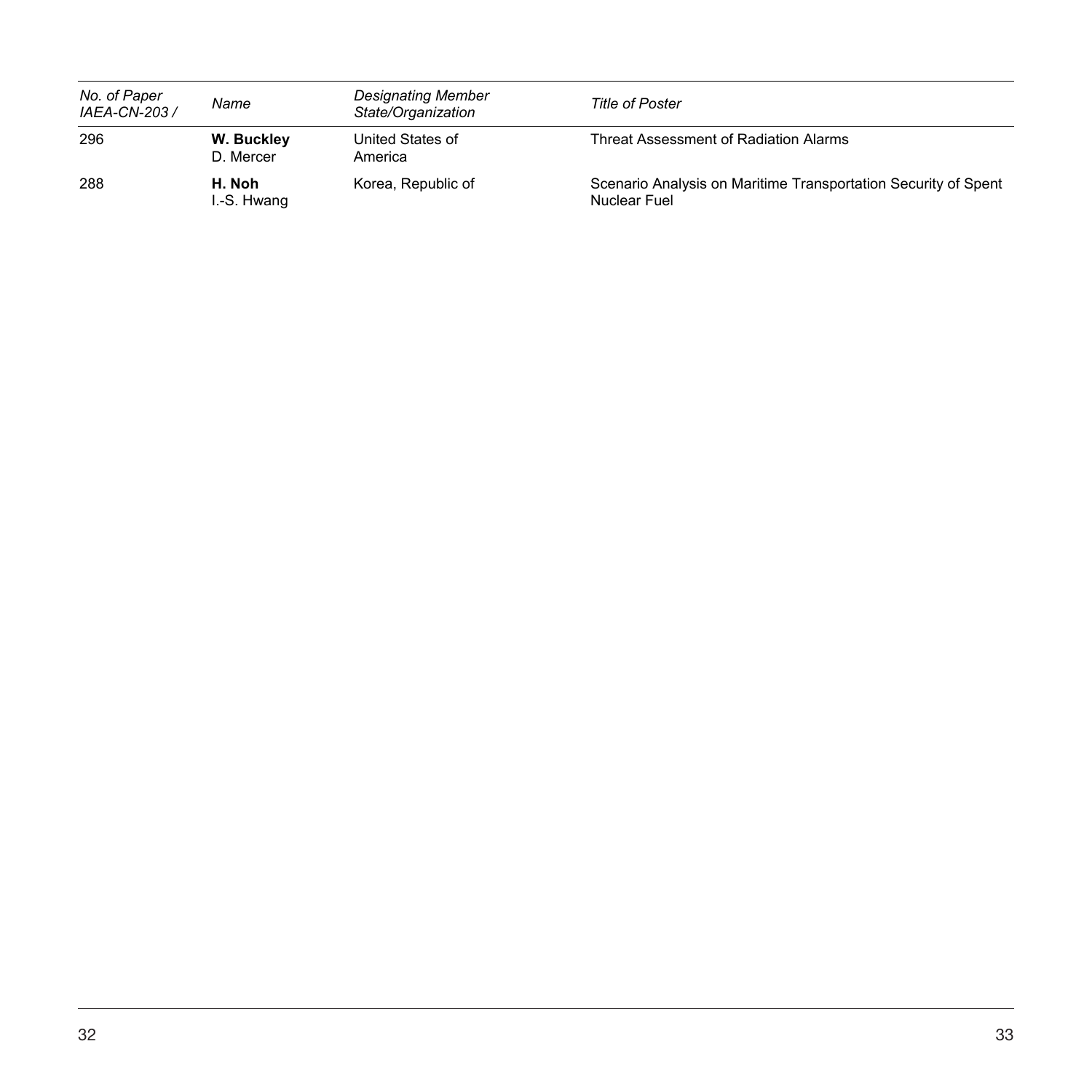# **WEDNESDAY, 3 JULY 2013**

**09:00–12:30 MAIN SESSION M4: Nuclear Material and Nuclear Facilities** 

*(Conference Room M1)* 

**Chairpersons: J. Esteves dos Santos, Brazil D. Liu, China** 

#### **INVITED SPEAKERS**

| No. of Paper<br>IAEA-CN-203 / | Name                                   | Designating Member<br>State/Organization | <b>Title of Paper</b>                                                                          |
|-------------------------------|----------------------------------------|------------------------------------------|------------------------------------------------------------------------------------------------|
| 017                           | A. Freer                               | United Kingdom                           | Achieving Sustainable and Effective Physical Protection<br>Systems                             |
| 410                           | V. Kuchinov<br>V. Pitel<br>V. Efimenko | <b>Russian Federation</b>                | Role of Nuclear Material Accounting and Control System for<br><b>Ensuring Nuclear Security</b> |
| 019                           | C. Bolton                              | United Kingdom                           | Security by Design                                                                             |
| 020                           | C. Quintin                             | France                                   | Enhancing Security of Nuclear Material - An Integrated<br>Approach                             |
| 021                           | J. Dally                               | United Kingdom                           | Security of Sensitive Information                                                              |
| 022                           | J. Wiggins<br>C. Erlanger<br>T. Harris | United States of<br>America              | Regulatory Efforts to Improve Cyber Security                                                   |

Reports from technical session TA2, TB2, TA3, TB3, TB5, TB6

**Panel:** Experience in implementing INFCIRC/225/Rev.5

#### **Invited speakers of the session**

**K. Naito** Japan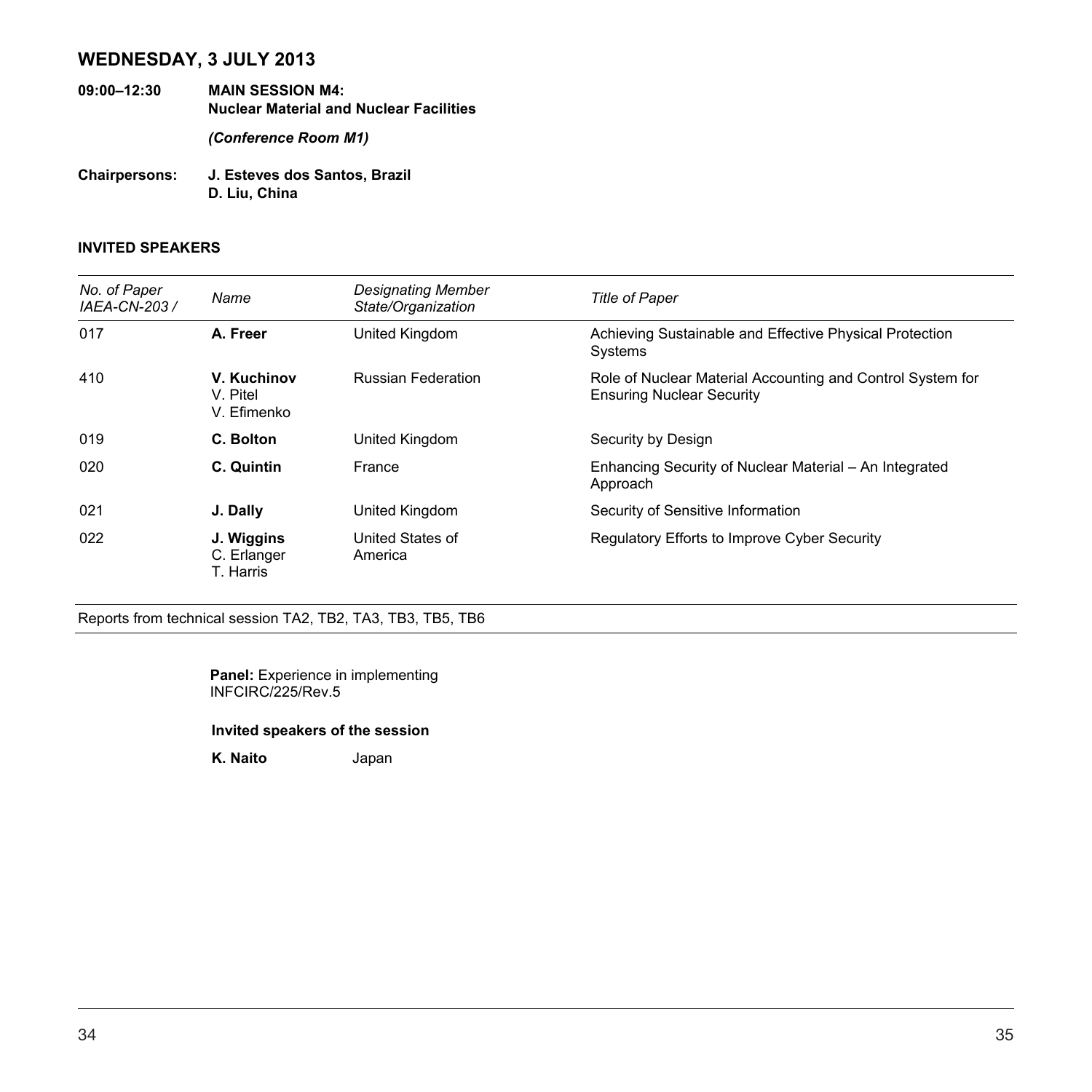# **WEDNESDAY, 3 JULY 2013**

- **09:00–12:30 TECHNICAL SESSION TA4: Security of Radioactive Sources (***Boardroom A)*
- **Chairpersons: A. Mastauskas, Lithuania L.A. Betancourt Hernandez, Cuba**

**Rapporteur: R. Severa, Zimbabwe**

| No. of Paper<br>IAEA-CN-203 / | Name                                 | <b>Designating Member</b><br>State/Organization  | <b>Title of Paper</b>                                                                                                                       |
|-------------------------------|--------------------------------------|--------------------------------------------------|---------------------------------------------------------------------------------------------------------------------------------------------|
| 249                           | Y. Mohamed<br>M. Hasan<br>Y. Lasheen | Egypt                                            | Management of Disused Radioactive Sealed Sources in Egypt:<br><b>Security Prospective</b>                                                   |
| 106                           | <b>B.</b> Sevestre                   | France                                           | Security of Radioactive Sources France - IAEA Cooperation                                                                                   |
| 125                           | A. Murray<br>A. Popp<br>J. Bus       | Australia                                        | Training and Development for the Security of Radioactive<br>Sources - Promoting Effectiveness and Sustainability                            |
| 236                           | K. Luongo<br>S. Williams             | Partnership for Global<br>Security               | Regional Radiological Security Zones: Improving on Progress<br>made at the Nuclear Security Summits to Better Secure<br>Radioactive Sources |
| 051                           | <b>B.</b> Waud<br>C. George          | <b>IAEA</b>                                      | Working Group on Radioactive Source Security                                                                                                |
| 10:50-11:30                   |                                      | Coffee Break and Poster Viewing Session          |                                                                                                                                             |
|                               |                                      |                                                  |                                                                                                                                             |
| 11:30-12:30                   | lessons learned                      | <b>Panel Session: Improving source security:</b> |                                                                                                                                             |
|                               | A. Murray                            | Australia                                        |                                                                                                                                             |

| S. Islam                 | Bangladesh                  |
|--------------------------|-----------------------------|
| J. Zafimanjato           | Madagascar                  |
| J.-W. Kwon               | Korea, Republic of          |
| A. Hikkaduwa<br>Liyanage | Sri Lanka                   |
| I. Iliopulos             | United States of<br>America |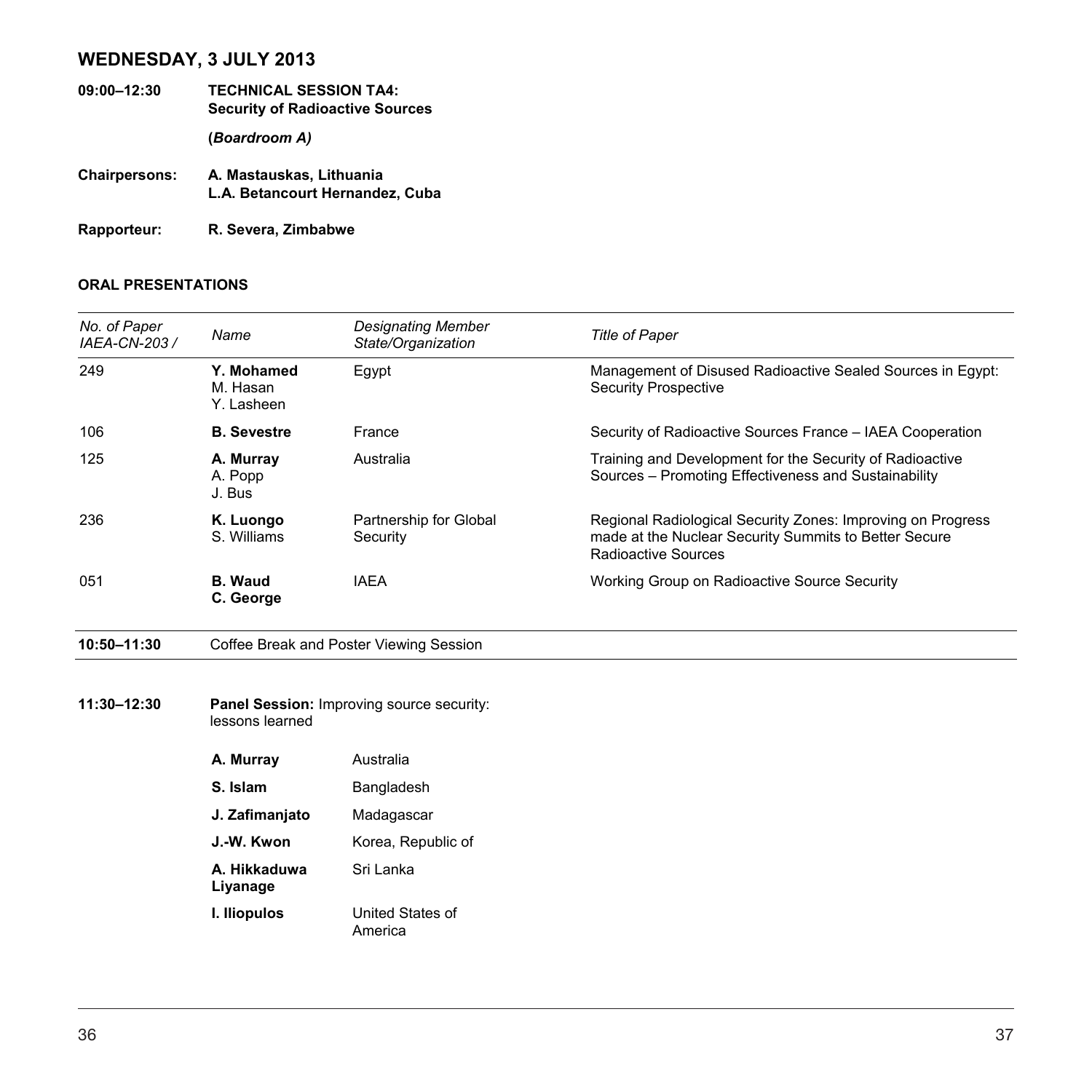| No. of Paper<br>IAEA-CN-203 / | Name                                        | <b>Designating Member</b><br>State/Organization | <b>Title of Paper</b>                                                                                              |
|-------------------------------|---------------------------------------------|-------------------------------------------------|--------------------------------------------------------------------------------------------------------------------|
| 126                           | A. Murray<br>A. Popp<br>J. Bus              | Australia                                       | Australia's South East Asia Regional Security of Radioactive<br>Sources Project - Achievements and Lessons Learned |
| 209                           | I. Iliopulos<br>A. Cuthbertson<br>W. Rhodes | United States of<br>America                     | The United States' Global Threat Reduction Initiative Domestic<br>Security Program                                 |

| No. of Paper<br>IAEA-CN-203 / | Name                                                                                               | <b>Designating Member</b><br>State/Organization | <b>Title of Poster</b>                                                                                                |
|-------------------------------|----------------------------------------------------------------------------------------------------|-------------------------------------------------|-----------------------------------------------------------------------------------------------------------------------|
| 131                           | <b>U. Mirsaidov</b><br>M. Akhmedov<br>M. Barotov<br>I. Mirsaidov                                   | Tajikistan                                      | Experience of the Republic of Tajikistan in Implementing the<br>Code of Conduct                                       |
| 142                           | A. Mastauskas                                                                                      | Lithuania                                       | Physical Security of Radioactive Sources in Lithuania                                                                 |
| 159                           | J. Zafimanjato<br>R. Andriambololona<br>H. Randriantseheno<br>R. Randriantsizafy<br>T. Randriamora | Madagascar                                      | Status of Security for Radioactive Sources and Their Associated<br>Facilities in Madagascar                           |
| 165                           | A. Hikkaduwa<br>Liyanage<br>P. Kadadunna<br>K. De Silva                                            | Sri Lanka                                       | Strengthening Security of Radioactive Sources Used in Sri<br>Lanka under Regulatory Control                           |
| 233                           | L. Betancourt<br><b>Hernandez</b><br>Y. López Forteza<br>P. Díaz Guerra<br>N. Navarro Guillén      | Cuba                                            | Lessons and Challenges in the Regulatory Control of Safety and<br>Security of Radiation Sources: the Cuban Experience |
| 307                           | S. Islam<br>Md. Shawkat Akbar<br>Md. Emdadul Haque<br>H. Borhanul Alam                             | Bangladesh                                      | Security of Radioactive Sources and Nuclear Materials in<br>Bangladesh                                                |
| 329                           | C. Hobbs<br>W. Bowen<br>D. Jones                                                                   | United Kingdom                                  | Estimating Inventories of Radiological Sources                                                                        |
| 276                           | J. Quinones<br>F. Pino<br>J. Benavente<br>P. Casado<br>L. Ferrera                                  | Spain                                           | Nuclear and Radioactive Material Security at CIEMAT                                                                   |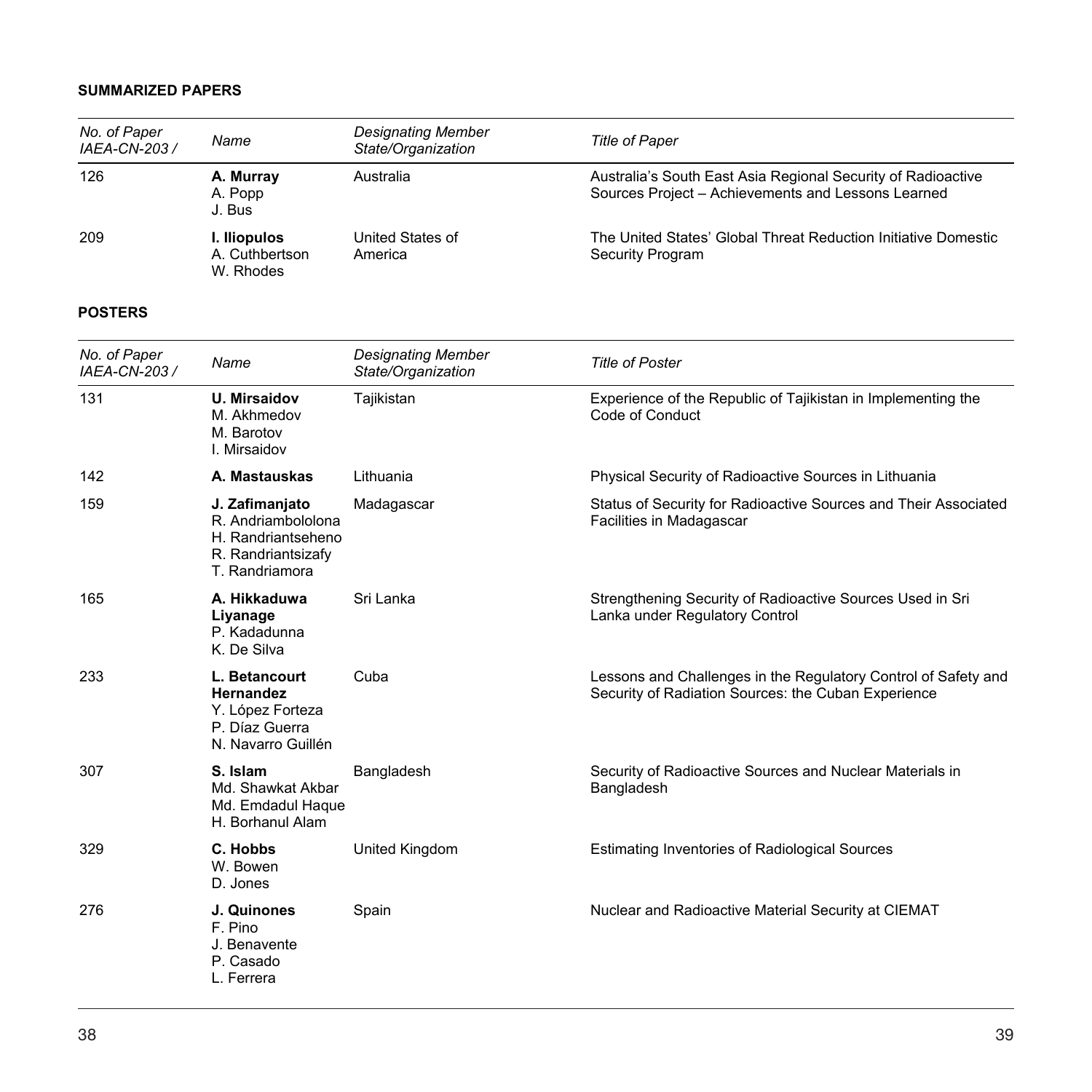| No. of Paper<br>IAEA-CN-203 / | Name                                                                          | <b>Designating Member</b><br>State/Organization | Title of Poster                                                                                                   |
|-------------------------------|-------------------------------------------------------------------------------|-------------------------------------------------|-------------------------------------------------------------------------------------------------------------------|
| 401                           | J.-W. Kwon<br>Z.-H. Woo<br>I -Y. Yeo<br>M.-C. Song<br>W-T. Kim<br>K.-H. Jeong | Korea, Republic of                              | Status of Implementation and Experience in Security of<br>Radioactive Sources in Korea                            |
| 419                           | A. Simo                                                                       | Cameroon                                        | Building Security Infrastructure for Radioactive Sources and<br>Associated Facilities in Less Developed Countries |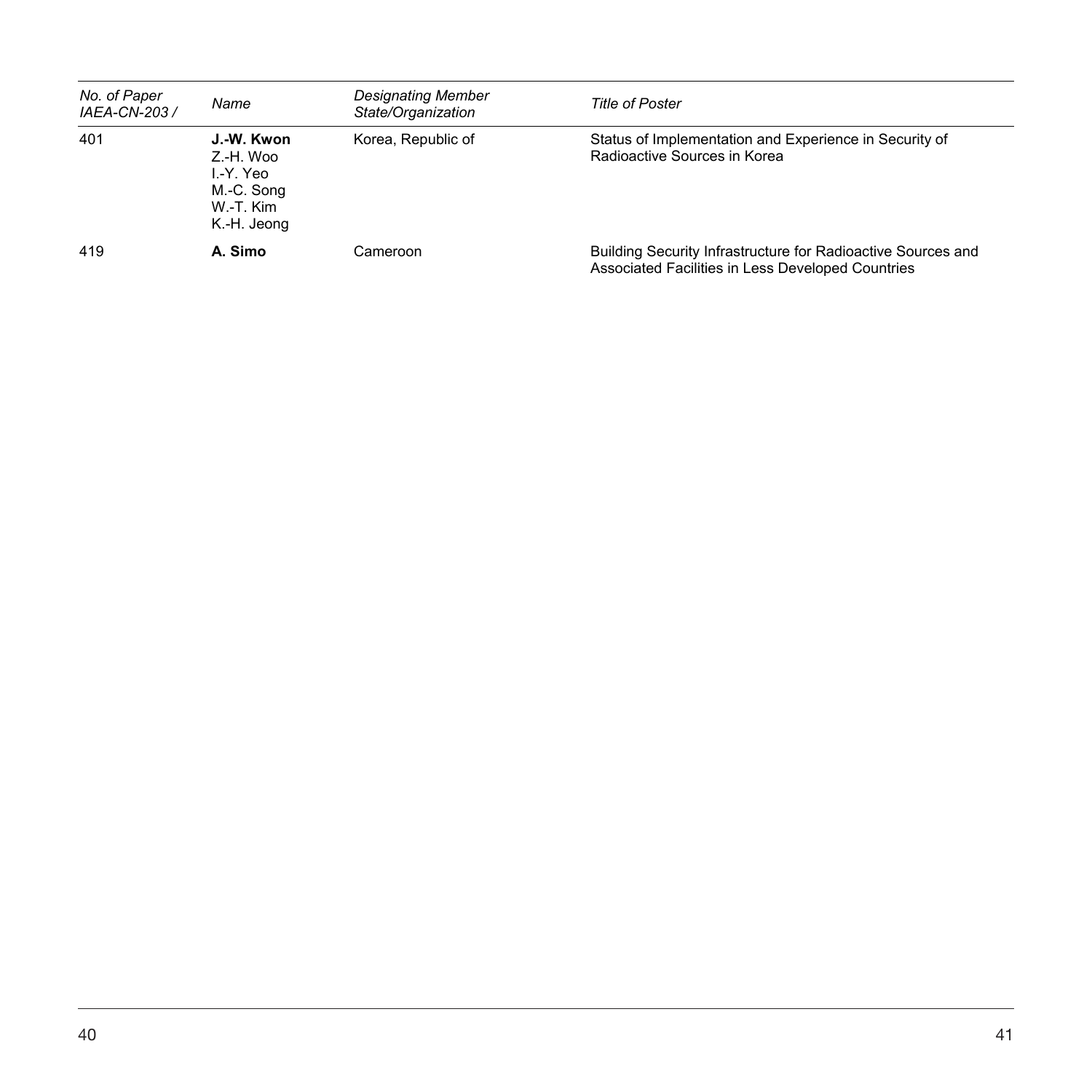# **WEDNESDAY, 3 JULY 2013**

**09:00–12:30 TECHNICAL SESSION TB4: Education and Training**  *(Conference Room M2)*  **Chairpersons: O. Reistad, Norway M. Beaudette, Canada Rapporteur: J. Sterba, Austria** 

| No. of Paper<br>IAEA-CN-203 / | Name                                   | <b>Designating Member</b><br>State/Organization                                    | <b>Title of Paper</b>                                                                                                               |
|-------------------------------|----------------------------------------|------------------------------------------------------------------------------------|-------------------------------------------------------------------------------------------------------------------------------------|
| 124                           | A. Choukri<br>O. Hakam                 | Morocco                                                                            | Efforts in Progress to Establish Nuclear Security Education in<br>Morocco                                                           |
| 161                           | N. Klos<br>T. Checurda                 | Ukraine                                                                            | Training and Professional Development of Specialists in Nuclear<br>Materials Physical Protection, Accounting and Control in Ukraine |
| 315                           | M. Kostor<br>R. Raja Adnan             | Malaysia                                                                           | Nuclear Security Support Centre (NSSC): Role in Developing<br>Nuclear Security Capability in Malaysia                               |
| 245                           | A. Badawi<br>H. Abou Gabal<br>W. Zidan | Egypt                                                                              | An Overview of Nuclear Security Education in Egypt: Current<br><b>Status and Future Perspective</b>                                 |
| 336                           | G. Gluschke                            | Germany                                                                            | Development of Modules for an MSc Programme on Nuclear<br>Security                                                                  |
| 10:50-11:30                   |                                        | Coffee Break and Poster Viewing Session                                            |                                                                                                                                     |
| 279                           | J. Harris                              | United States of<br>America                                                        | International Nuclear Security Education Network (INSEN): Past<br>Accomplishments and Future Plans                                  |
| 11:50-12:30                   |                                        | Panel Session: Practical Application of<br>Nuclear Security Education and Training |                                                                                                                                     |
|                               | O. Reistad                             | Norway                                                                             |                                                                                                                                     |
|                               | <b>M.</b> Beaudette                    | Canada                                                                             |                                                                                                                                     |
|                               | N. Kawata                              | Japan                                                                              |                                                                                                                                     |
|                               | J. Stainback IV                        | United States of<br>America (Non-<br>governmental)                                 |                                                                                                                                     |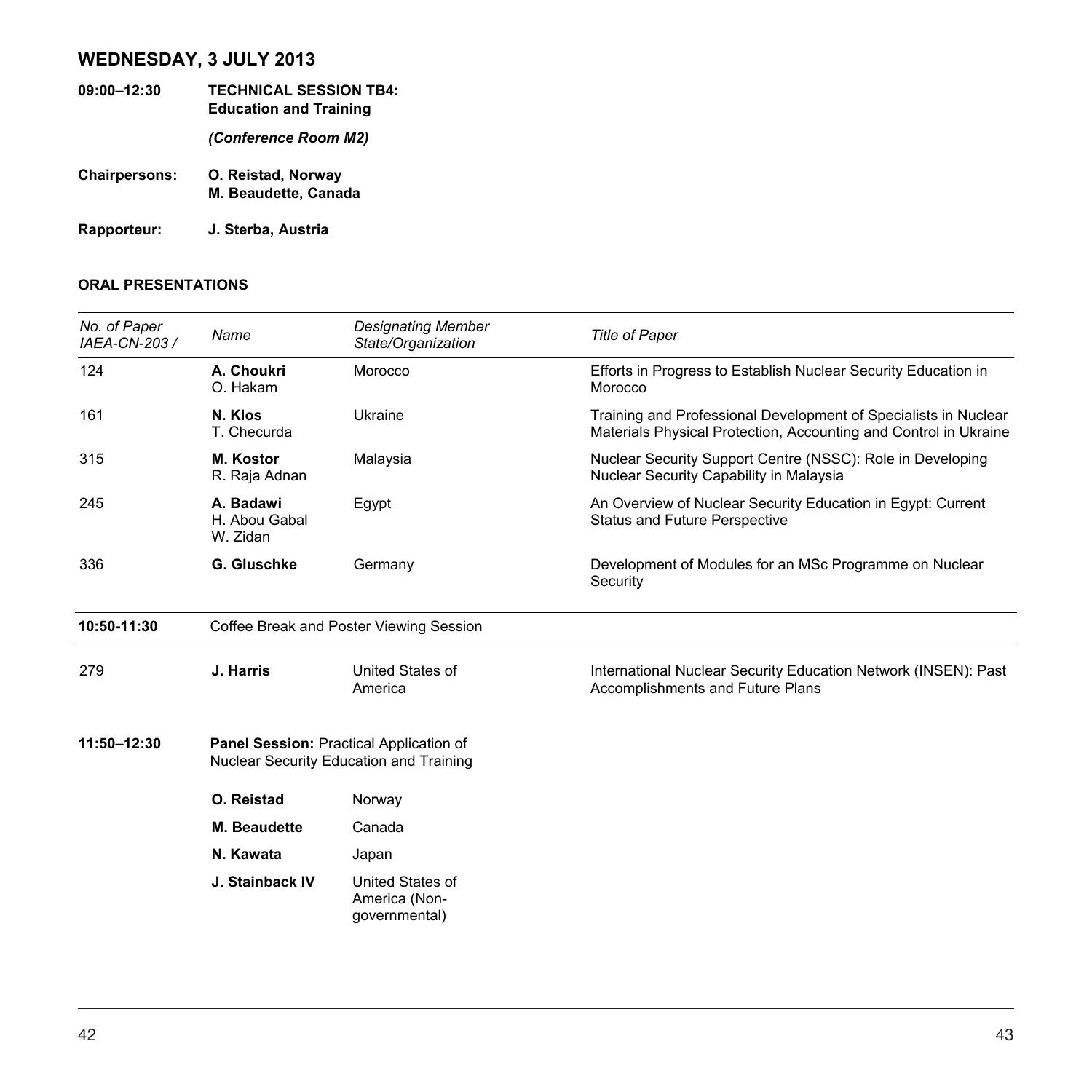| No. of Paper<br>IAEA-CN-203 / | Name                                                                                | Designating Member<br>State/Organization           | <b>Title of Paper</b>                                                                                                                                  |
|-------------------------------|-------------------------------------------------------------------------------------|----------------------------------------------------|--------------------------------------------------------------------------------------------------------------------------------------------------------|
| 269                           | N. Kawata<br>S. Wakabayashi<br>T. Hanai<br>Y. Yamaquchi<br>N. Nonaka<br>C. Scharmer | Japan                                              | Development of the Training Tools for Nuclear Security-Physical<br>Protection Exercise Field (PPEF) and Virtual Reality (VR)<br><b>Training System</b> |
| 238                           | J. Stainback IV<br>H. Hall                                                          | United States of<br>America (Non-<br>qovernmental) | Building the Academic Nuclear Security Program at the<br>University of Tennessee                                                                       |
| 403                           | T. Majeed                                                                           | Pakistan                                           | MS Nuclear Security Education at Pakistan Institute of<br>Engineering and Applied Sciences (PIEAS): The Current Status<br>and the Future Prospects     |

| No. of Paper<br>IAEA-CN-203 / | Name                                                | <b>Designating Member</b><br>State/Organization    | <b>Title of Poster</b>                                                                                                                               |
|-------------------------------|-----------------------------------------------------|----------------------------------------------------|------------------------------------------------------------------------------------------------------------------------------------------------------|
| 294                           | V. Berthou<br>K. Mayer<br>P. Peerani<br>W. Janssens | EC/JRC                                             | Overview of the Cooperative Projects Implemented by the<br>European Commission Joint Research Centre in the Nuclear<br>Security Field Outside Europe |
| 223                           | K. Unlu<br>I. Jovanovic<br>A. Contreras             | United States of<br>America (Non-<br>qovernmental) | Nuclear Security Education Program at the Pennsylvania State<br>University                                                                           |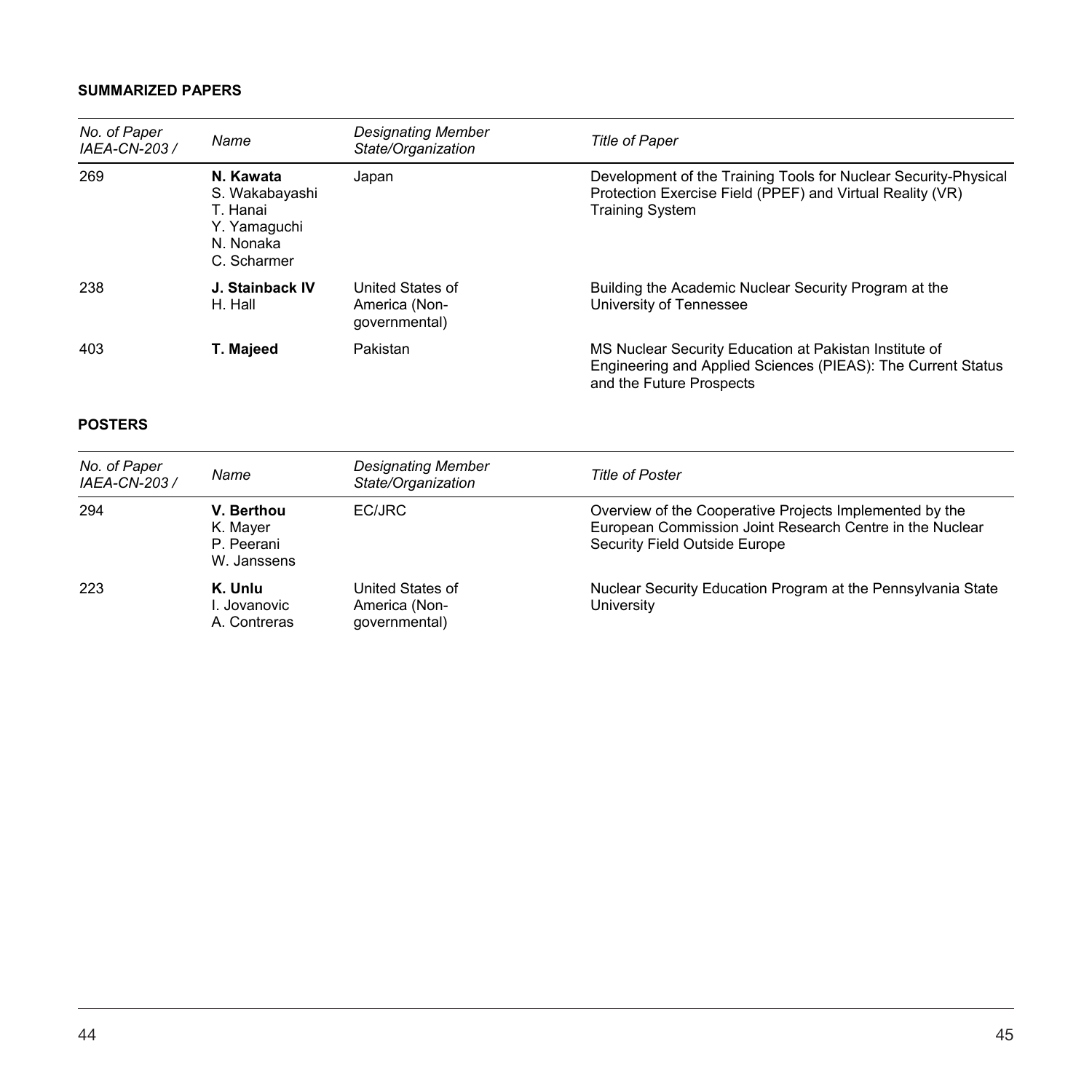# **WEDNESDAY, 3 JULY 2013**

- **14:00–18:00 MAIN SESSION M5: Radioactive Sources and Associated Facilities (***Conference Room M1)*
- **Chairpersons: G. Emi-Reynolds, Ghana B. Nsouli, Lebanon**

### **INVITED SPEAKERS**

| No. of Paper<br>IAEA-CN-203 / | Name                                     | Designating Member<br>State/Organization | <b>Title of Paper</b>                                                                                     |
|-------------------------------|------------------------------------------|------------------------------------------|-----------------------------------------------------------------------------------------------------------|
| 023                           | R. Czarwinski                            | Germany                                  | The Code of Conduct as a Means to Enhance Global Efforts                                                  |
| 024                           | A. Shakoor                               | Pakistan                                 | Implementing the IAEA's Recommendations for Security of<br>Radioactive Material and Associated Facilities |
| 025                           | A. Dela Rosa<br>J. Seguis                | Philippines                              | The Value of Regional Cooperation for Source Security                                                     |
| 026                           | C. Elechosa<br>S. Menossi                | Argentina                                | Secure Transport of Radioactive Sources                                                                   |
| 227                           | J.-L. Lachaume<br>G. Bélot<br>C. Reuter  | France                                   | Managing Prevention and Control over Radioactive Sources                                                  |
| 208                           | <b>F. Morris</b><br>B. Reed<br>A. Murray | United States of<br>America              | The Distinctive Challenges of Protecting Radioactive Sources                                              |

Reports from technical session TB3, TA4, TB5

**Panel:** Development of a comprehensive programme for the security of radioactive sources

#### **Invited speakers of the session**

**I. Iliopulos** United States of America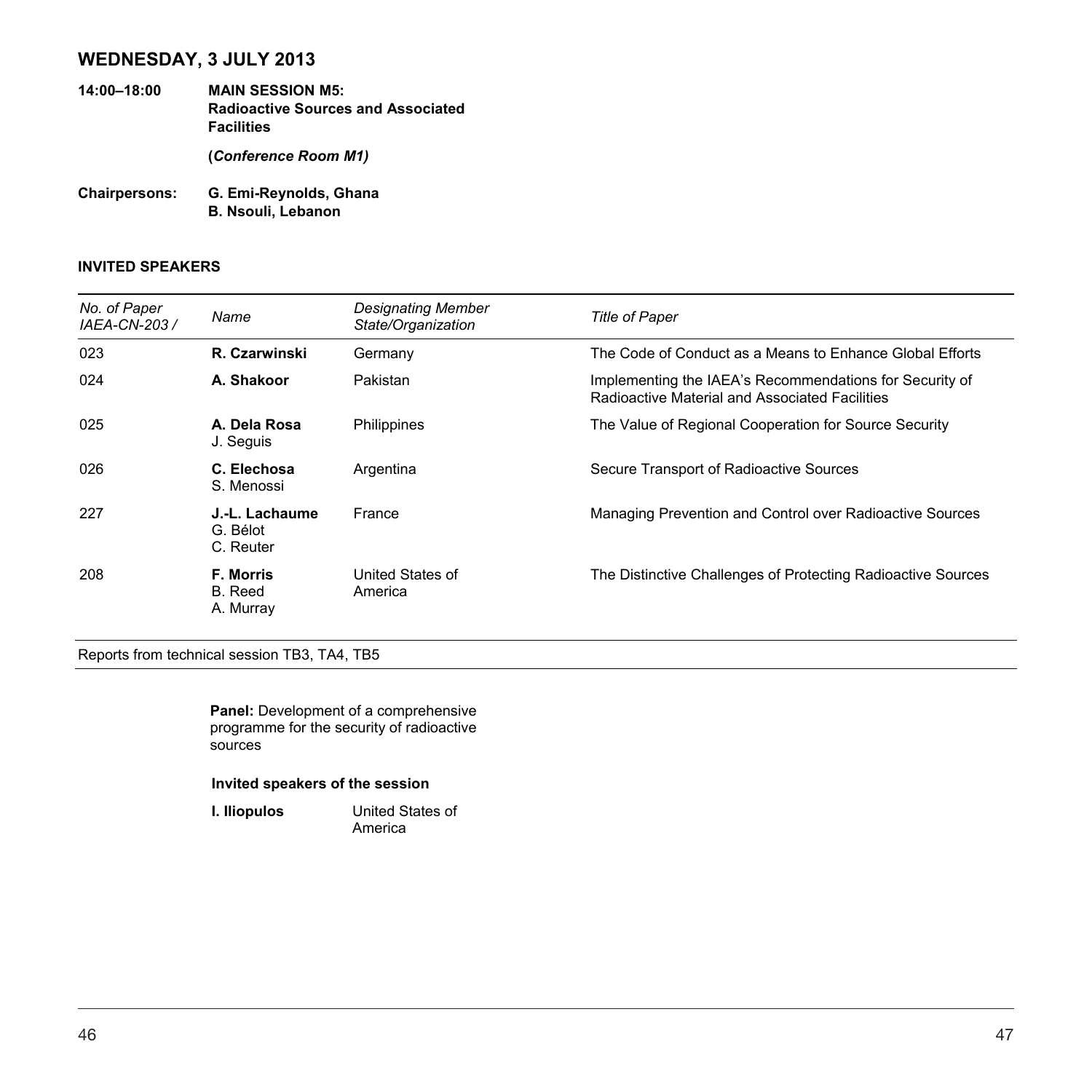# **WEDNESDAY, 3 JULY 2013**

- **14:00–18:00 TECHNICAL SESSION TA5: Structured Capacity Building (***Boardroom A)*  **Chairpersons: A. Habib, Pakistan A. Koteng, Kenya**
- **Rapporteur: I. Soufi, Morocco**

| No. of Paper<br>IAEA-CN-203 / | Name                                                                               | <b>Designating Member</b><br>State/Organization | <b>Title of Paper</b>                                                                                                                                             |  |
|-------------------------------|------------------------------------------------------------------------------------|-------------------------------------------------|-------------------------------------------------------------------------------------------------------------------------------------------------------------------|--|
| 244                           | Y. Hernández<br><b>Martín</b><br>M. Landeras Alvarez                               | Cuba                                            | The Integrated Nuclear Security Support Plan: Cuban<br>Experience                                                                                                 |  |
| 286                           | P. Deatanyah<br>G. Emi-Reynolds                                                    | Ghana                                           | The Development and Implementation of Integrated Nuclear<br>Security Support Plan: Ghana's Experience                                                             |  |
| 302                           | M. Sinaga                                                                          | Indonesia                                       | Lesson Learned for Implementing Integrated Nuclear Security<br>Support Plan (INSSP) in Indonesia                                                                  |  |
| 317                           | H. Attan<br>R. Raja Adnan                                                          | Malaysia                                        | Malaysia's Experience with INSSPs and Lessons for the Future                                                                                                      |  |
| 300                           | I. Balan                                                                           | Moldova, Republic of                            | INSSP as Efficient Lever in Upgrade of Moldovan Regulatory<br>Capabilities in Nuclear Security and Response to Illicit Traffic<br>Events                          |  |
| 15:50-16:30                   | Coffee Break and Poster Viewing Session                                            |                                                 |                                                                                                                                                                   |  |
| 231                           | D. Louvat<br>J. Jalouneix<br>A. Braunegger-<br>Guelich                             | <b>ENSTTI</b>                                   | Preparation of a Competent Nuclear Security and Safety<br>Workforce: the Role of Technical Safety Organizations in<br>Building Up Integrated Knowledge and Skills |  |
| 16:50-17:30                   | Panel Session: Lessons Learned from<br><b>Recent Capacity Building Initiatives</b> |                                                 |                                                                                                                                                                   |  |
|                               | K. Hamada                                                                          | Japan                                           |                                                                                                                                                                   |  |
|                               | J. Doyle                                                                           | United States of<br>America                     |                                                                                                                                                                   |  |
|                               | I. Krevica                                                                         | EC/JRC                                          |                                                                                                                                                                   |  |
|                               | A. Fataftah                                                                        | <b>NAUSS</b>                                    |                                                                                                                                                                   |  |
|                               | R. Howsley                                                                         | <b>WINS</b>                                     |                                                                                                                                                                   |  |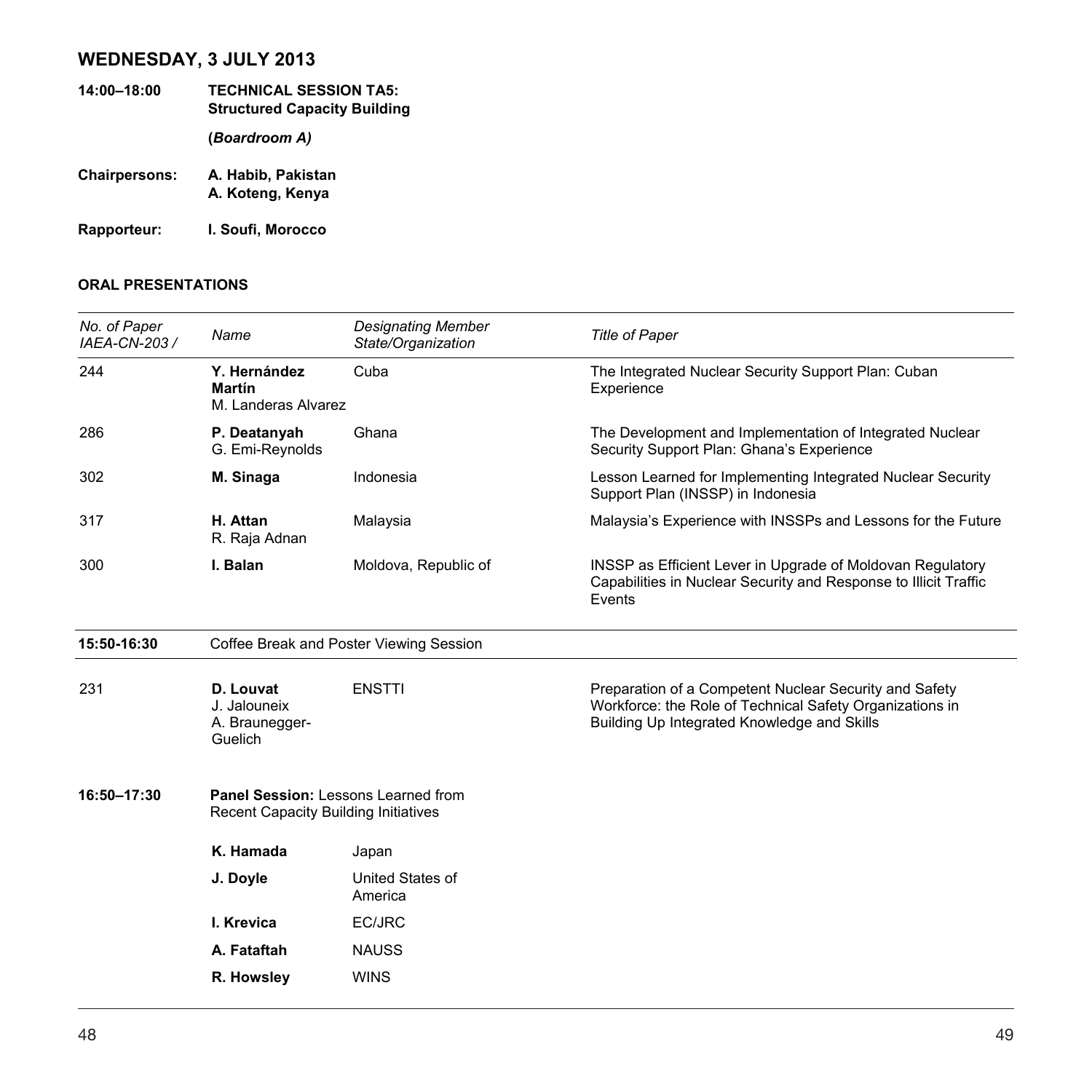| No. of Paper<br>IAEA-CN-203 / | Name                                               | Designating Member<br>State/Organization | <b>Title of Paper</b>                                                                                                                                           |
|-------------------------------|----------------------------------------------------|------------------------------------------|-----------------------------------------------------------------------------------------------------------------------------------------------------------------|
| 271                           | K. Hamada<br>Y. Naoi<br>M. Senzaki                 | Japan                                    | Lessons Learned and the Prospects of ISCN's Nuclear Security<br>Capacity Building Support                                                                       |
| 323                           | A. Fataftah                                        | <b>NAUSS</b>                             | Efforts of Naif Arab University for Security Sciences to Enhance<br>Nuclear Security in the Arab Countries                                                      |
| 153                           | J. Doyle                                           | United States of<br>America              | Towards an INSEN Strategy for Engaging International Centres<br>for Nuclear Security and Energy                                                                 |
| 299                           | R. Howsley                                         | <b>WINS</b>                              | The Need for Structured Professional Development and<br>Certification amongst Personnel with Accountabilities for Nuclear<br>Security Management and Regulation |
| 408                           | M. Roumie<br>B. Nsouli<br>P. El-Haji<br>M. Schreif | Lebanon                                  | Enhancement and Sustainability of National Collective Efforts to<br>Combat Nuclear Illicit Trafficking in Lebanon                                               |
| 416                           | T. Piskureva<br>N. Geraskin<br>V. Kornelyuk        | <b>Russian Federation</b>                | The Basic Directions of Physical Nuclear Security Culture<br>Development                                                                                        |

| No. of Paper<br>IAEA-CN-203 / | Name                                                                                                                                      | <b>Designating Member</b><br>State/Organization | <b>Title of Poster</b>                                                                                                                                                    |
|-------------------------------|-------------------------------------------------------------------------------------------------------------------------------------------|-------------------------------------------------|---------------------------------------------------------------------------------------------------------------------------------------------------------------------------|
| 188                           | I. Krevica<br>J. Galy<br>V. Berthou<br>E. Hrnecek<br>M. Marin Ferrer<br>K. Mayer<br>P. Peerani<br>P. Richir<br>V. Forcina<br>M. Wallenius | EC/JRC                                          | EUSECTRA: a European Nuclear Security Training Centre for<br>Capacity Building and State Support in Combating Illicit<br>Trafficking of Nuclear and Radioactive Materials |
| 179                           | <b>B. Kaboro</b><br>J. Kamande<br>A. Koteng                                                                                               | Kenya                                           | Kenya Nuclear Security Support Centre                                                                                                                                     |
| 174                           | K.-K. Choe<br>J. Lee                                                                                                                      | Korea, Republic of                              | International Nuclear Security Academy (INSA) of the ROK: How<br>Could it Contribute for Strengthening Nuclear Security?                                                  |
| 123                           | A. Buzdugan<br>I. Balan<br>E. Mursa<br>A. Sidorencu                                                                                       | Moldova, Republic of                            | Progress in Nuclear Security Policy in the Republic of Moldova                                                                                                            |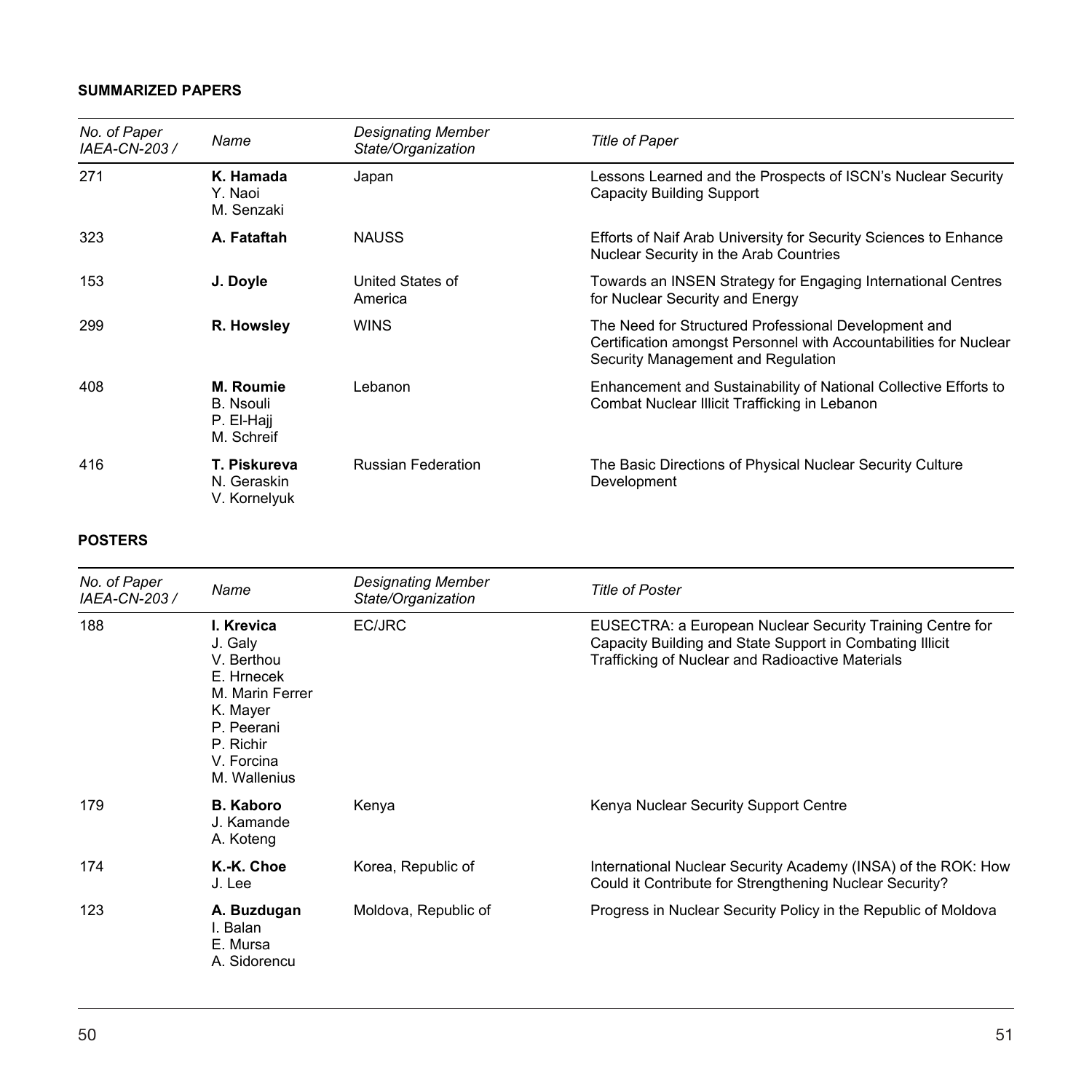| No. of Paper<br>IAEA-CN-203 / | Name            | <b>Designating Member</b><br>State/Organization | <b>Title of Poster</b>                                                                      |
|-------------------------------|-----------------|-------------------------------------------------|---------------------------------------------------------------------------------------------|
| 319                           | J. Mamasakhlisi | Georgia                                         | Enhancing of Regulatory Control in Georgia - Main Trends and<br><b>Current Developments</b> |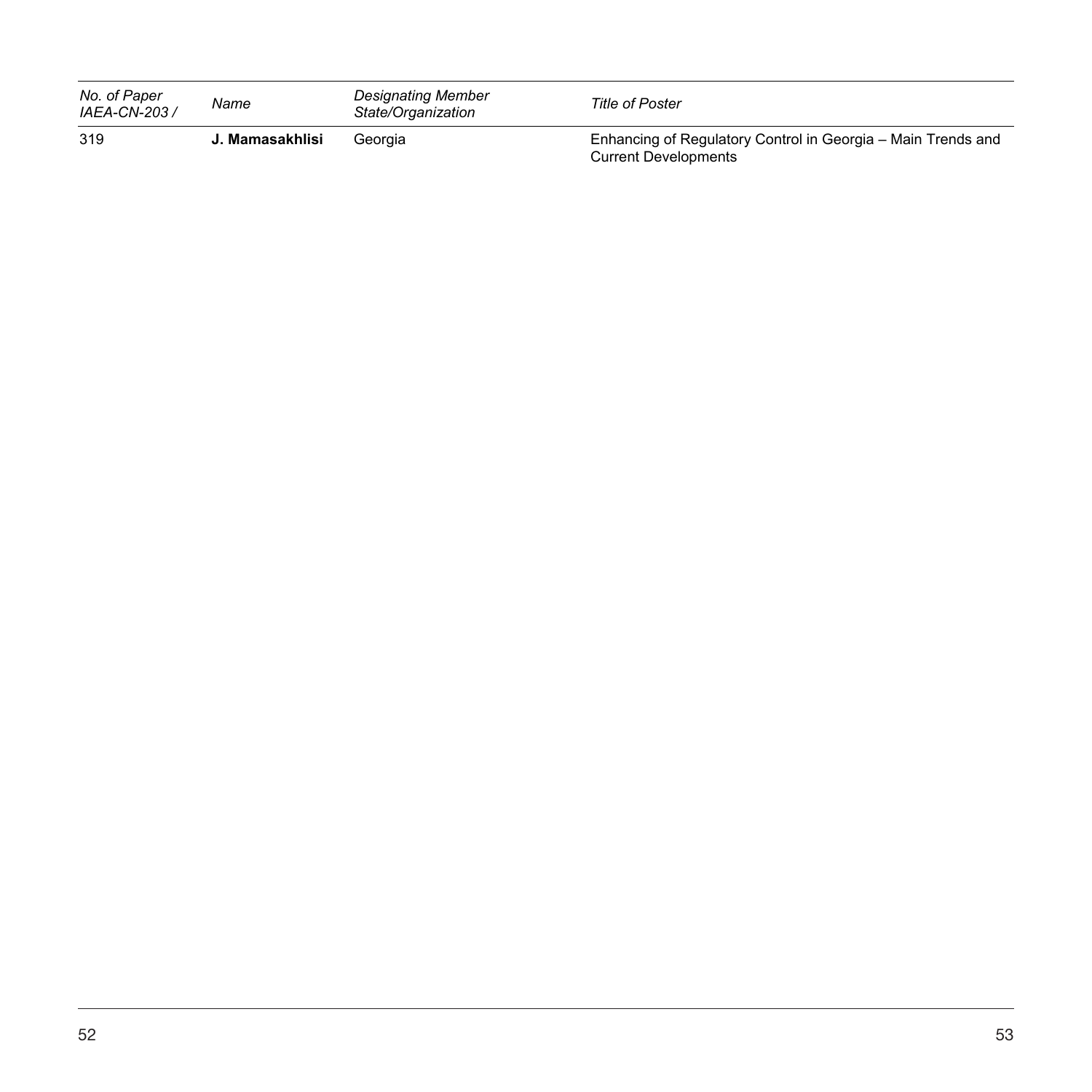# **WEDNESDAY, 3 JULY 2013**

- **14:00–18:00 TECHNICAL SESSION TB2: Enhancing Physical Protection Regimes**  *(Conference Room M2)*
- **Chairpersons: B. Dal, Netherlands C. Price, United Kingdom**
- **Rapporteur: K. Horváth, Hungary**

| No. of Paper<br>IAEA-CN-203 / | Name                                        | <b>Designating Member</b><br>State/Organization | <b>Title of Paper</b>                                                                  |  |
|-------------------------------|---------------------------------------------|-------------------------------------------------|----------------------------------------------------------------------------------------|--|
| 213                           | I. Iliopulos<br>A. Cuthbertson<br>G. Herdes | United States of<br>America                     | Global Threat Reduction Initiative (GTRI) Sustainable Security<br>Program              |  |
| 234                           | <b>G. Dandrieux</b>                         | France                                          | Experience Feedback and Benefits of an IPPAS Mission from a<br>Regulator's Perspective |  |
| 215                           | K. Naito                                    | Japan                                           | Nuclear Security Regime in Japan: Policies and Activities of<br>Japanese Government    |  |
| 305                           | S. Isaksson                                 | Sweden                                          | Swedish Experiences and Benefits of Hosting an IPPAS Mission                           |  |
| 169                           | M. Abidin<br>M. Solichah<br>W. Kustiana     | Indonesia                                       | Enhancement of Nuclear Security Culture in Indonesia:<br>Regulatory Body Overview      |  |
| 15:50-16:30                   |                                             | Coffee Break and Poster Viewing Session         |                                                                                        |  |
| 219                           | K. Kovalev                                  | <b>Russian Federation</b>                       | Regulation of Nuclear Security in the Russian Federation                               |  |
| 239                           | T. Kamara<br>W. Zidan                       | Egypt                                           | Enhancement of Nuclear Security Measures: Egyptian Case                                |  |
| 17:10-18:00                   |                                             | Panel Session: Impact of IPPAS Missions         |                                                                                        |  |
|                               | <b>B.</b> Dal                               | Netherlands                                     |                                                                                        |  |
|                               | H. Khedr Ibrahim                            | Egypt                                           |                                                                                        |  |
|                               | M. Riihonen                                 | Finland                                         |                                                                                        |  |
|                               | K. Horvath                                  | Hungary                                         |                                                                                        |  |
|                               | S. Repanovici                               | Romania                                         |                                                                                        |  |
|                               | J. Václav                                   | Slovakia                                        |                                                                                        |  |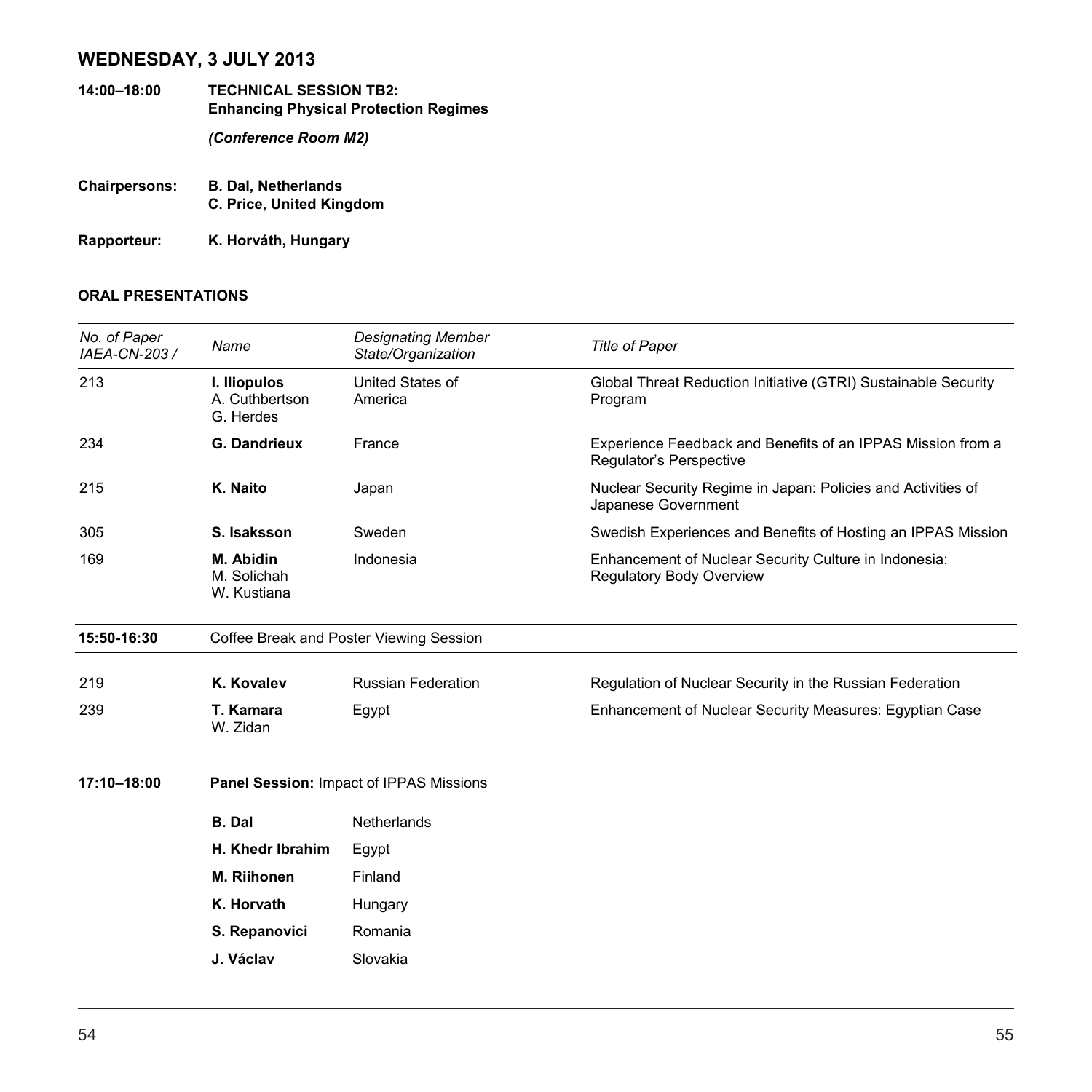| No. of Paper<br>IAEA-CN-203 / | Name                                         | <b>Designating Member</b><br>State/Organization | <b>Title of Paper</b>                                                                                                                                   |
|-------------------------------|----------------------------------------------|-------------------------------------------------|---------------------------------------------------------------------------------------------------------------------------------------------------------|
| 318                           | K. Horvath                                   | Hungary                                         | <b>IPPAS Mission to Hungary</b>                                                                                                                         |
| 311                           | M. Riihonen<br>R. Olander                    | Finland                                         | Finnish Experiences from Hosting IAEA International Physical<br>Protection Advisory Service (IPPAS) Missions                                            |
| 309                           | S. Repanovici                                | Romania                                         | The Role of IPPAS Mission on Implementing and Enhancing the<br>International Nuclear Security Framework - Romanian<br><b>Experience and Perspective</b> |
| 320                           | <b>B.</b> Dal                                | <b>Netherlands</b>                              | The Netherlands Experience with IPPAS Missions                                                                                                          |
| 221                           | J. Václav                                    | Slovakia                                        | Implementation of Amendment to CPPNM in Slovakia                                                                                                        |
| 114                           | H. Khedr Ibrahim<br>W. El-Gammal<br>W. Zidan | Egypt                                           | Design and Implementation of a Computerized Integrated<br>Nuclear Material Accounting System for Egypt                                                  |
| 413                           | A. Izmaylov                                  | <b>Russian Federation</b>                       | Development and Implementation of Tools to Assess<br>Effectiveness of Physical Protection Systems for the Russian<br><b>Nuclear Sites</b>               |

| No. of Paper<br>IAEA-CN-203 / | Name                                                | Designating Member<br>State/Organization | <b>Title of Poster</b>                                                                                                                                                                                 |
|-------------------------------|-----------------------------------------------------|------------------------------------------|--------------------------------------------------------------------------------------------------------------------------------------------------------------------------------------------------------|
| 278                           | A. Keizer                                           | <b>Netherlands</b>                       | Organization of the Nuclear Industry Summit 2014 in Amsterdam                                                                                                                                          |
| 130                           | M. Civica<br>V. Ferrazzano<br>A. La Rosa<br>A. Usai | Italy                                    | Web Architecture for the Development of Nuclear Security:<br>Models, Parameters and Indicators for the Deployment of a New<br>Democracy in the "Open" Management of Assets, Technology<br>and Know How |
| 172                           | J.S. Kim<br>H.-S. Yoo                               | Korea, Republic of                       | The Progress for Consolidating the Physical Protection<br>Legislative Framework in ROK                                                                                                                 |
| 187                           | R. Zarate                                           | Chile                                    | Nuclear Security Status in Chile                                                                                                                                                                       |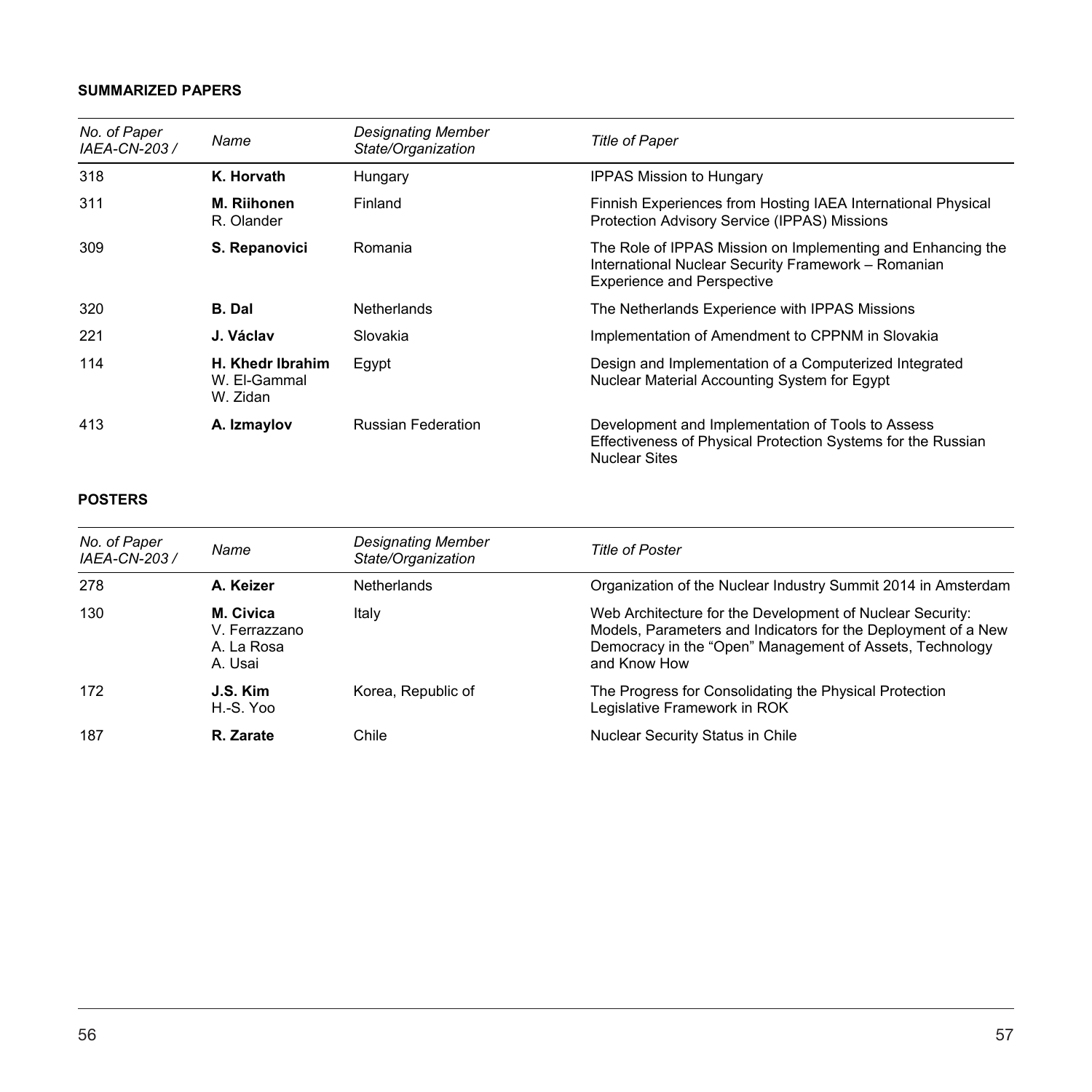# **THURSDAY, 4 JULY 2013**

**09:00–12:30 MAIN SESSION M6: International Cooperation and Assistance, and the Role of the IAEA** 

*(Conference Room M1)* 

**Chairpersons: T. Countryman, United States of America A. Farhane, Morocco**

### **INVITED SPEAKERS**

| No. of Paper<br>IAEA-CN-203 / | Name                                    | Designating Member<br>State/Organization | <b>Title of Paper</b>                                                              |
|-------------------------------|-----------------------------------------|------------------------------------------|------------------------------------------------------------------------------------|
| 029                           | K. Mrabit                               | <b>IAEA</b>                              | International Cooperation: The Role and Activities of the IAEA                     |
| 030                           | R. Hardiman                             | G8GP                                     | Multilateral Initiatives: G8 Global Partnership (G8GP)                             |
| 031                           | G. Berdennikov<br>G.S. Min              | <b>GICNT</b>                             | Multilateral Initiatives: Global Initiative to Combat Nuclear<br>Terrorism (GICNT) |
| 032                           | H. Mattli<br>R. de la Vega              | <b>ENSRA</b>                             | Information Sharing and Collaborative Approaches                                   |
| 033                           | S. Al Kaabi<br>H. Al Kaabi<br>D. Winter | United Arab Emirates                     | Experience of an Embarking Country                                                 |
| 034                           | R. Raja Adnan                           | Malaysia                                 | Integrating or Coordinating Initiatives                                            |

Reports from technical session TB4, TA5

|                | <b>Panel:</b> Bilateral and regional cooperation |  |
|----------------|--------------------------------------------------|--|
| and assistance |                                                  |  |

#### **Invited speakers of the session**

| S. Limage          | United States of<br>America   |
|--------------------|-------------------------------|
| S. Abousahl        | FC.                           |
| <b>B. El Oumni</b> | <b>UNSC 1540</b><br>Committee |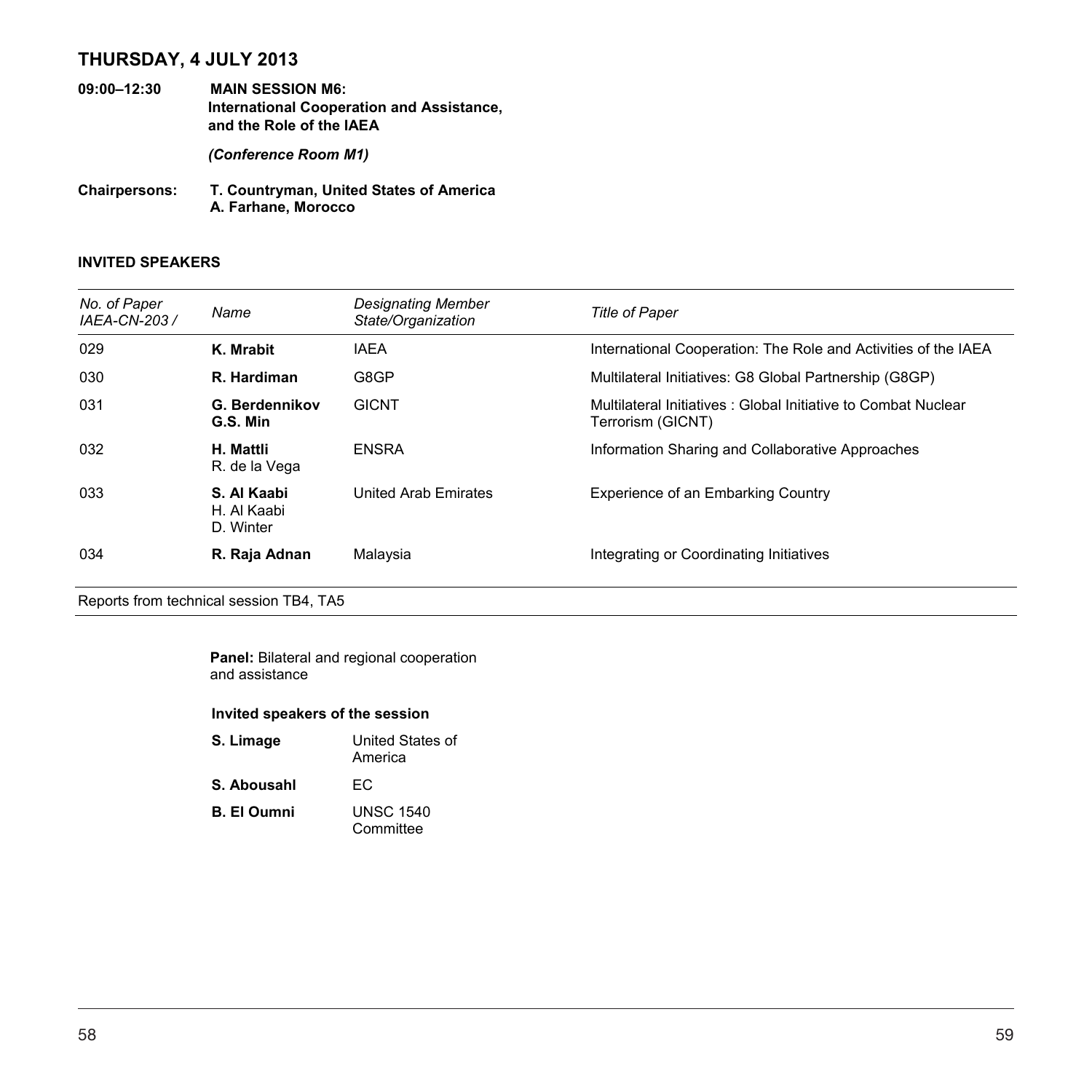# **THURSDAY, 4 JULY 2013**

- **09:00–12:30 TECHNICAL SESSION TA6: Detection and Response Architecture**  *(Boardroom A)*  **Chairpersons: M. Wittrock, United States of America**
- **A. Ortiz Olmo, Spain**

**Rapporteur: M.H. Baharom, Malaysia** 

| No. of Paper<br>IAEA-CN-203 / | Name                                                                                                                                                        | <b>Designating Member</b><br>State/Organization               | <b>Title of Paper</b> |                                                                                                                                                                                                                                                |
|-------------------------------|-------------------------------------------------------------------------------------------------------------------------------------------------------------|---------------------------------------------------------------|-----------------------|------------------------------------------------------------------------------------------------------------------------------------------------------------------------------------------------------------------------------------------------|
| 226                           | V. Rouillet-Chatelus IAEA<br>R. Pappas<br>V. Berthou<br>J. Galy                                                                                             |                                                               |                       | The Importance of Properly Performed Assessments of Needs,<br>Integrated Planning and Informed Guidance Documents in<br>Nuclear Security Assistance to States                                                                                  |
| 107                           | <b>W. Potter</b>                                                                                                                                            | James Martin Center<br>for Nonproliferation<br><b>Studies</b> |                       | International Cooperation for Nuclear Security: Designing a New<br>Architecture Based on Lessons from Prior Experiences                                                                                                                        |
| 250                           | W. Janssens<br>R. Chatelus<br>Q. Michel                                                                                                                     | EC/JRC                                                        |                       | Enhancing Nuclear Security by Increasing the Synergies<br>between Combating Illicit Trafficking of Nuclear Materials and<br>Controlling Strategic Trade of Dual-Use Items Related to Nuclear<br>Weapons and Other Nuclear Explosive Activities |
| 166                           | A. Lasman                                                                                                                                                   | Indonesia                                                     | Indonesia             | Perspective on the Development of Nuclear Security in                                                                                                                                                                                          |
| 10:30-11:10                   | Coffee Break and Poster Viewing Session                                                                                                                     |                                                               |                       |                                                                                                                                                                                                                                                |
| 316                           | <b>M. Mohd Nordin</b><br>M. Baharom                                                                                                                         | Malaysia                                                      |                       | Role of National Coordination for Effective Border Monitoring                                                                                                                                                                                  |
| 243                           | A. Ullah<br>S. Munir<br>M. Sadiq                                                                                                                            | Pakistan                                                      |                       | Expert Reach Back in Case of Nuclear Security Events (NSEs)                                                                                                                                                                                    |
| 11:50-12:40                   | Panel Session: Implementing and<br>sustaining effective systems and<br>measures for the detection of material<br>out of regulatory control – best practices |                                                               |                       |                                                                                                                                                                                                                                                |
|                               | T. Hack                                                                                                                                                     | Finland                                                       | D. Makanve            | Tanzania                                                                                                                                                                                                                                       |
|                               | A. Maltezos                                                                                                                                                 | Greece                                                        | E. Melamed            | United States of America                                                                                                                                                                                                                       |
|                               | A. Oprea                                                                                                                                                    | Moldova, Republic of                                          | W. Stern              | United States of America                                                                                                                                                                                                                       |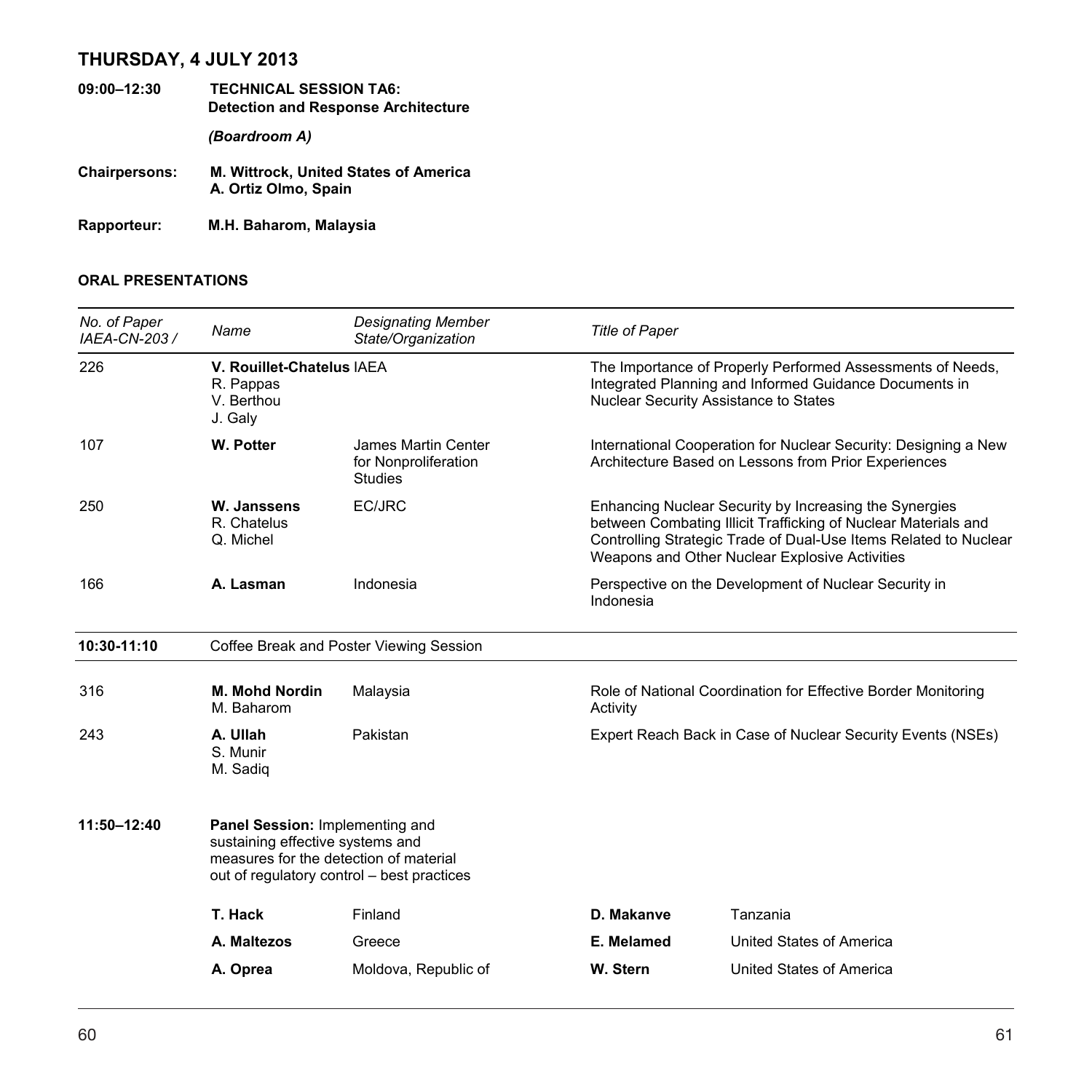| No. of Paper<br>IAEA-CN-203 / | Name                                              | <b>Designating Member</b><br>State/Organization | <b>Title of Paper</b>                                                                                                                                                                                                     |
|-------------------------------|---------------------------------------------------|-------------------------------------------------|---------------------------------------------------------------------------------------------------------------------------------------------------------------------------------------------------------------------------|
| 140                           | T. Hack<br>P. Karhu<br>R. Olander                 | Finland                                         | National Nuclear Security Practice in Finland: a Joint Effort                                                                                                                                                             |
| 216                           | A. Maltezos<br>A. Boziari<br>T.E. Matikas         | Greece                                          | Upgrading of Nuclear Security Measures in Cargo Area<br>Installations in Seaport in Piraeus                                                                                                                               |
| 224                           | E. Melamed<br>S. Abousahl<br>V. Rouillet-Chatelus | United States of<br>America                     | Best Practices in Collaborative Assistance to States in Deploying<br>and Sustaining Radiation Detection Systems for Combating<br>Criminal Use of Nuclear and Other Radioactive Material and<br><b>Illicit Trafficking</b> |
| 228                           | D. Makanve                                        | Tanzania, United<br>Republic of                 | Current Challenges of Nuclear Security in Tanzania                                                                                                                                                                        |
| 310                           | A. Oprea                                          | Moldova, Republic of                            | Improving Capabilities in the Republic of Moldova in Combating<br>Illicit Trafficking of Nuclear and Radiological Materials through<br>Training on Responding to Nuclear Incidents/Accident at Border                     |
| 136                           | W. Stern                                          | United States of<br>America                     | Revolution in Nuclear Detection Technology: How Changes in<br>Nuclear Detection Technology have altered Nuclear Security<br>Opportunities and What Revolutions in Technology can we<br><b>Expect in the Future</b>        |
| 417                           | A. Ermakov                                        | <b>Russian Federation</b>                       | On the Measures for Combating Illicit Trafficking of Radioactive<br>Materials                                                                                                                                             |
| 418                           | J. Zhang<br>Z. Yuan                               | China                                           | Integrated Security Monitoring & Control System Enhancing<br><b>Nuclear Security</b>                                                                                                                                      |

| No. of Paper<br>IAEA-CN-203 / | Name                                                                                       | <b>Designating Member</b><br>State/Organization | <b>Title of Poster</b>                                                    |
|-------------------------------|--------------------------------------------------------------------------------------------|-------------------------------------------------|---------------------------------------------------------------------------|
| 158                           | S. Watson<br>S. Gonzales                                                                   | United States of<br>America                     | A Compact, Portable X-Ray System for Field Inspection                     |
| 182                           | R. Chandra<br>G. Davatz<br>D. Murer<br>P. Peerani<br>H. Tagziria<br>M. Ellis<br>D. Blackie | Switzerland                                     | <b>FLASH Portals Program: Preliminary Results and Potential</b><br>Impact |
| 217                           | A. Maltezos<br>A. Boziari<br>T. Matikas                                                    | Greece                                          | Portal Monitor Operation in Greece: Statistical Analysis                  |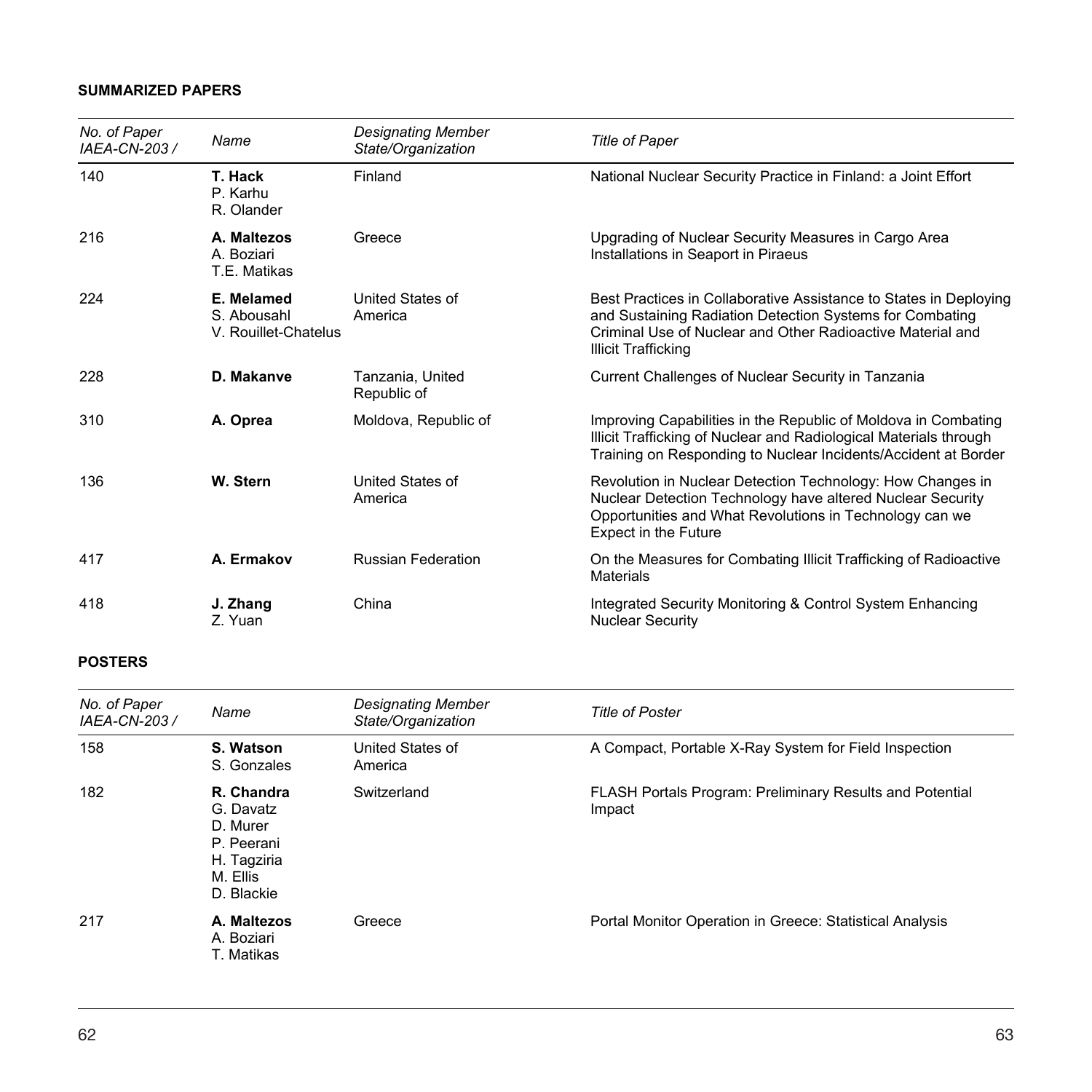| No. of Paper<br>IAEA-CN-203 / | Name                                                       | Designating Member<br>State/Organization | Title of Poster                                                                                                                                                     |
|-------------------------------|------------------------------------------------------------|------------------------------------------|---------------------------------------------------------------------------------------------------------------------------------------------------------------------|
| 222                           | P. de Bruin                                                | <b>Netherlands</b>                       | The Value of the Industry in the Fight against Illicit Trade of<br>Nuclear Material                                                                                 |
| 225                           | J. Galy<br>V. Berthou<br>R. Pappas<br>V. Rouillet-Chatelus | EC/JRC                                   | The Role of Training Facilities and Other Indigenizing Methods in<br>Assisting States Establish and Maintain the Requisite Training<br>Capacity in Nuclear Security |
| 230                           | S. Amatai                                                  | Albania                                  | IANP's Achievements and Problems in Detecting and Combating<br>Illicit Trafficking in Nuclear and Other Radioactive Materials in<br>Albania                         |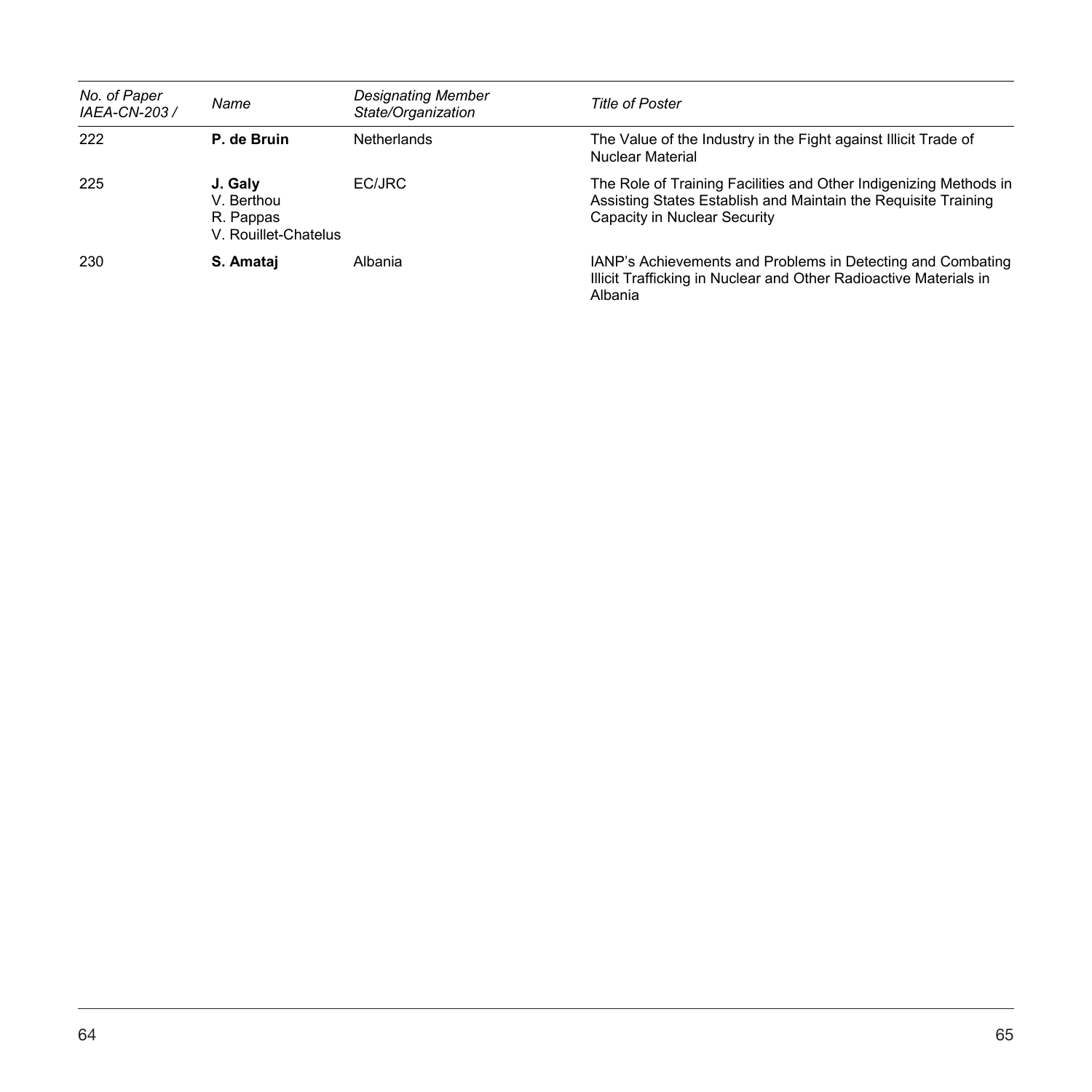# **THURSDAY, 4 JULY 2013**

- **09:00–12:30 TECHNICAL SESSION TB6: Nuclear Security at Nuclear Facilities**  *(Conference Room M2)*  **Chairpersons: R. Kesvani, India A. Izmaylov, Russian Federation**
- **Rapporteur: P. Carroll, United Kingdom**

| No. of Paper<br>IAEA-CN-203 / | Name                                                                                                                      | <b>Designating Member</b><br>State/Organization | <b>Title of Paper</b>                                                                 |
|-------------------------------|---------------------------------------------------------------------------------------------------------------------------|-------------------------------------------------|---------------------------------------------------------------------------------------|
| 232                           | G. Amakali<br>A. Tibinyane<br>N. Uushona<br>L. Mundia                                                                     | Namibia                                         | Securing Uranium Ore Products: Namibian Perspective                                   |
| 330                           | J. Lolich<br>V. Kryuchenkov                                                                                               | Argentina                                       | Unique Research Reactor Features Potentially Impacting<br><b>Nuclear Security</b>     |
| 292                           | J. Peterschmitt<br>G. Omnes<br>F. Mariotte<br>E. Bonnevie<br>L. Darasse<br>H. Péron<br>A. de Hauteclocque<br>O. Richardot | France                                          | CEA Strategy for Site Protection and Associated Security<br><b>Exercise Policy</b>    |
| 143                           | P. Jones                                                                                                                  | Australia                                       | The Periodic Security Review - An Australian Research Reactor<br>Experience           |
| 128                           | T. Eluvathingal<br>L. Mahale<br>F. Lall                                                                                   | India                                           | Regulatory Review of Nuclear Security Aspects of Nuclear<br>Power Plants and Projects |
| 10:50-11:30                   |                                                                                                                           | Coffee Break and Poster Viewing Session         |                                                                                       |
| 220                           | A. Renner                                                                                                                 | Germany                                         | Security Concepts for Nuclear Power Plants During<br>Decommissioning and Dismantling  |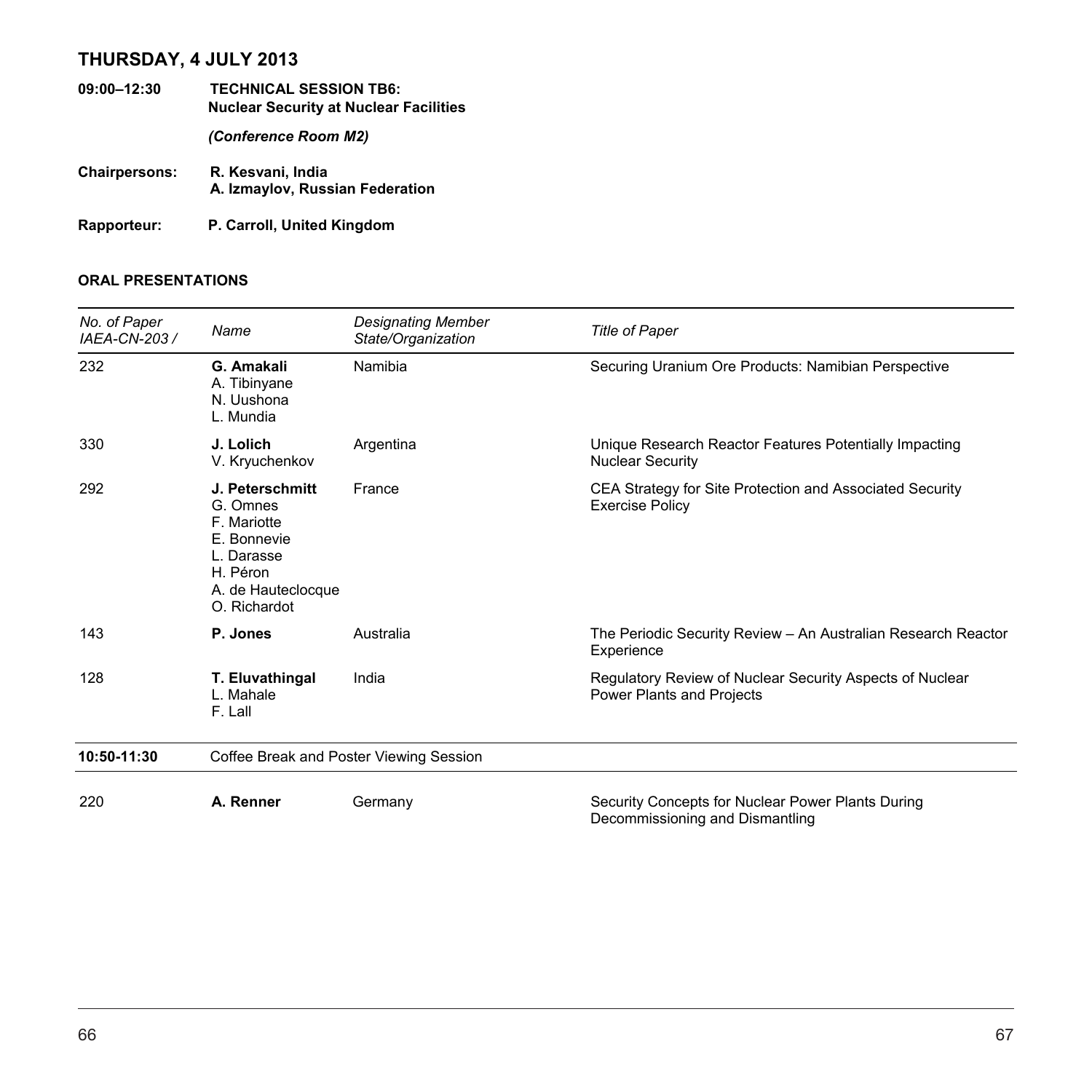#### **11:50–12:30 Panel Session:** Unique features of specific nuclear facilities affecting nuclear security

| J. Lolich   | Argentina                   |
|-------------|-----------------------------|
| A. Renner   | Germany                     |
| A. Vincze   | Hungary                     |
| M. Solichah | Indonesia                   |
| T. Inoue    | Japan                       |
| A. Keizer   | Netherlands                 |
| P. Staples  | United States of<br>America |

#### **SUMMARIZED PAPERS**

| No. of Paper<br>IAEA-CN-203 / | Name                                                                           | <b>Designating Member</b><br>State/Organization | <b>Title of Paper</b>                                                                                                  |
|-------------------------------|--------------------------------------------------------------------------------|-------------------------------------------------|------------------------------------------------------------------------------------------------------------------------|
| 104                           | A. Keizer                                                                      | <b>Netherlands</b>                              | Experiences with Nuclear Industry Force on Force Team<br>Exercises in the Netherlands                                  |
| 147                           | A. Vincze<br>Zs. Stefánka<br>J. Sáfár<br>T. Katona<br>K. Horváth               | Hungary                                         | Experiences in the New Nuclear Security Regulatory Framework<br>in Hungary                                             |
| 167                           | M. Solichah<br>M. Abidin<br>W. Kustiana                                        | Indonesia                                       | Indonesia's Experience and Good Practices in Implementing<br><b>Physical Protection</b>                                |
| 211                           | P. Staples<br>J. Chamberlin<br>C. Landers<br>J. Raber<br>R. Hamilton<br>J. Dix | United States of<br>America                     | International Cooperation to Minimize the Use of Highly Enriched<br>Uranium in Civilian Applications                   |
| 270                           | T. Inoue<br>T. Yamaguchi<br>M. Suzuki                                          | Japan                                           | <b>HEU Minimization on Research Reactors in JAEA</b>                                                                   |
| 411                           | E. Koloskova                                                                   | <b>Russian Federation</b>                       | The Main Activities in Providing Physical Nuclear Security at<br>Creation, Reconstruction and Modernization of Objects |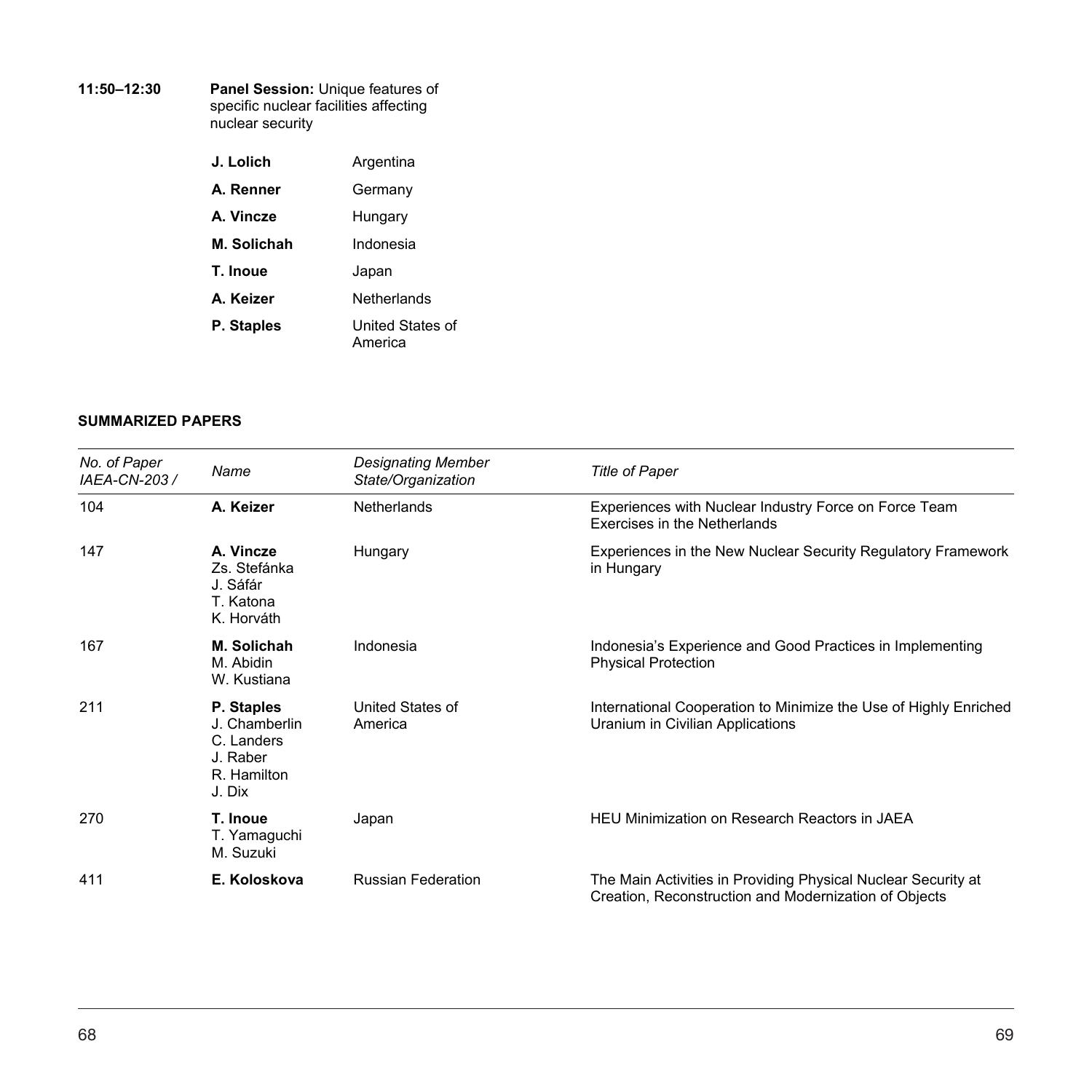| No. of Paper<br>IAEA-CN-203 / | Name                                                   | <b>Designating Member</b><br>State/Organization | <b>Title of Poster</b>                                                                                        |
|-------------------------------|--------------------------------------------------------|-------------------------------------------------|---------------------------------------------------------------------------------------------------------------|
| 122                           | S. Syarip<br>I. Puradwi                                | Indonesia                                       | Experience on the Improvement and Implementation of Physical<br>Protection System of Kartini Research Reactor |
| 289                           | F. Padoani<br>F. Rossi<br>A. Guglielmelli<br>F. Rocchi | Italy                                           | Impact of a Security Event on a TRIGA Reactor                                                                 |
| 157                           | H. Foy                                                 | Ghana                                           | HEU Minimization: Progress and Next Steps                                                                     |
| 240                           | Z. Baig<br>A. Shakoor<br>R. Mahmood                    | Pakistan                                        | Legal and Regulatory Framework for Physical Protection in<br>Pakistan                                         |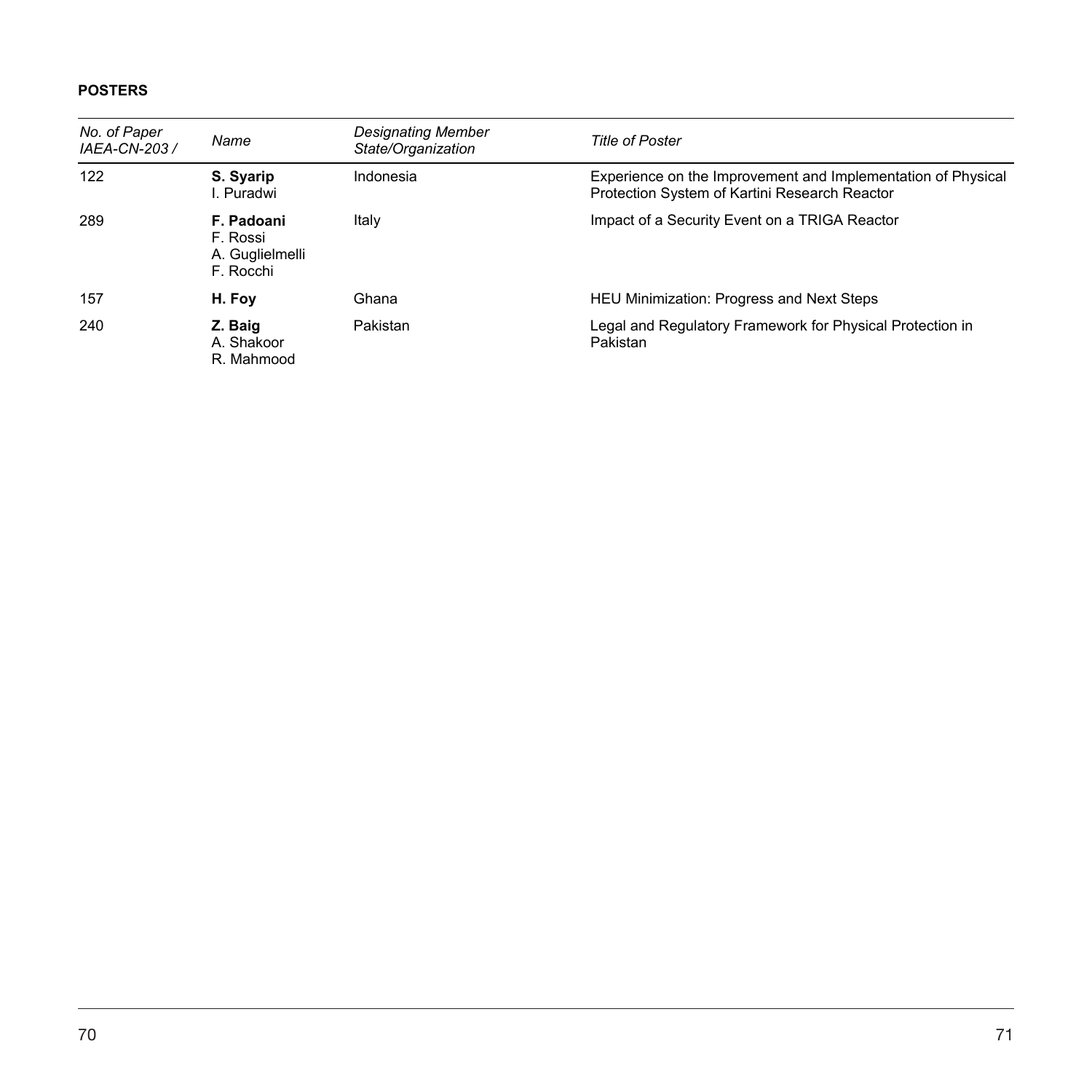# **THURSDAY, 4 JULY 2013**

- **14:00–18:00 MAIN SESSION M7: Building and Sustaining a Nuclear Security Culture**  *(Conference Room M1)*  **Chairpersons: M. Senzaki, Japan**
- **E. Bonnevie, France**

### **INVITED SPEAKERS**

| No. of Paper<br>IAEA-CN-203 / | Name                                                                                                                            | <b>Designating Member</b><br>State/Organization | <b>Title of Paper</b>                                                                                       |
|-------------------------------|---------------------------------------------------------------------------------------------------------------------------------|-------------------------------------------------|-------------------------------------------------------------------------------------------------------------|
| 203                           | T. Fanghänel<br>K. Mayer<br>W. Janssens<br>K. Lützenkirchen<br>S. Abousahl<br>J. Galy<br>P. Sevini<br>P. Peerani<br>V. Sequeira | EC/JRC                                          | Detection of and Response to the Needs in Nuclear Security: the<br>Roles of a Nuclear Research Institute    |
| 214                           | D. van den Berg                                                                                                                 | <b>Netherlands</b>                              | Human Capacity Building in Nuclear Security                                                                 |
| 037                           | Khairul<br>F. Hermana<br>I. Khripunov<br>D. Nikonov                                                                             | Indonesia                                       | Nuclear Security Culture in Practice                                                                        |
| 038                           | K.-K. Choe<br>J.-H. Lee                                                                                                         | Korea, Republic of                              | Nuclear Security Center of Excellence (CoE) in Northeast Asia:<br>Features and Interdependent Collaboration |
| 039                           | A. Harrington                                                                                                                   | United States of<br>America                     | Sustainability of Systems and Measures                                                                      |

Reports from technical session TB4, TA5

**Panel:** Effective nuclear security culture

**Invited speakers of the session**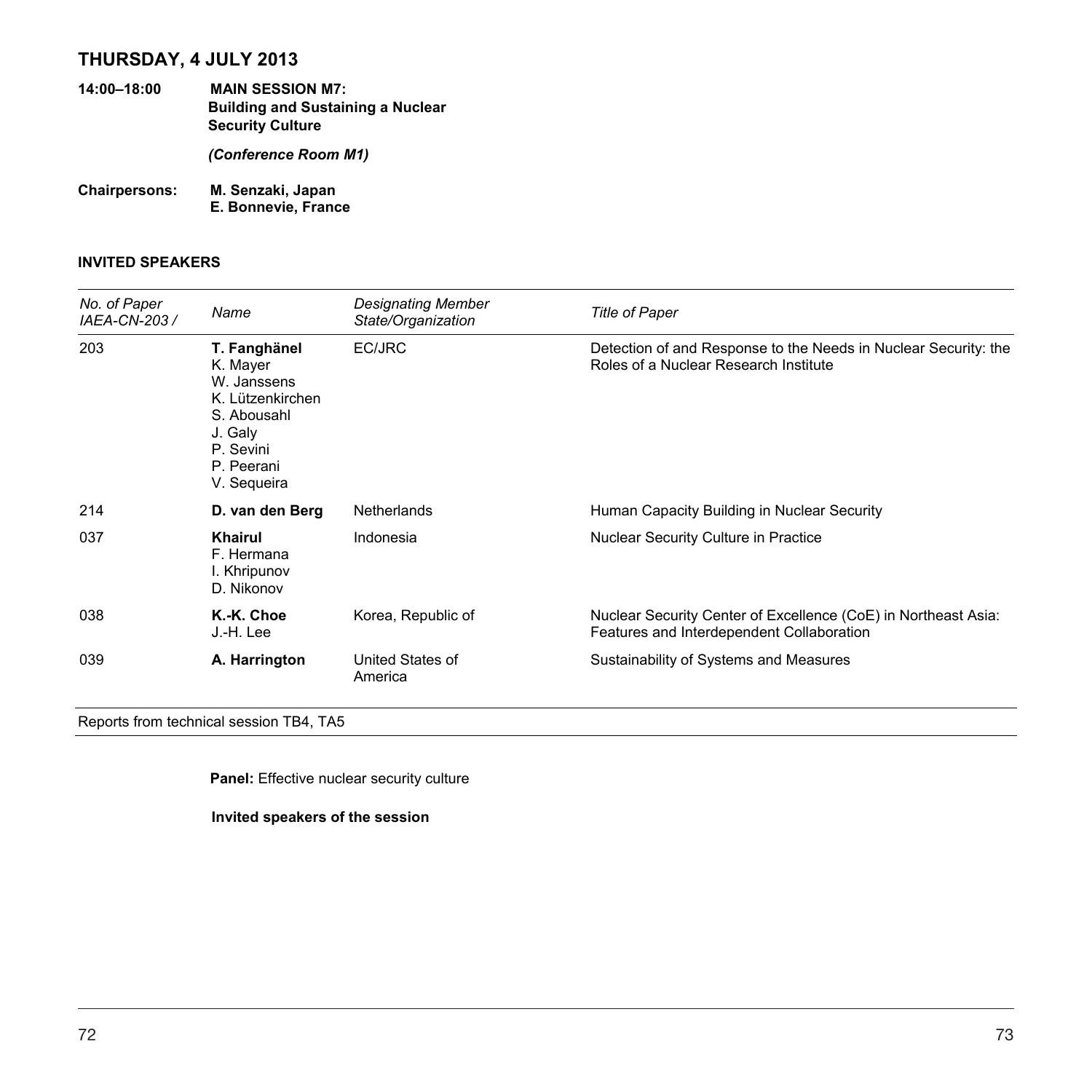# **THURSDAY, 4 JULY 2013**

- **14:00–17:30 TECHNICAL SESSION TA7: Nuclear Forensics**  *(Boardroom A)*  **Chairpersons: N. Shinohara, Japan B. Garrett. United States of America**
- **Rapporteur: S. Fendrich, United States of America**

| No. of Paper<br>IAEA-CN-203 / | Name                                                                | <b>Designating Member</b><br>State/Organization | <b>Title of Paper</b>                |                                                                                                                                                                                           |
|-------------------------------|---------------------------------------------------------------------|-------------------------------------------------|--------------------------------------|-------------------------------------------------------------------------------------------------------------------------------------------------------------------------------------------|
| 246                           | P. Thompson                                                         | United Kingdom                                  |                                      | Nuclear Forensics: The First Two Decades                                                                                                                                                  |
| 111                           | G. Graham<br>D. Thomas                                              | United Kingdom                                  | <b>Outside of Regulatory Control</b> | Enabling Law Enforcement Organizations to Perform Traditional<br>Forensics on Contaminated Evidence Recovered from a Crime<br>Scene Involving the Use of Radiological / Nuclear Materials |
| 247                           | <b>B.</b> Garrett<br>K. Mayer<br>P. Thompson<br>T. Bíró<br>G. Lasou | United States of<br>America                     | (ITWG): An Overview                  | The Nuclear Forensics International Technical Working Group                                                                                                                               |
| 184                           | D. Hill                                                             | Australia                                       | Group                                | Emerging Themes from GICNT Nuclear Forensics Working                                                                                                                                      |
| 15:30-16:10                   |                                                                     | Coffee Break and Poster Viewing Session         |                                      |                                                                                                                                                                                           |
| 181                           | Z. Varga<br>J. Krajko<br>M. Wallenius<br>K. Mayer                   | EC/JRC                                          |                                      | On the Use and Limitations of Age Dating in Nuclear Safeguards<br>and Forensics: State-of-the-Art Practices and the Way Forward                                                           |
| 189                           | J. Schwantes<br>W. Mei<br>D. Smith                                  | United States of<br>America                     |                                      | The First International Training Course on Basic Nuclear<br>Forensics Methodologies for Practitioners                                                                                     |
| 16:50-17:30                   | <b>Panel Session: Nuclear forensics</b>                             | requirements for law enforcement response       |                                      |                                                                                                                                                                                           |
|                               | E. Kovacs-Szeles                                                    | Hungary                                         | A. King                              | <b>INTERPOL</b>                                                                                                                                                                           |
|                               | E. van Zalen                                                        | Netherlands                                     |                                      |                                                                                                                                                                                           |
|                               | M. Curry                                                            | United States of<br>America                     |                                      |                                                                                                                                                                                           |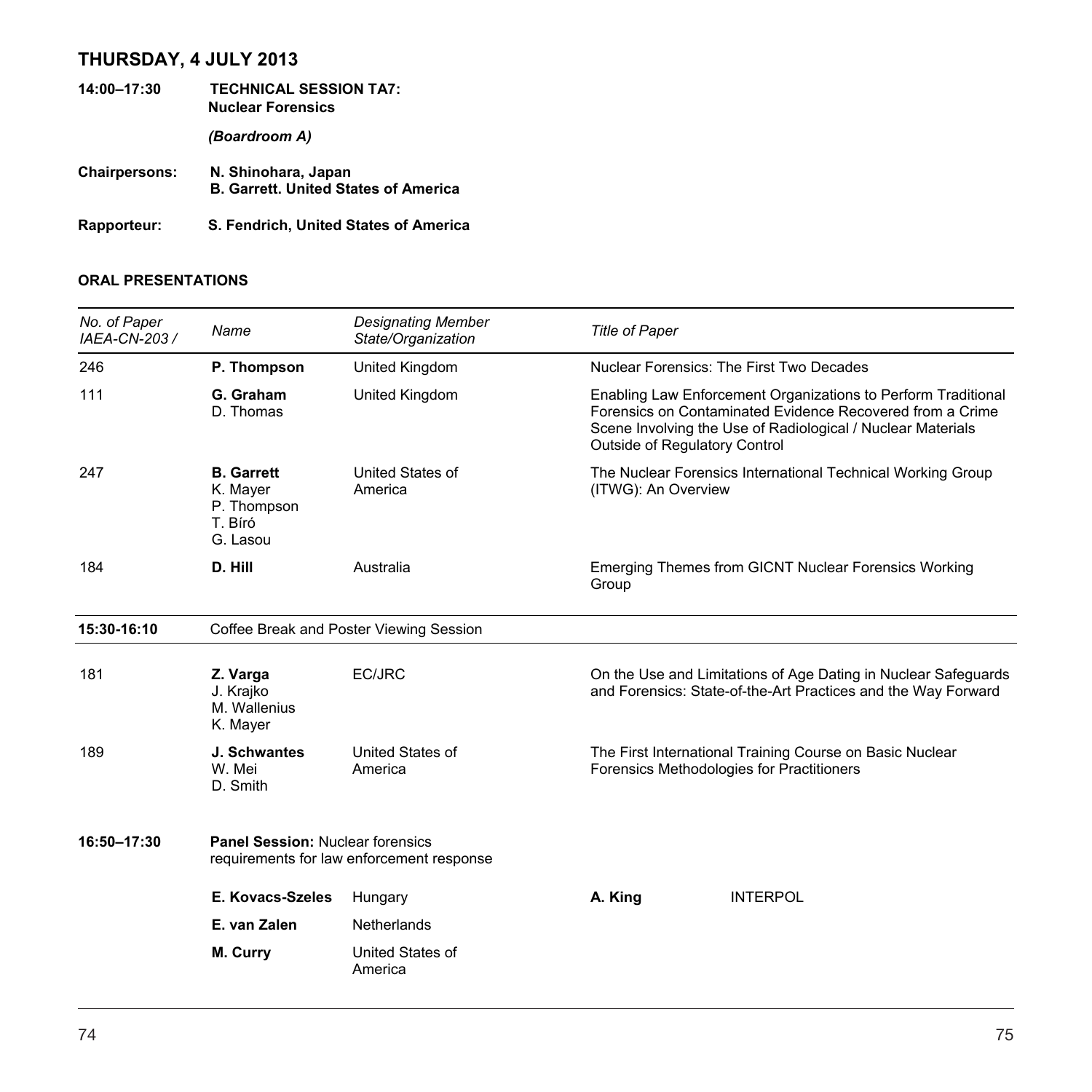| No. of Paper<br>IAEA-CN-203 / | Name                                                          | Designating Member<br>State/Organization | <b>Title of Paper</b>                                                                                                                                   |
|-------------------------------|---------------------------------------------------------------|------------------------------------------|---------------------------------------------------------------------------------------------------------------------------------------------------------|
| 197                           | E. van Zalen                                                  | <b>Netherlands</b>                       | Forensics in Nuclear Security                                                                                                                           |
| 164                           | E. Kovacs-Szeles<br>I. Almasi<br>J. Bagi<br>L. Lakosi         | Hungary                                  | Characterization of Confiscated Materials by Mass Spectrometry<br>and Gamma-Spectrometry for Finding Relevant Signatures to<br><b>Nuclear Forensics</b> |
| 405                           | O. Gaidar<br>V. Tryshyn<br>K. Knight<br>T. Kayzar<br>M. Robel | Ukraine                                  | Development of a Nuclear Forensics Library in Ukraine                                                                                                   |
| 414                           | V. Stebelkov                                                  | <b>Russian Federation</b>                | Detection and Investigation of Microparticles of Nuclear and<br><b>Other Alpha-Emitting Materials</b>                                                   |

| No. of Paper<br>IAEA-CN-203 / | Name                                                                                                                                    | Designating Member<br>State/Organization | <b>Title of Poster</b>                                                                                                                               |
|-------------------------------|-----------------------------------------------------------------------------------------------------------------------------------------|------------------------------------------|------------------------------------------------------------------------------------------------------------------------------------------------------|
| 110                           | C. Watt<br>D. Thomas                                                                                                                    | United Kingdom                           | Development of a Technical Nuclear Forensics Capability to<br>Support the Analyses of Illicit Radiological and Nuclear Material                      |
| 119                           | C. Venchiarutti<br>Z. Varga<br>A. Nicholl<br>R. Eykens<br>C. Hennessy<br>J. Krajko<br>S. Richter<br>R. Jakopic<br>Y. Aregbe<br>K. Mayer | EC/JRC                                   | Towards the First Certified Reference Material for U-Age Dating                                                                                      |
| 138                           | L. Lakosi<br>C. Nguyen<br>J. Zsigrai                                                                                                    | Hungary                                  | Characterization of Uranium-Bearing Material of Unknown Origin<br>by HRGS                                                                            |
| 162                           | D. Ho<br>A. Berlizov<br>A. Nicholl<br>D. Manara<br>Z. Varga<br>K. Mayer<br>T. Fanghänel                                                 | Singapore                                | The Use of Portable Raman Spectroscopy for Analysis of<br>Uranium Ore Concentrates                                                                   |
| 196                           | H. Kalambuka                                                                                                                            | Kenya                                    | A Conceptual Framework Towards Developing Chemometrics<br>and Machine Learning Assisted Spectrometries for Rapid<br><b>Nuclear Forensic Analysis</b> |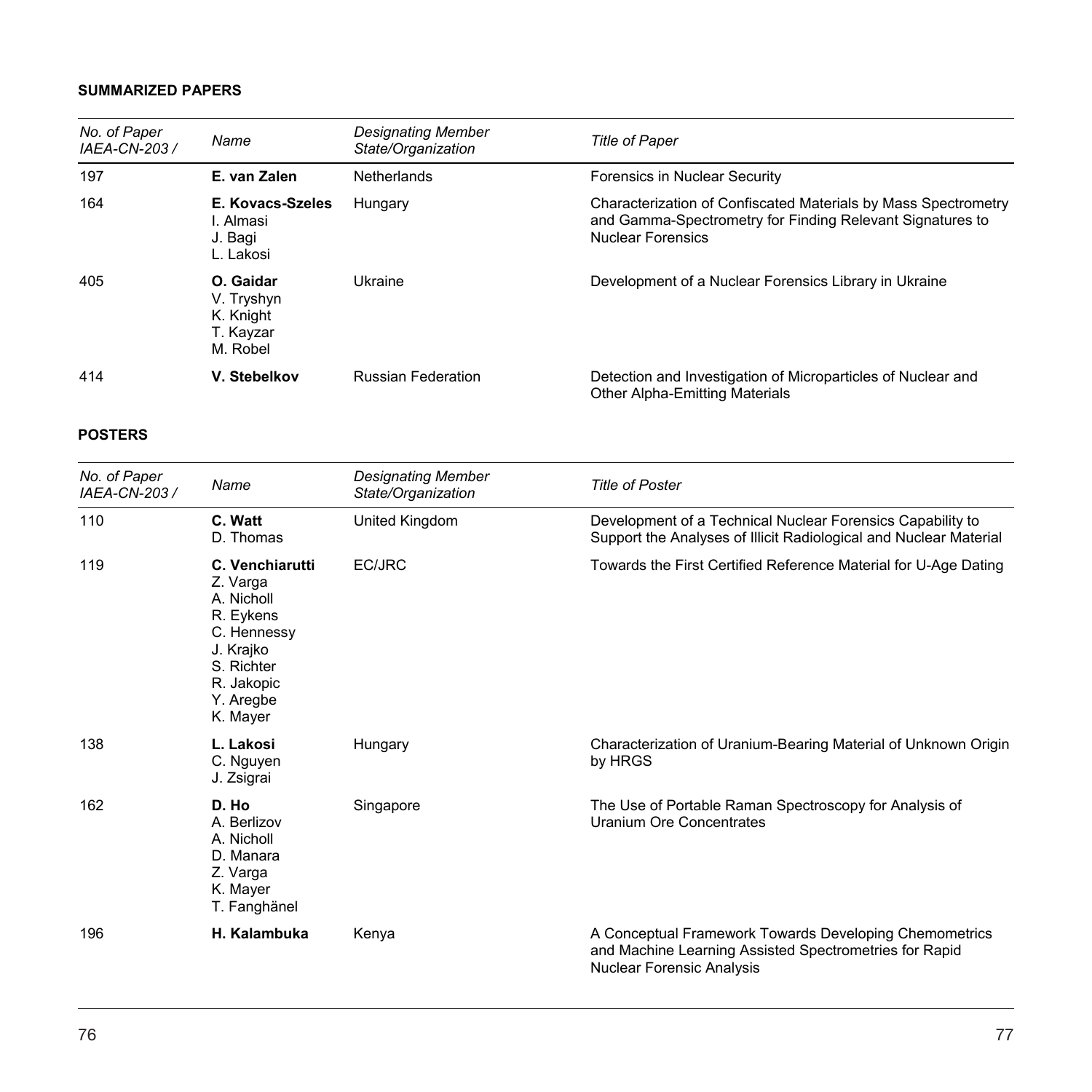| No. of Paper<br>IAEA-CN-203 / | Name                                                                                                             | <b>Designating Member</b><br>State/Organization | <b>Title of Poster</b>                                                                                                                                             |
|-------------------------------|------------------------------------------------------------------------------------------------------------------|-------------------------------------------------|--------------------------------------------------------------------------------------------------------------------------------------------------------------------|
| 248                           | J. Schwantes<br>O. Marsden<br><b>B.</b> Garrett<br>K. Mayer                                                      | United States of<br>America                     | Exercise Task Group of the Nuclear Forensics International<br>Technical Working Group: Past Achievements and Future Plans<br>for Collaborative Materials Exercises |
| 274                           | Y. Kimura<br>N. Shinohara<br>K. Sato<br>N. Toda<br>Y. Shinoda<br>A. Okubo<br>M. Magara<br>M. Watahiki<br>Y. Kuno | Japan                                           | Present Status and Future Plan of R&D on Nuclear Forensics<br>Technology Development at JAEA                                                                       |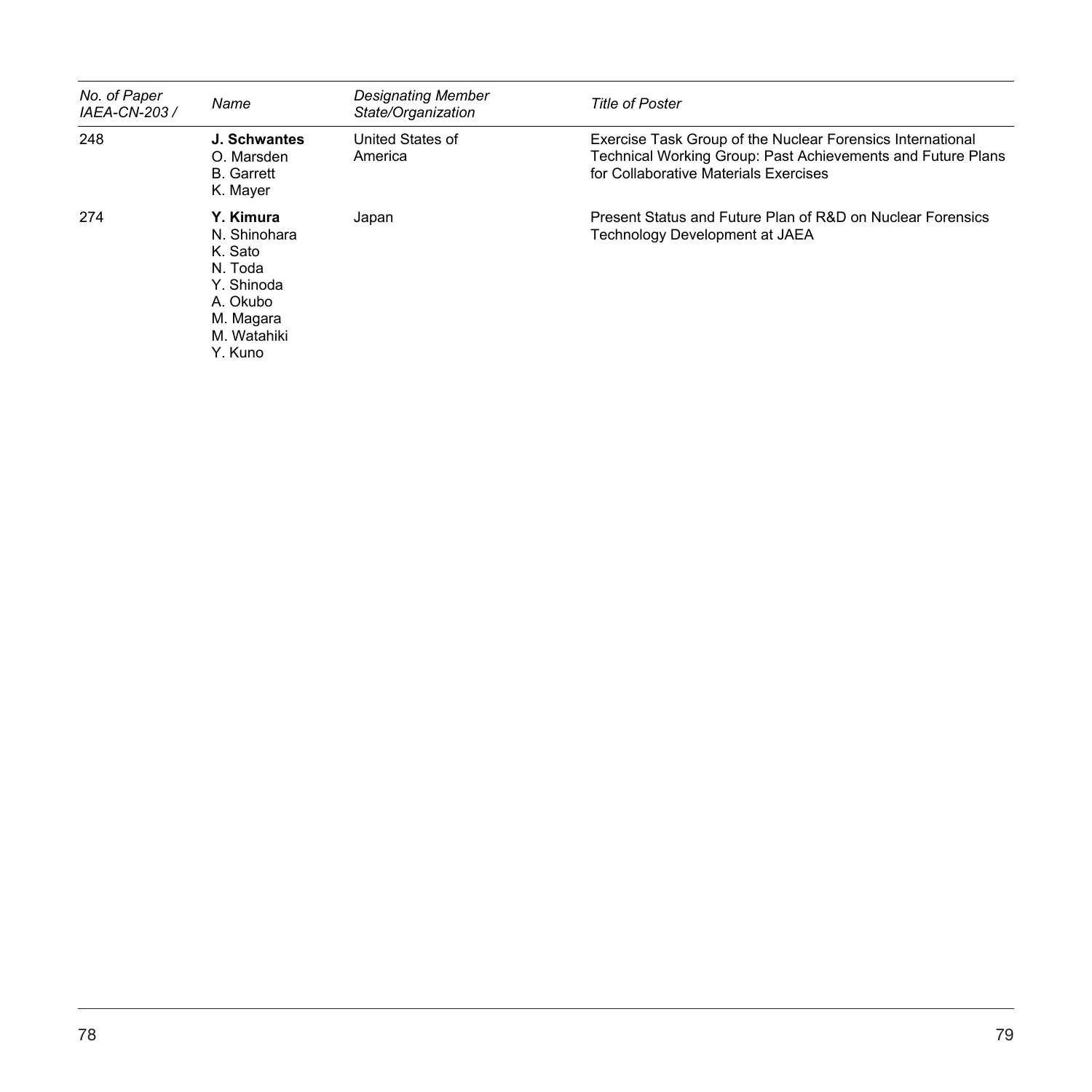# **THURSDAY, 4 JULY 2013**

- **14:00–18:40 TECHNICAL SESSION TB7: Detection and Response Architecture II (***Conference Room M2)*  **Chairpersons: H. Toivonen, Finland B. Ntuane, South Africa**
- **Rapporteur: M. Reinhard, Australia**

| No. of Paper<br>IAEA-CN-203 / | Name                                                                                                                                                                            | <b>Designating Member</b><br>State/Organization | <b>Title of Paper</b>                                                                                                    |
|-------------------------------|---------------------------------------------------------------------------------------------------------------------------------------------------------------------------------|-------------------------------------------------|--------------------------------------------------------------------------------------------------------------------------|
| 178                           | D. Massé<br>D. Tilly<br>D. Delacroix                                                                                                                                            | France                                          | French Organization and Technical Developments Concerning<br>the RN Security of Major Events                             |
| 326                           | <b>B.</b> Lange<br>E. Kroeger<br>R. Maier                                                                                                                                       | Germany                                         | Radiation Detection at Major Public Events from the Perspective<br>of the German Federal Office for Radiation Protection |
| 402                           | Z. Xu<br>G. Deng                                                                                                                                                                | China                                           | Feedback of Experience from Nuclear Security Arrangements<br>During Beijing Summer Olympic Games                         |
| 144                           | M. Reinhard<br>N. Blagojevic<br>D. Boardman<br>T. Evans<br>A. Flynn<br>D. Hill<br>E. Keegan<br>E. Loi<br>D. Prokopovich<br>A. Sarbutt<br>K. Smith<br>K. Toole<br>A. Wotherspoon | Australia                                       | Nuclear Security Research at ANSTO: Advances in Nuclear<br>Forensics and Nuclear Detection                               |
| 275                           | M. Seya<br>A. Bolind<br>N. Kobayashi<br>R. Hajima<br>M. Kureta<br>K. Soyama<br>H. Harad                                                                                         | Japan                                           | JAEA Development Programs of Advanced NDA Technologies<br>of Nuclear Material                                            |
| 15:50-16:20                   |                                                                                                                                                                                 | Coffee Break and Poster Viewing Session         |                                                                                                                          |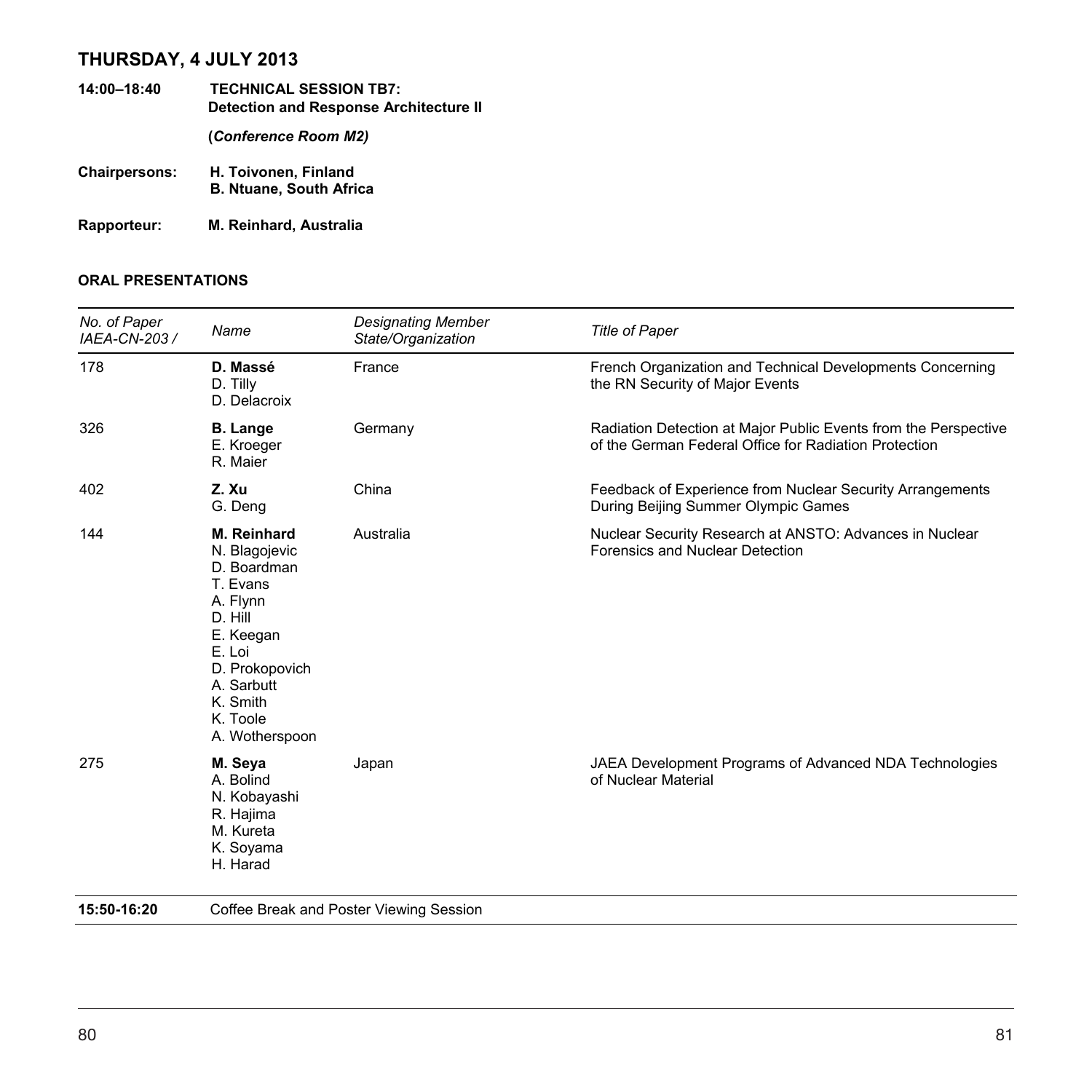| No. of Paper<br>IAEA-CN-203 / | Name                                                                      | <b>Designating Member</b><br>State/Organization    | <b>Title of Paper</b>                                                                                                                   |
|-------------------------------|---------------------------------------------------------------------------|----------------------------------------------------|-----------------------------------------------------------------------------------------------------------------------------------------|
| 170                           | F. Rosas<br>P. Peerani<br>G. Janssens-<br>Maenhout<br>P. Richir           | EC/JRC                                             | Investigation on the Exploitation of Spectroscopic Capabilities of<br>Radiation Portal Monitors Based on Plastic Scintillator Detectors |
| 218                           | A. Maltezos<br>T. Matikas                                                 | Greece                                             | Comprehensive Nuclear Security at Border Crossings                                                                                      |
| 102                           | <b>Th. Pelletier</b><br>D. Delacroix<br>D. Masse                          | France                                             | CEA's Implication in Nuclear Security Events Detection and<br>Response                                                                  |
| 155                           | M. Sossong                                                                | United States of<br>America (Non-<br>qovernmental) | Cosmic-Ray Muon Tomography Detection and Identification of<br>Nuclear and Radiological Materials                                        |
| 17:40-18:40                   | <b>Panel Session: Nuclear security measures</b><br>at Major Public Events |                                                    |                                                                                                                                         |
|                               | <b>M. Mietlinski</b>                                                      | Poland                                             | Polish Approach in Implementing Nuclear Security Measures at<br><b>MPE</b>                                                              |
|                               | M. Vazquez<br>Coutiño                                                     | Mexico                                             | Nuclear Security Measures at MPE: Experience from Mexico                                                                                |
|                               | Z.Xu                                                                      | China                                              | Feedback of Experience from Nuclear Security Arrangements<br>during Beijing Summer Olympic Games                                        |
|                               | H. Toivonen                                                               | Finland                                            | Relocatable and Mobile Technology for Nuclear Security<br><b>Detection Architecture</b>                                                 |
|                               | <b>B.</b> Ntuane                                                          | South Africa                                       | South African Experience at MPE                                                                                                         |

| No. of Paper<br>IAEA-CN-203 / | Name                    | <b>Designating Member</b><br>State/Organization    | <b>Title of Poster</b>                                                                                   |
|-------------------------------|-------------------------|----------------------------------------------------|----------------------------------------------------------------------------------------------------------|
| 186                           | L. Villanueva<br>Zamora | Chile                                              | Chilean Coordinated Response Team for Radiological<br>Emergencies, Including Malevolent Acts             |
| 283                           | A. Curioni              | Switzerland                                        | The MODES SNM Project                                                                                    |
| 113                           | J. Stephens             | United States of<br>America (Non-<br>qovernmental) | Infrastructure Safeguarding: Layered Response to Terrorist<br><b>Threats Through Advanced Technology</b> |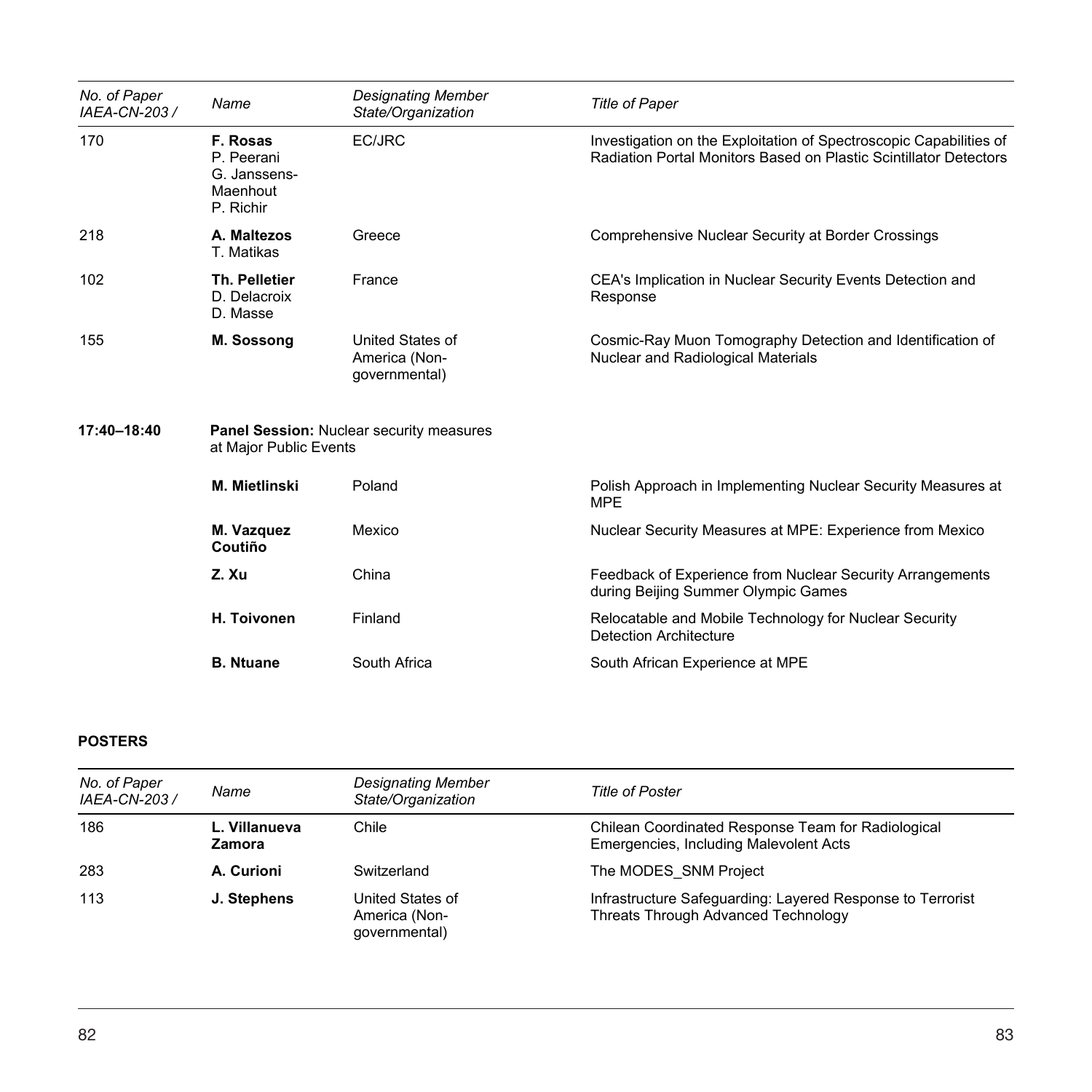# **FRIDAY, 5 JULY 2013**

- **09:00–12:30 MAIN SESSION M8: Addressing the Illicit Trafficking Threat**  *(Conference Room M1)*
- **Chairpersons: R. Duiven, Netherlands C. Hinderstein, NTI**

### **INVITED SPEAKERS**

| No. of Paper<br>IAEA-CN-203 / | Name                                                                                                   | <b>Designating Member</b><br>State/Organization | <b>Title of Paper</b>                                                                        |
|-------------------------------|--------------------------------------------------------------------------------------------------------|-------------------------------------------------|----------------------------------------------------------------------------------------------|
| 198                           | R. Wesley<br><b>M. Wallenius</b><br>K. Mayer<br>S. Kittley<br>M. Nicholas<br>E. Hrnecek<br>J. Hilliard | <b>IAEA</b><br>EC/JRC                           | Enhancing the IAEA Incident and Trafficking Database<br>Programme                            |
| 041                           | <b>T. Matikas</b>                                                                                      | Greece                                          | Legal and Regulatory Framework in the Context of Prevention of<br><b>Illicit Trafficking</b> |
| 042                           | A. King                                                                                                | <b>INTERPOL</b>                                 | International Cooperation Framework for Law Enforcement                                      |
| 043                           | E. Melamed<br>R. Pappas<br>K. Bray                                                                     | United States of<br>America                     | Developing Effective Border Control                                                          |
| 207                           | K. Mayer<br>M. Wallenius<br>Z. Varga                                                                   | EC/JRC                                          | Management of Expectations in Nuclear Forensics                                              |
| 045                           | M. Curry                                                                                               | United States of<br>America                     | Inter-Agency Coordination                                                                    |

Reports from technical session TA6, TA7, TB7

**Panel:** Enhancing coordination nationally and internationally

**Invited speakers of the session**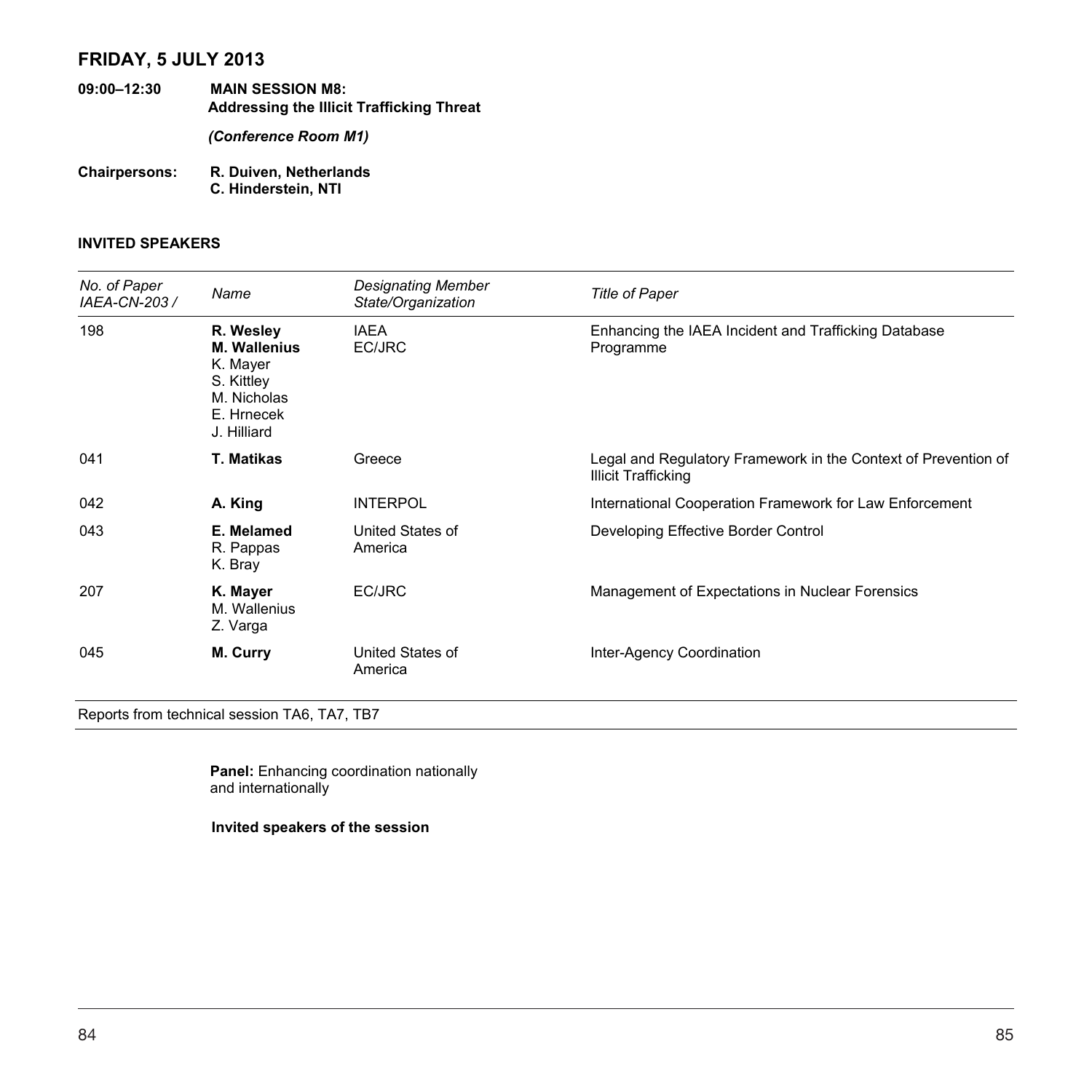# **FRIDAY, 5 JULY 2013**

**14:00–16:00 MAIN SESSION M9: Closing Session**  *(Conference Room M1)*  **Chairperson: Conference President Main Session Co-Chairs Reports from sessions M2-M8 Conference President** Summary of Conference **M. Mrabit, IAEA Closing remarks by IAEA** Director, Office of Nuclear Security Department of Nuclear Safety and Security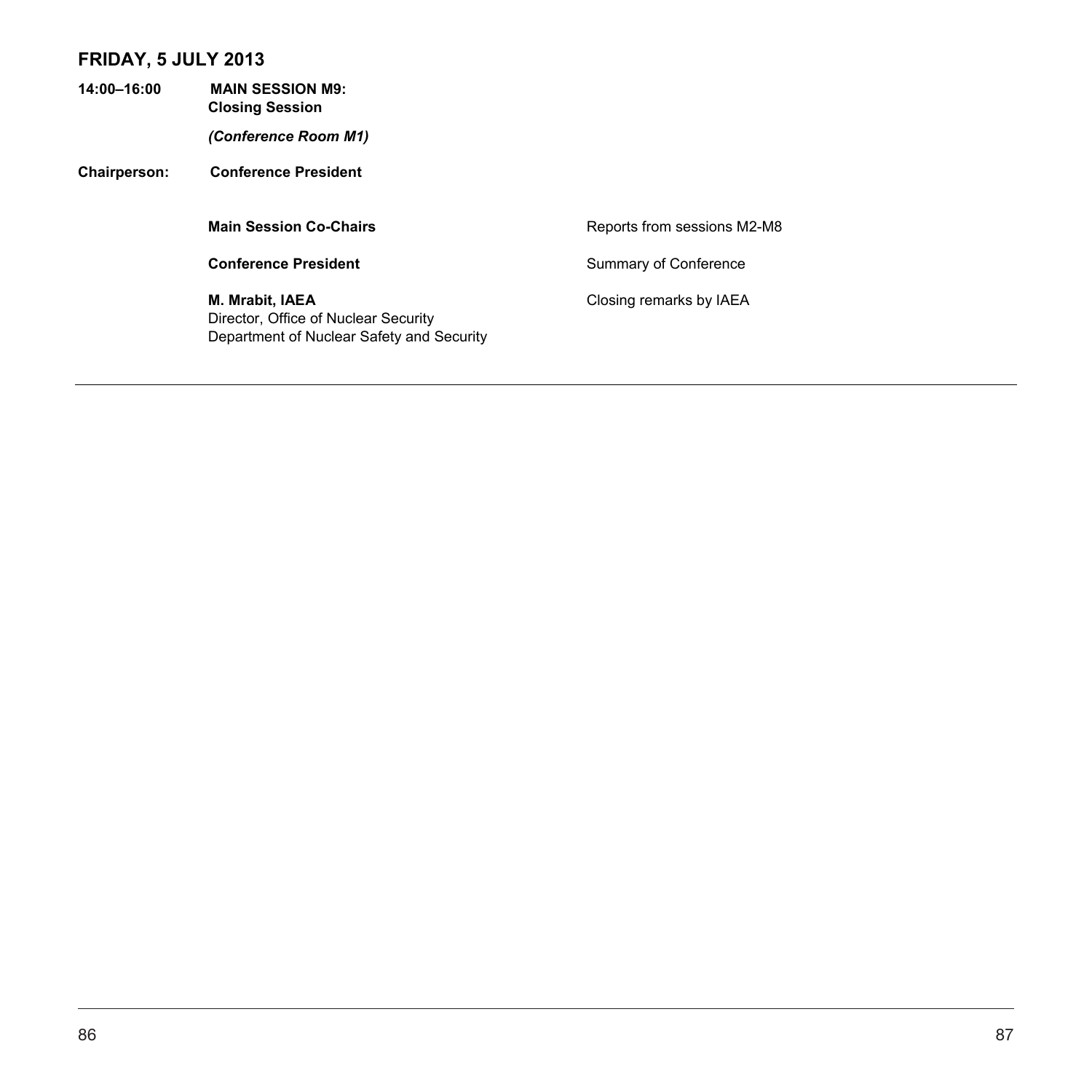#### **PARTICIPATION IN IAEA SCIENTIFIC MEETINGS**

Governments of Member States and those organizations whose activities are relevant to the meeting subject matter are invited to designate participants in IAEA scientific conferences and symposia. In addition, the IAEA itself may invite a limited number of scientists as invited speakers. Only participants designated or invited in this way are entitled to present papers and take part in the discussions.

Representatives of the press, radio, television or other information media and members of the public, the latter as "observers", may also be authorized to attend, but without the right to take part in the proceedings.

Scientists interested in participating in any of the IAEA meetings should request information from the Government authorities of their own countries, in most cases the Ministry of Foreign Affairs or national atomic energy authority.

#### **PUBLICATIONS**

#### **Proceedings**

The proceedings of the conference containing all presentations and posters delivered at the meeting, as well as the findings and recommendations, will be published by the IAEA as soon as possible after the conference.

#### **Orders**

No registration fee is charged to participants but they are encouraged to order for themselves or on behalf of their supporting organization at least one copy of the proceedings. These can be obtained at a special price representing half the estimated sales price provided that they are ordered and paid for during the meeting at the Conference Desk.

#### **Other IAEA Publications**

All IAEA publications may be ordered at the Information Desk or directly from the Sales and Promotion Unit, International Atomic Energy Agency, P.O. Box 100, A-1400 Vienna, Austria. Fax: (+43 1) 2600-29302 Email: sales.publications@iaea.org Internet: http://www.iaea.org/books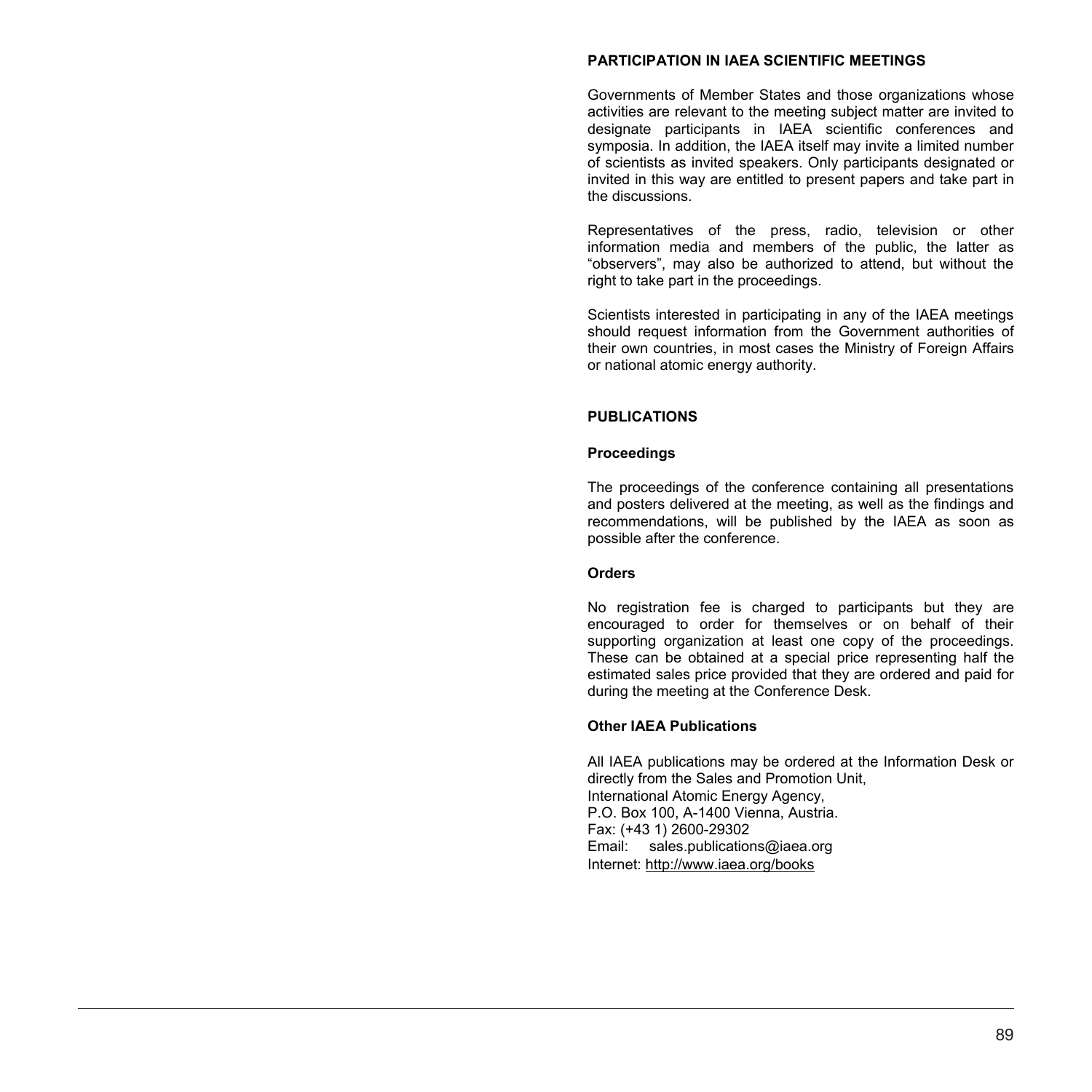#### **IAEA PUBLICATIONS RELATED TO THE SUBJECT OF THE CONFERENCE**

| <b>IAEA Nuclear Security</b><br>Series No. 20 (2013)                                                                              | <b>Nuclear Security Fundamentals:</b><br>Objective and Essential Elements of a<br>State's Nuclear Security Regime                                        |
|-----------------------------------------------------------------------------------------------------------------------------------|----------------------------------------------------------------------------------------------------------------------------------------------------------|
| <b>IAEA Nuclear Security</b><br>Series No. 13 (2011)                                                                              | Nuclear Security Recommendations on<br>Physical Protection of Nuclear Material<br>and Nuclear Facilities<br>(INFCIRC/225/Revision 5)                     |
| <b>IAEA Nuclear Security</b><br>Series No. 14 (2011)                                                                              | <b>Nuclear Security Recommendations on</b><br>Radioactive Material and Associated<br><b>Facilities</b>                                                   |
| <b>IAEA Nuclear Security</b><br>Series No. 15 (2011)<br>(Co-sponsored by<br>EUROPOL, ICAO,<br>INTERPOL, UNICRI,<br>UNODC and WCO) | Nuclear Security Recommendations on<br>Nuclear and Other Radioactive Material<br>out of Regulatory Control                                               |
| <b>IAEA Nuclear Security</b><br>Series No. 7: (2008)                                                                              | Nuclear Security Culture, Implementing<br>Guide                                                                                                          |
| <b>IAEA Nuclear Security</b><br>Series No. 8 (2008)                                                                               | <b>Preventive and Protective Measures</b><br>against Insider Threats, Implementing<br>Guide                                                              |
| <b>IAEA Nuclear Security</b><br>Series No. 9 (2008)                                                                               | Security in the Transport of Radioactive<br>Material, Implementing Guide                                                                                 |
| <b>IAEA Nuclear Security</b><br>Series No. 10 (2009)                                                                              | Development, Use and Maintenance of<br>the Design Basis Threat, Implementing<br>Guide                                                                    |
| <b>IAEA Nuclear Security</b><br>Series No. 11 (2009)                                                                              | Security of Radioactive Sources,<br><b>Implementing Guide</b>                                                                                            |
| <b>IAEA Nuclear Security</b><br>Series No. 18 (2012)                                                                              | Nuclear Security Systems and Measures<br>for Major Public Events, Implementing<br>Guide                                                                  |
| <b>IAEA Nuclear Security</b><br>Series No. 19 (2013)                                                                              | <b>Establishing the Nuclear Security</b><br>Infrastructure for a Nuclear Power<br>Programme, Implementing Guide                                          |
| <b>IAEA Nuclear Security</b><br>Series No. 21 (2013)                                                                              | Nuclear Security Systems and Measures<br>for the Detection of Nuclear and Other<br>Radioactive Material out of Regulatory<br>Control, Implementing Guide |
| <b>IAEA International Law</b><br>Series No. 4 (2011)                                                                              | The International Legal Framework for<br>Nuclear Security                                                                                                |
| INFCIRC/274/Rev.1<br>(1980)                                                                                                       | Convention on the Physical Protection of<br>Nuclear Material                                                                                             |

GOV/INF/2005/10– GC(49)INF/6 (2005) Amendment to the Convention on the Physical Protection of Nuclear Material

IAEA/CODEOC/2004 Code of Conduct on the Safety and Security of Radioactive Sources

IAEA/CODEOC/IMP-EXP/2005 (2005)

(2004)

Guidance on the Import and Export of Radioactive Sources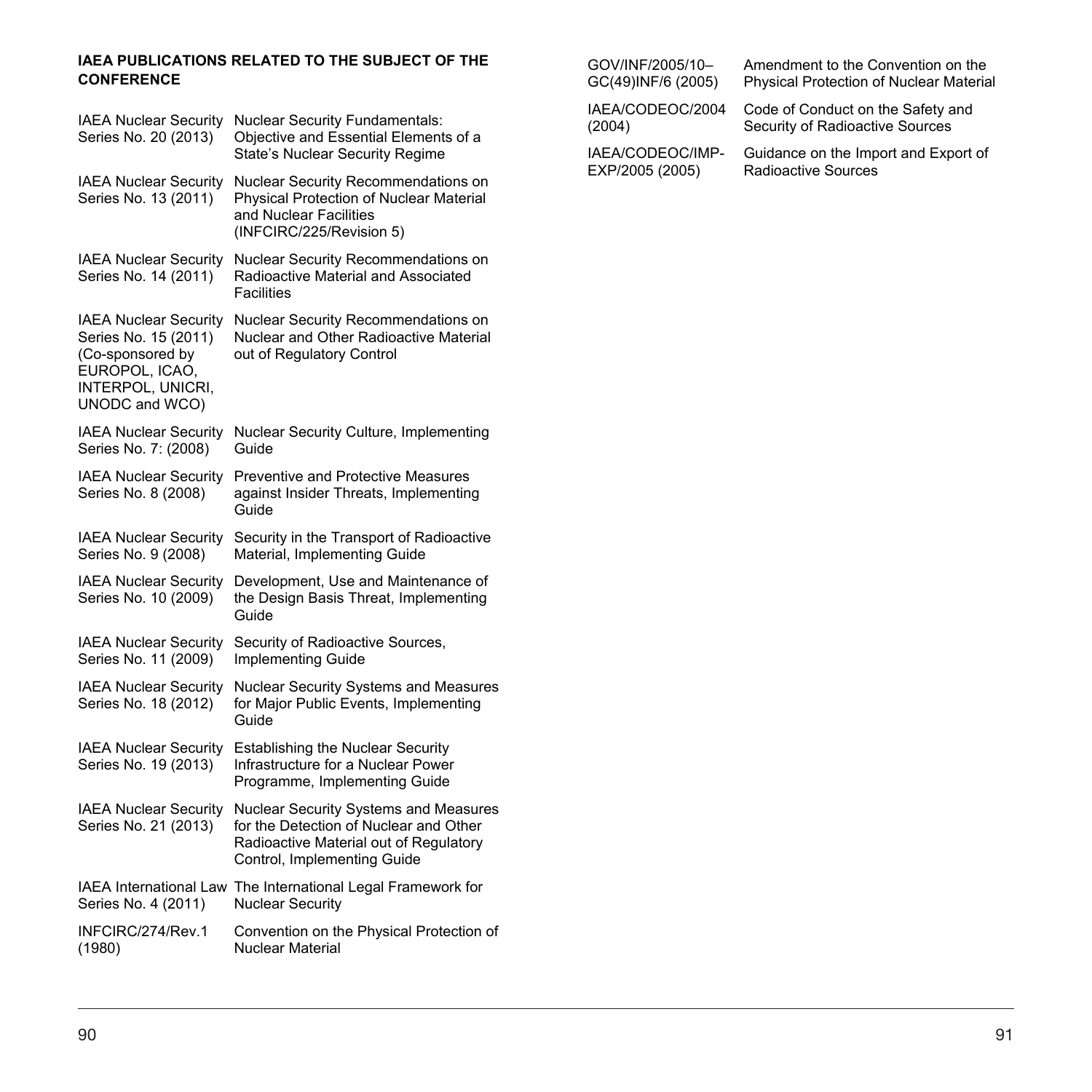#### **FORTHCOMING SCIENTIFIC MEETINGS SCHEDULED BY THE IAEA**

#### **2013**

International Conference on Integrated Medical Imaging in Cardiovascular Diseases 30 September-4 October 2013, Vienna, Austria

International Conference on Topical Issues in Nuclear Installation Safety 21-24 October 2013, Vienna, Austria

International Conference on the Safety and Security of Radioactive Sources: Maintaining the Continuous Global Control of Sources throughout their Life Cycle 27-31 October 2013, Abu Dhabi, UAE

> For information on forthcoming scientific meetings, please consult the IAEA web site: http://www-pub.iaea.org/iaeameetings/ IAEA web site: http://www.iaea.org/

#### **2014**

International Experts' Meeting on Radiation Protection after the Fukushima Daiichi Accident (IEM 6) 17-21 February 2014, Vienna, Austria

International Experts' Meeting on Severe Accident Management in Light of the Accident at the Fukushima Daiichi Nuclear Power Plant (IEM7) 10 - 14 March 2014, Vienna, Austria

International Conference on Challenges Faced by Technical and Scientific Support Organizations (TSO) in Enhancing Nuclear Safety and Security 7-11 April 2014, Beijing, China

International Conference on Human Resource Development for Introducing and Expanding Nuclear Power Programmes: Building and Sustaining Capacity 12-16 May 2014, Vienna, Austria

International Symposium on Understanding moderate malnutrition of children under five years of age for effective interventions 6-9 June 2014, Vienna, Austria

International Symposium on Uranium Raw Material for Nuclear Fuel Cycle: Exploration, Mining, Production, Supply and Demand, Economics and Environmental Issues 16-20 June 2014, Vienna, Austria

International Conference on Advances in Nuclear Forensics: Countering the Evolving Threat of Nuclear and Other Radioactive Material out of Regulatory Control 7-10 July, Vienna, Austria

Symposium on International Safeguards 17-24 October 2014, Vienna, Austria

25<sup>th</sup> Fusion Energy Conference (FEC2014) 13-18 October 2014, St. Petersburg, Russian Federation

International Symposium on Nuclear and Related Techniques for Food Integrity, Traceability, Safety and Quality 10-14 November 2014, Vienna, Austria

International Conference on Occupational Radiation Protection 1-5 December 2014, Vienna, Austria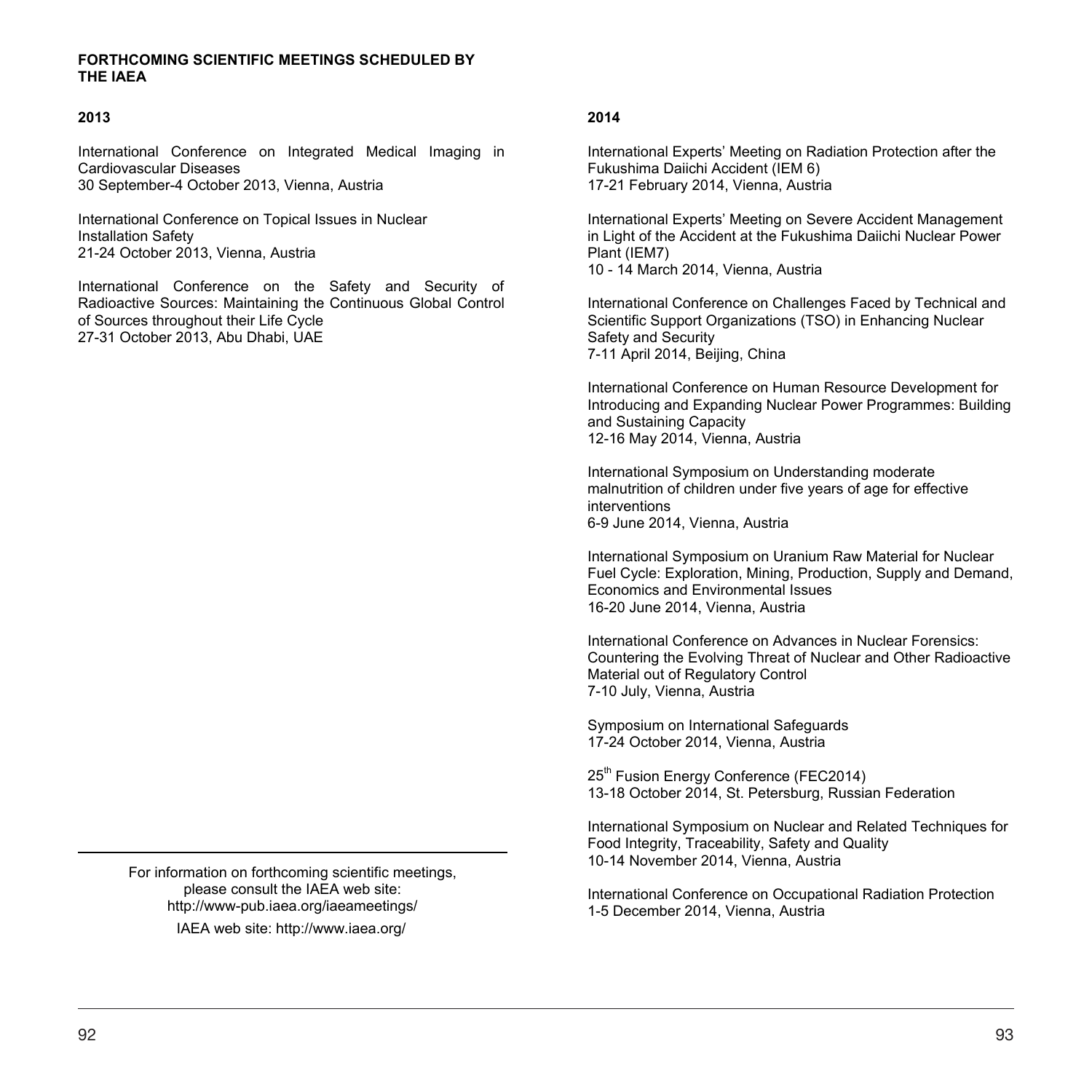### **Technical and coordination support**

| Coordination and<br>Administrative Support:           | D. Dahlstrom, IAEA<br>P. Gizowska, IAEA<br>J. Leopold, IAEA<br>K. Skornik, IAEA<br>M. Schirfeneder, IAEA<br>A. Calmette-Fossé, IAEA                                                                                                                                                                                                                                                                              |
|-------------------------------------------------------|------------------------------------------------------------------------------------------------------------------------------------------------------------------------------------------------------------------------------------------------------------------------------------------------------------------------------------------------------------------------------------------------------------------|
| Director General's<br>Office for Policy:              | G. Andrew, IAEA<br>L. Vez Carmona, IAEA<br>S. Kamishima, IAEA                                                                                                                                                                                                                                                                                                                                                    |
| Technical Officers,<br>Office of Nuclear<br>Security: | T. Andrews, IAEA<br>P. Colgan, IAEA<br>J. Hilliard, IAEA<br>C. Torres-Vidal, IAEA                                                                                                                                                                                                                                                                                                                                |
|                                                       | R. Abedin-Zadeh, IAEA<br>M. Alex, IAEA<br>K. Burmester, IAEA<br>M. Clarke, IAEA<br>D. Dudenhoeffer, IAEA<br>R. Evans, IAEA<br>C. George, IAEA<br>J. Horibe, IAEA<br>M. Khaliq, IAEA<br>D. Lambert, IAEA<br>F. Liu, IAEA<br>C. Massey, IAEA<br>S. Miaw, IAEA<br>N. Pope, IAEA<br>J.-Y. Reculeau, IAEA<br>V. Rouillet-Chatelus, IAEA<br>R. Schlee, IAEA<br>D. Smith, IAEA<br>A. Stadalnikas, IAEA<br>B. Waud, IAEA |